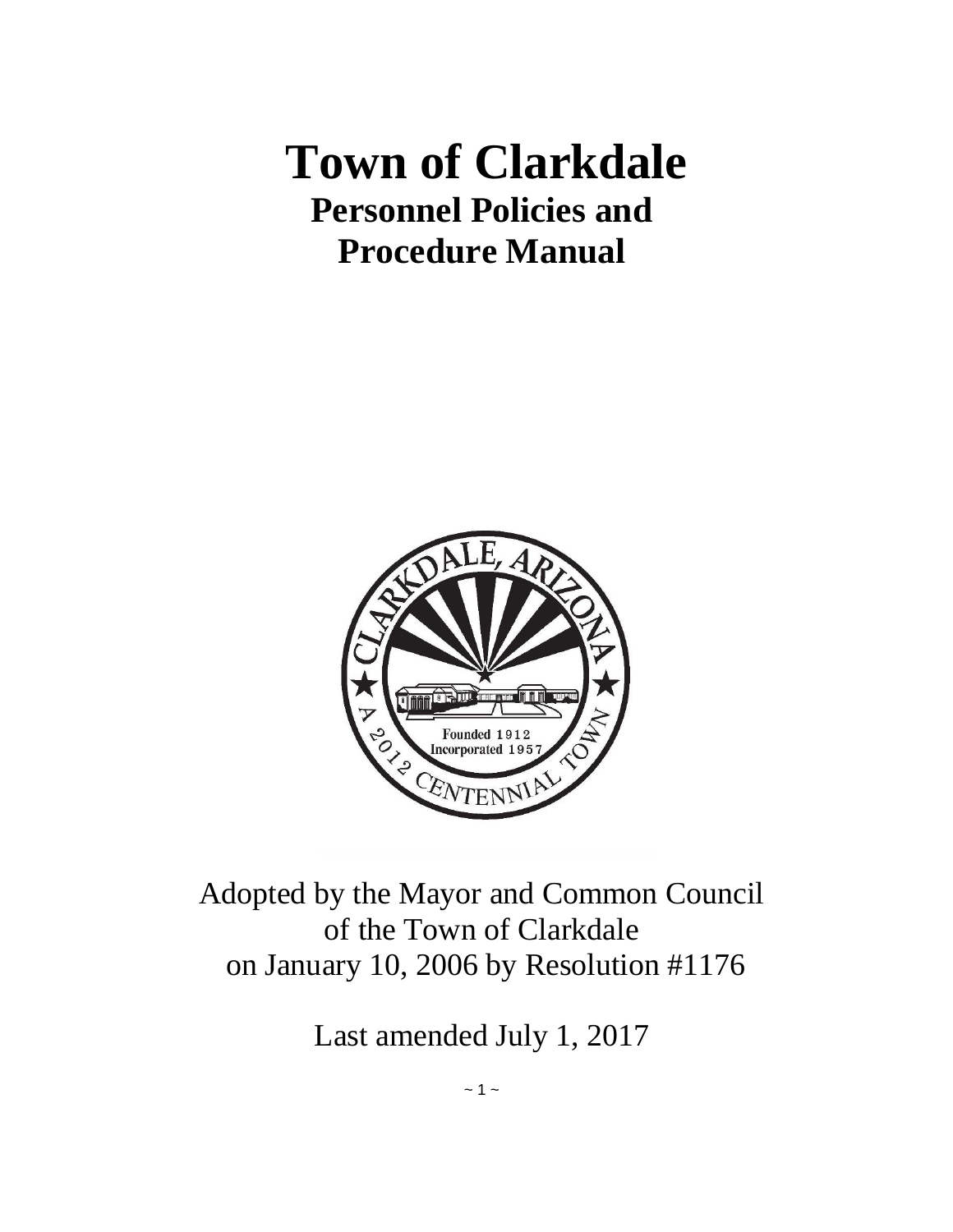# **PREFACE TO THE TOWN OF CLARKDALE Personnel Policies and Procedures Manual**

The Town of Clarkdale is an affirmative action/equal opportunity employer and shall not discriminate on the basis of race, color, religion (creed), gender, gender expression, age, national origin (ancestry), disability, marital status, sexual orientation, or military status in any of its activities or operations.

This manual is designed to assist you in understanding the personnel practices and benefits in effect in the Town of Clarkdale at the time of this printing. It is not intended to be a contract of employment, and the Town reserves the right to amend, change, or discontinue the practices and benefits described in this manual at any time.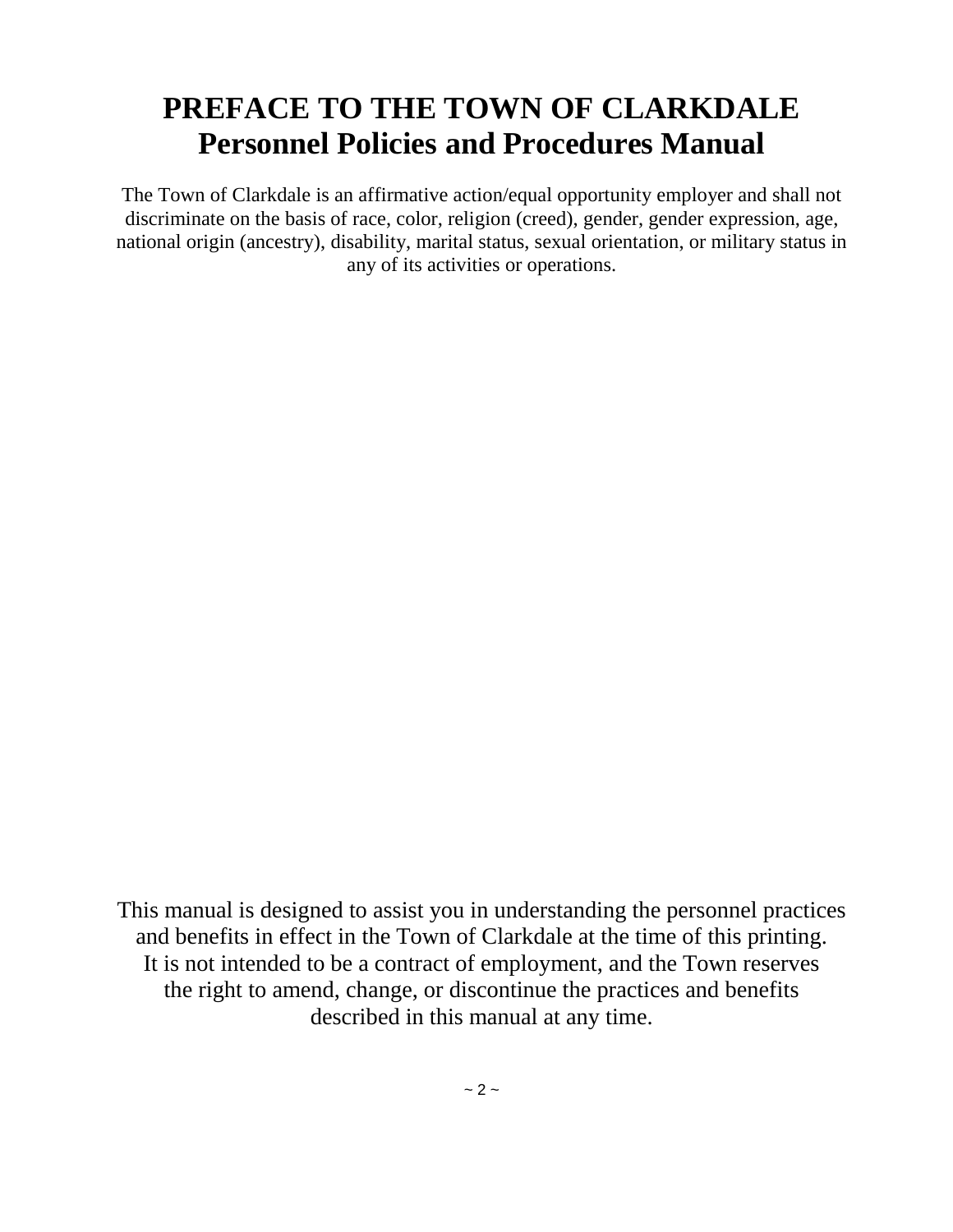| Section    | Description                                                                               | Page Number |  |
|------------|-------------------------------------------------------------------------------------------|-------------|--|
|            | Title page                                                                                | 1           |  |
|            | <b>Statement of Equal Opportunity Employment/Preface</b>                                  | 2           |  |
|            | <b>Table of Contents</b>                                                                  | 3           |  |
| Section 1  | <b>Probationary Period</b>                                                                | 4           |  |
| Section 2  | Hours of Work, Attendance, Holidays and Supervision                                       | 5           |  |
| Section 3  | Paid Time Off (PTO)                                                                       | 6           |  |
| Section 4  | Paid Sick Time (PST)                                                                      | 10          |  |
| Section 5  | Family Medical Leave Act (FMLA)                                                           | 13          |  |
| Section 6  | Absent Without Leave, Jury Duty, Military Duty and Maternity<br>Leave                     | 18          |  |
| Section 7  | Overtime                                                                                  | 19          |  |
| Section 8  | <b>Employee Benefits</b>                                                                  | 20          |  |
| Section 9  | Termination, Reduction in Force, Suspension, Resignation and<br><b>Working Conditions</b> | 23          |  |
| Section 10 | <b>Grievance Procedures</b>                                                               | 24          |  |
| Section 11 | Disciplinary Action                                                                       | 25          |  |
| Section 12 | <b>Substance Abuse Policy</b>                                                             | 27          |  |
| Section 13 | Appeals                                                                                   | 29          |  |
| Section 14 | <b>Personnel Board</b>                                                                    | 31          |  |
| Section 15 | <b>Exempt Positions</b>                                                                   | 31          |  |
| Section 16 | <b>Department Heads</b>                                                                   | 31          |  |
| Section 17 | <b>Policy Against Harassment</b>                                                          | 32          |  |
| Section 18 | <b>ADA</b> Employment Policy                                                              | 33          |  |
| Section 19 | <b>Tobacco Use</b>                                                                        | 35          |  |
| Section 20 | <b>Performance Evaluations</b>                                                            | 35          |  |
| Section 21 | <b>Nepotism and Favoritism</b>                                                            | 36          |  |
| Section 22 | Education                                                                                 | 36          |  |
| Section 23 | Computer, Email, Internet and Social Media Policy                                         | 37          |  |
| Section 24 | <b>Working Outside Job Classification</b>                                                 | 44          |  |
| Section 25 | Oath of Office                                                                            | 45          |  |
| Section 26 | Confidential Information                                                                  | 45          |  |
| Section 27 | Amendment and Revision of Personnel Policies and Procedure<br>Manual                      | 45          |  |
| Section 28 | Severability                                                                              | 45          |  |

#### TABLE OF C ONTENTS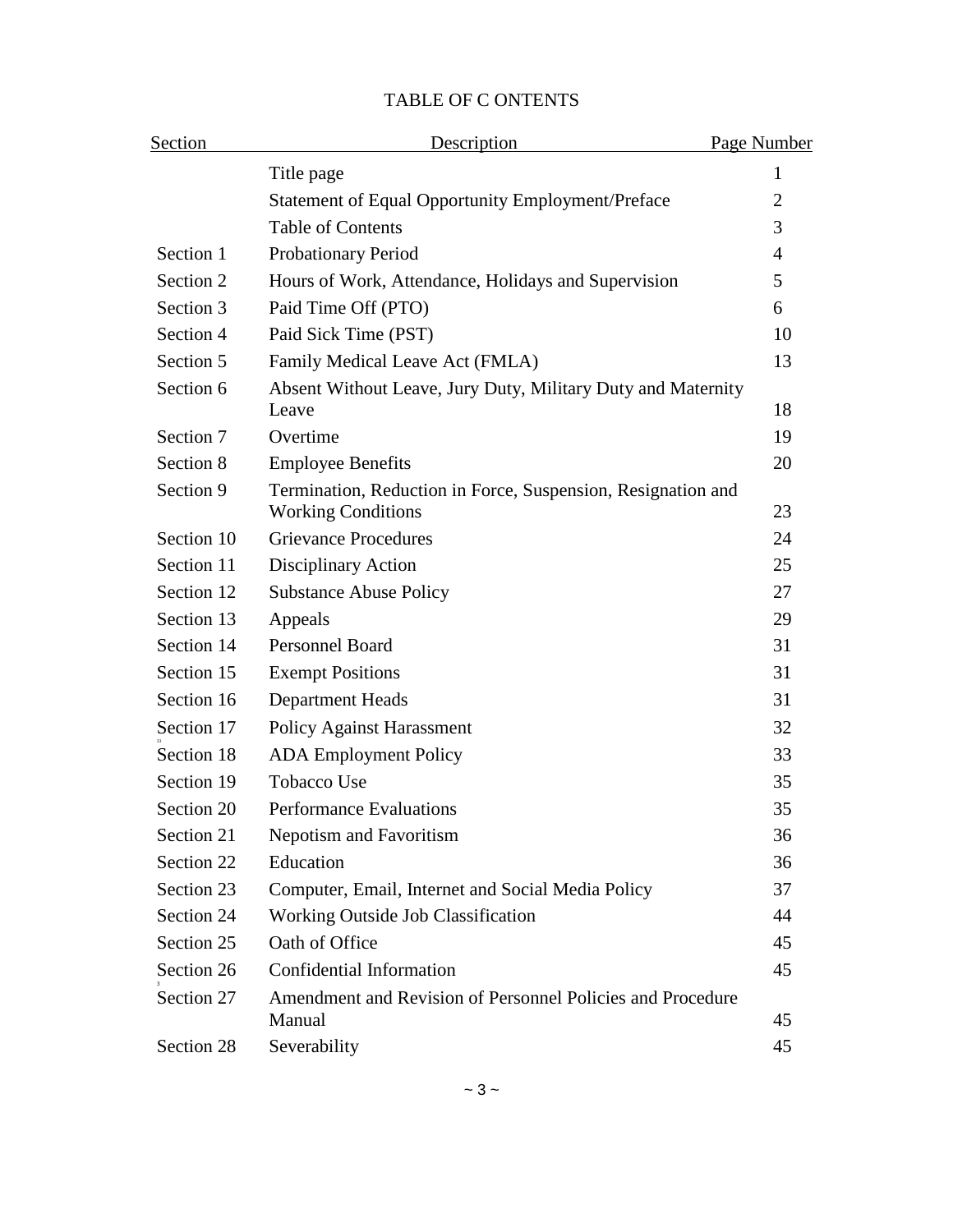### **Section 1 - Probationary Period**

#### 1.1 Objective of Probationary Period

The probationary period shall be regarded as a part of the testing process and shall be utilized for closely observing the employee's work and for securing the most effective adjustment of a new employee to the position and for rejecting any employee whose performance is not satisfactory. The Town of Clarkdale can terminate employment at any time and bypass any discipline policies if the situation warrants such. Completion of probationary period is not a guarantee of further employment.

#### 1.2 Rejection of Probationer

During the probationary period, an employee may be rejected at any time by the Town Manager upon recommendation by the Department Head without cause and without right of appeal. Notification of rejection, in writing, shall be forwarded to the probationer and a copy filed in the employee's file.

#### 1.3 Term of Probationary Period

All new non-public safety employee job appointments shall be tentative and subject to a probationary period of six months actual service. All subsequent job appointments of an existing employee as a result of a promotion or other change in job position shall have a probation period of three months. All Public Safety Personnel job appointments are subject to a probationary period of one year. The Town Manager, with cause, may establish an extension to the probationary period. The Employee shall be notified of the reason for any extension through the performance evaluation process, and a further report and decision shall be required prior to the end of the extension period.

#### 1.4 At Will Employment

Employment with the Town of Clarkdale is "at-will". The term "at-will" is a legal doctrine, which Arizona courts have interpreted as meaning that an employee may resign at any time or may be terminated at any time for any legally acceptable reason. This doctrine covers not only employees at the Town of Clarkdale, but also employees of any other employer in the State of Arizona.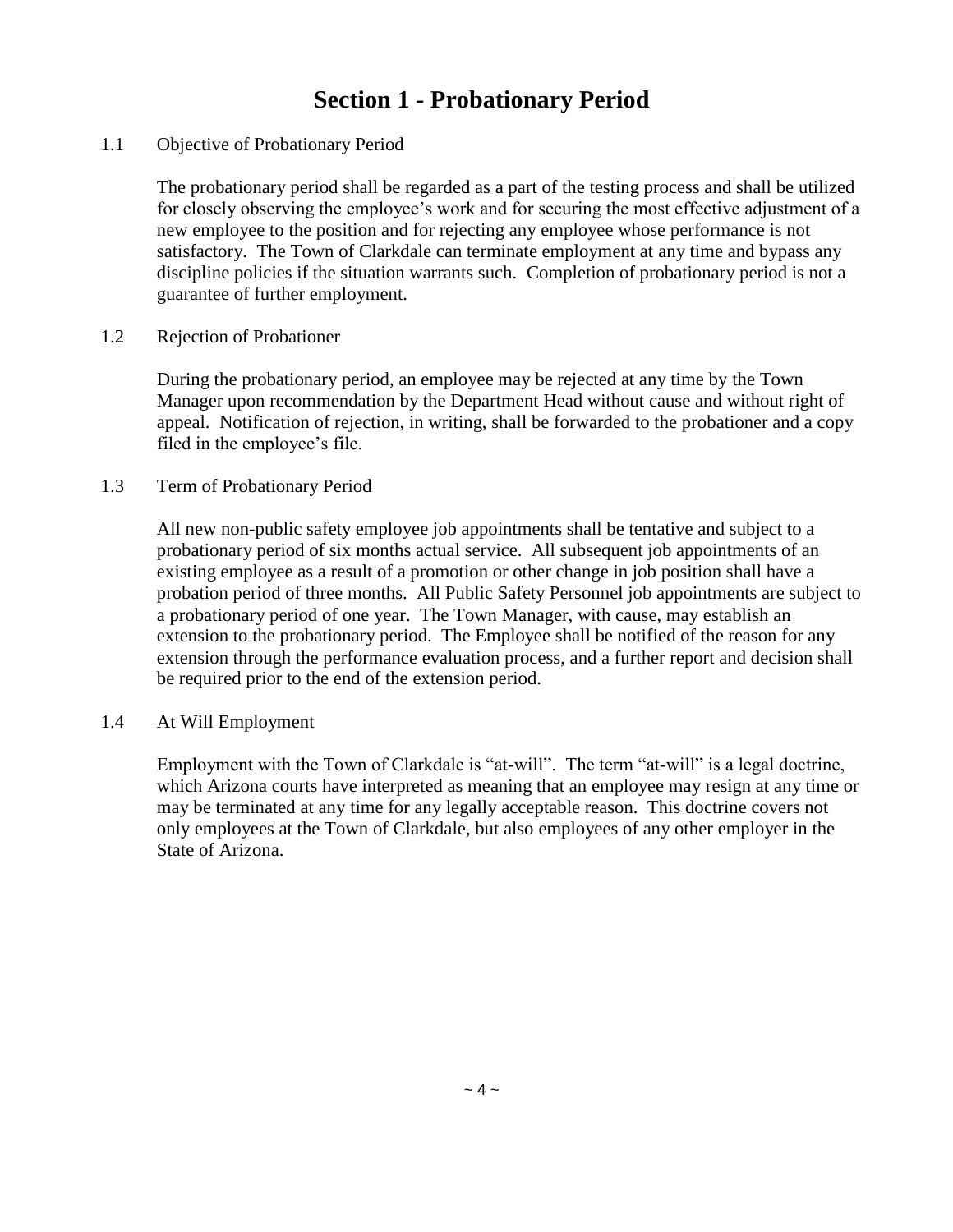# **Section 2 - Hours of Work, Attendance, Holidays, and Supervision**

2.1 Hours of Work

The work week for full-time, non-public safety employees shall be forty (40) hours. The work week for all employees begins on Sunday morning at 12:01 a.m. and ends the following Saturday at midnight.The work week for all other employees shall be determined by his/her Department Head, and will be in accordance with applicable local, state and federal regulations.

#### 2.2 Attendance

Employee work attendance shall be in accordance with the sections in this manual regarding hours of work, holidays, Paid Time Off and Paid Sick Time. All departments shall keep daily attendance records of employees which shall be reported to the Town Manager in the form and on the dates the Town Manager shall specify.

#### 2.3 Town Holidays

The holidays observed by the Town of Clarkdale are as follows:

| New Year's Day         | Martin Luther King Day |
|------------------------|------------------------|
| President's Day        | <b>Memorial Day</b>    |
| Independence Day       | Labor Day              |
| Veteran's Day          | Thanksgiving Day       |
| Day after Thanksgiving | Christmas Day          |

#### 2.4 Supervision

Each employee shall customarily be responsible to one immediate supervisor; however, when an employee divides responsibilities among two or more programs, the responsibilities for supervision and evaluation shall be furnished in writing to the employee.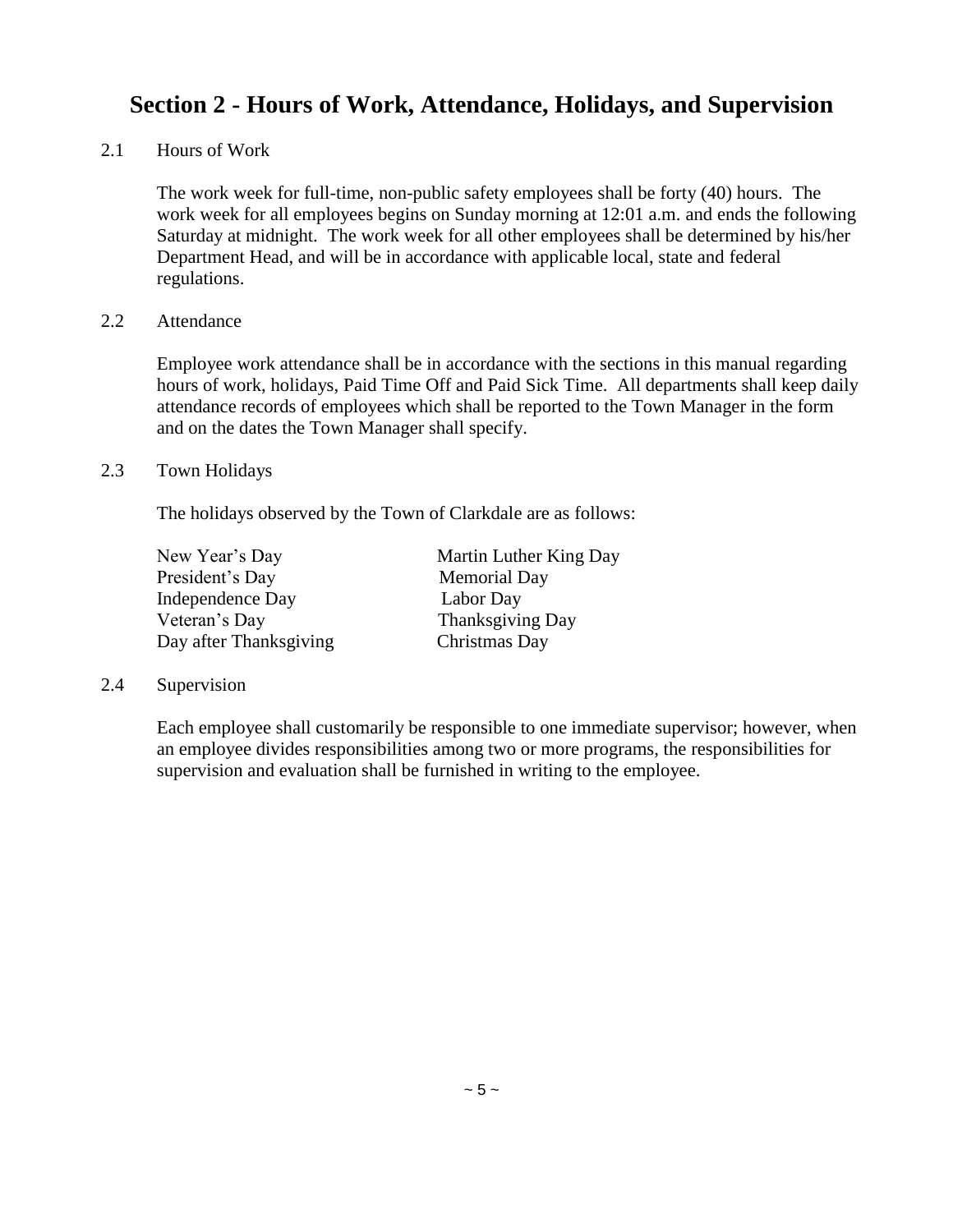# **Section 3 - Paid Time Off (PTO)**

- 3.1 Paid Time Off is accrued and granted to all probationary and regular full-time and part-time employees in lieu of Vacation and Holidays. PTO is not available to temporary and seasonal employees.
- 3.2 Accrual
	- A. PTO is a benefit accrued each pay period according to Section 3.6 (PTO Accrual Schedule) per the number of hours paid per pay period (up to a maximum of 80 hours and exclusive of on call hours), the job classification, and the number of years of service with the Town of Clarkdale. This accrued time may be used for any purpose including holidays, a death in the family, vacation, personal business, family needs, etc.
	- B. The maximum number of PTO hours that an employee may accumulate is 296.
	- C. Accrual of PTO will begin on the first day of employment and will continue through the final day of employment as provided herein.
	- D. When an employee at any time should become eligible for a change in their applicable PTO Accrual Schedule rate, that change shall take place at the beginning of the next full pay period following the date of eligibility change.
	- E. PTO time and Paid Sick Time (PST) may not be taken unless previously accrued. In the event your department is closed on certain days during the year, you must have sufficient unused PTO accrued to be paid for that day.
	- F. Accrued hours of PTO used should equal the difference between actual hours worked and regularly scheduled weekly hours, and may not be used at any time to exceed an employee's regularly scheduled work week hours.

Example for an employee who is regularly scheduled to work 40 hours per week: One day (9 or 10 hours) of PTO is taken, but you actually work 35 hours that same week; your PTO should then be recalculated to 5 hours in order to equal a total of 40 hours for that work week.

Example for an employee who is regularly scheduled to work 25 hours per week: One day (9 or 10 hours) is taken, but you actually work 20 hours that week; your PTO should then be recalculated to 5 hours in order equal a total of 25 hours for that work week.

G. Leave accruals are reflected on bi-weekly paystubs issued to each employee. Employees are responsible to track their individual accruals.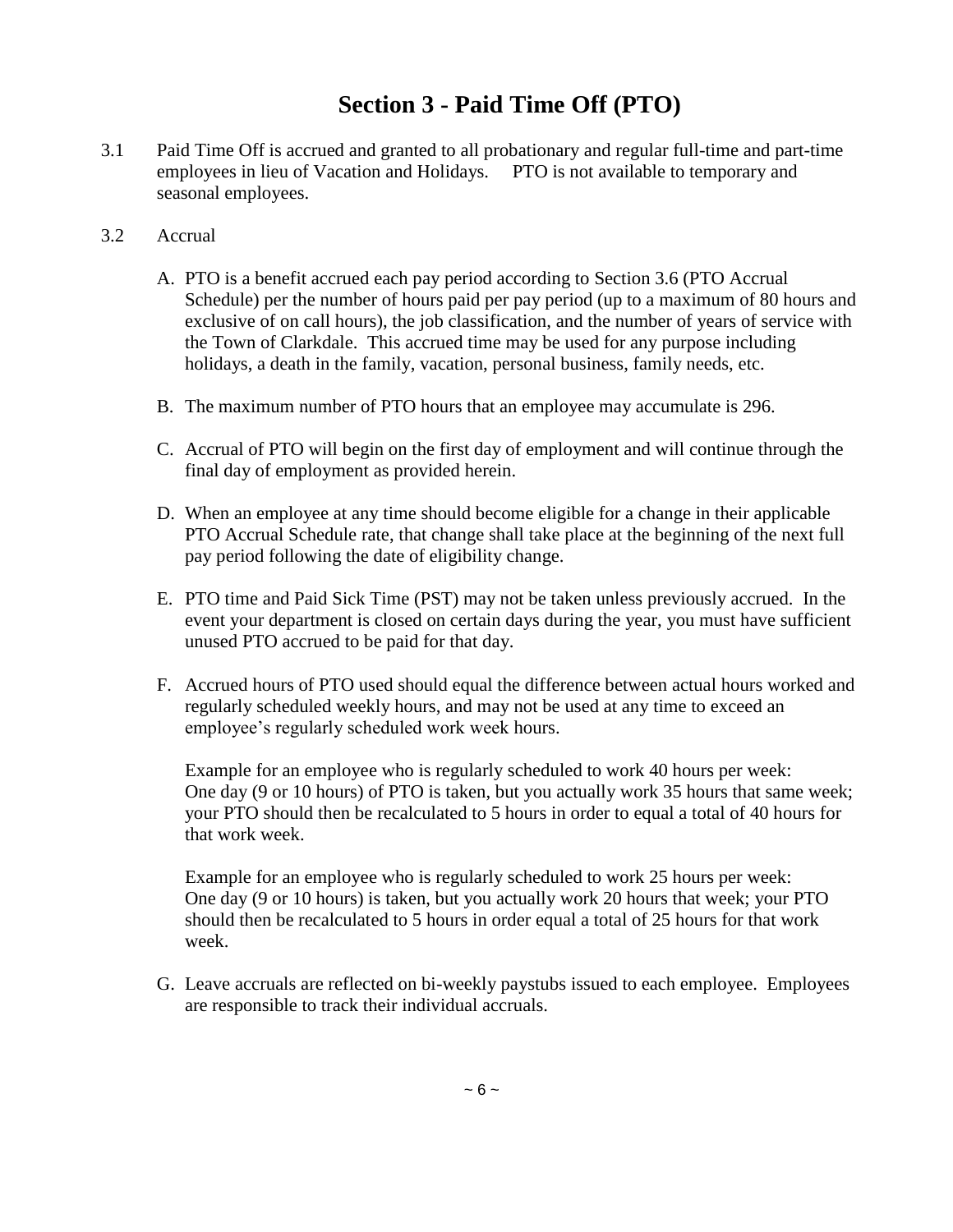#### 3.3 Procedure

- A. Employees must request and receive advance approval from their Supervisor/Department Head to receive Paid Time Off. Employees must request PTO at least 3 working days in advance for PTO requests of two working days or less; and must request PTO as least 10 working days in advance for PTO requests of over three working days. Supervisor/Department Heads may deny requests for Paid Time Off if an employee fails to request the time off within the time frames specified above or when the staffing requirements of the department are such that the time off cannot be granted.
- B. An employee who resigns or is terminated will be paid the balance of their accrued PTO hours. Unused PTO time does not extend the date of termination of employment.
- C. The maximum hours allowed to build up in any PTO Bank is 296 hours. Upon reaching this amount, an employee will no longer earn PTO until additional time off charged to PTO is taken. Once a PTO bank total is again below the maximum, PTO will accrue at the previous rate.

#### 3.4 Donated Paid Time off

- A. Eligibility. Any full-time regular Town employee may apply to the Human Resources Department for approval to receive donated PTO for any FMLA designated leave. To qualify, the employee requesting donated PTO must:
	- 1. Have already received qualification for FMLA leave: and
	- 2. Have an insufficient amount of total accrued paid time to cover the estimated period of absence; and
	- 3. Not have been offered non-work related Return to Work Modified Duty.
- B. Approval. Upon approval by the Town Manager of an employee's request for donated PTO, the Human Resources Department shall:
	- 1. Notify Town employees of the requesting employees' need for donated PTO, while respecting the employee's right of privacy; and
	- 2. Transfer any such donated PTO from the donating employee to the requesting employee on a pay period by pay period basis up to the amount of donated leave, or the hours necessary to provide the employee with their normal, straight-time pay for such pay period, whichever is less.
	- 3. The approval of donated PTO will be re-evaluated bi-weekly.
- C. Donating PTO. An employee may donate accrued and unused PTO to their credit to any Town employee who has been approved to receive donated PTO.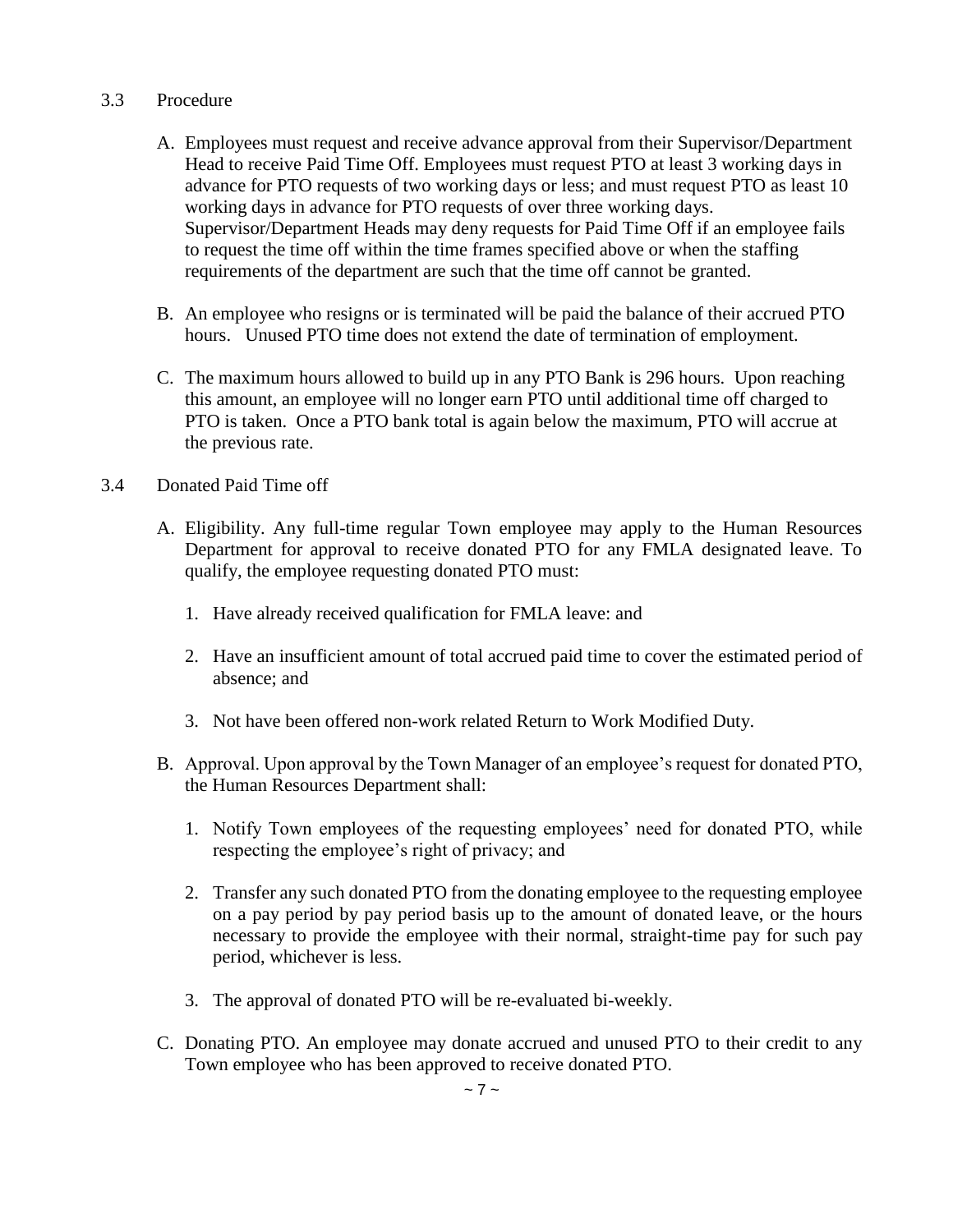- D. Terms and Conditions. The following additional terms and conditions shall apply to PTO donation hereunder:
	- 1. All donations of PTO shall be in 1-hour increments.
	- 2. An employee receiving donated PTO shall be paid at their regular, hourly rate (including applicable benefits pay); regardless of the rate of pay of the employee donating such leave.
	- 3. PTO shall be deducted from donating employees in the order donated and shall be credited to the receiving employee's account on pay day up to the amount necessary for the employee to be paid their normal 2 weeks' pay. No donated PTO shall accumulate in the account of a receiving employee or be converted to cash. Any PTO donated by an employee that is not used shall remain in the account of the donating employee.
	- 4. An employee using donated PTO shall not accrue PTO or Paid Sick Time (PST) while receiving any donated PTO and be entitled to any other benefits they would normally receive. All PTO or other paid leave provided to or accrued by an employee while using donated PTO shall be used in the following pay period first before donated PTO is used.
	- 5. An employee approved to receive donated PTO shall be eligible to receive such leave until:
		- i. The employee returns to work;
		- ii. The employee exhausts all donated leave;
		- iii. The employee's physician or Town's Independent Medical Examiner releases the employee to return to work and the employee fails to return to work on a return to work assignment consistent with the employee's medical restrictions.
	- 6. Employees absent from work and receiving donated PTO may not work, perform services, receive, or earn compensation for or from any other entity, including the employee's own business, from the beginning of such absence until the employee returns to work, unless authorized in advance by the Town Manager.

#### 3.5 Special Provisions

- A. Pay Advances are not granted for Paid Time Off.
- B. Discretionary Annual Payment. The Town Manager may, at his/her sole discretion, approve an annual payment for a maximum of 40 hours of accumulated PTO for each employee. The paid PTO hours are deducted from that employee's accumulated total. To qualify under this paragraph employees must have taken one week PTO (other than scheduled Town holidays) during the preceding year.
- C. Employees may take unpaid leave upon receiving prior approval from both their supervisor and the Town Manager.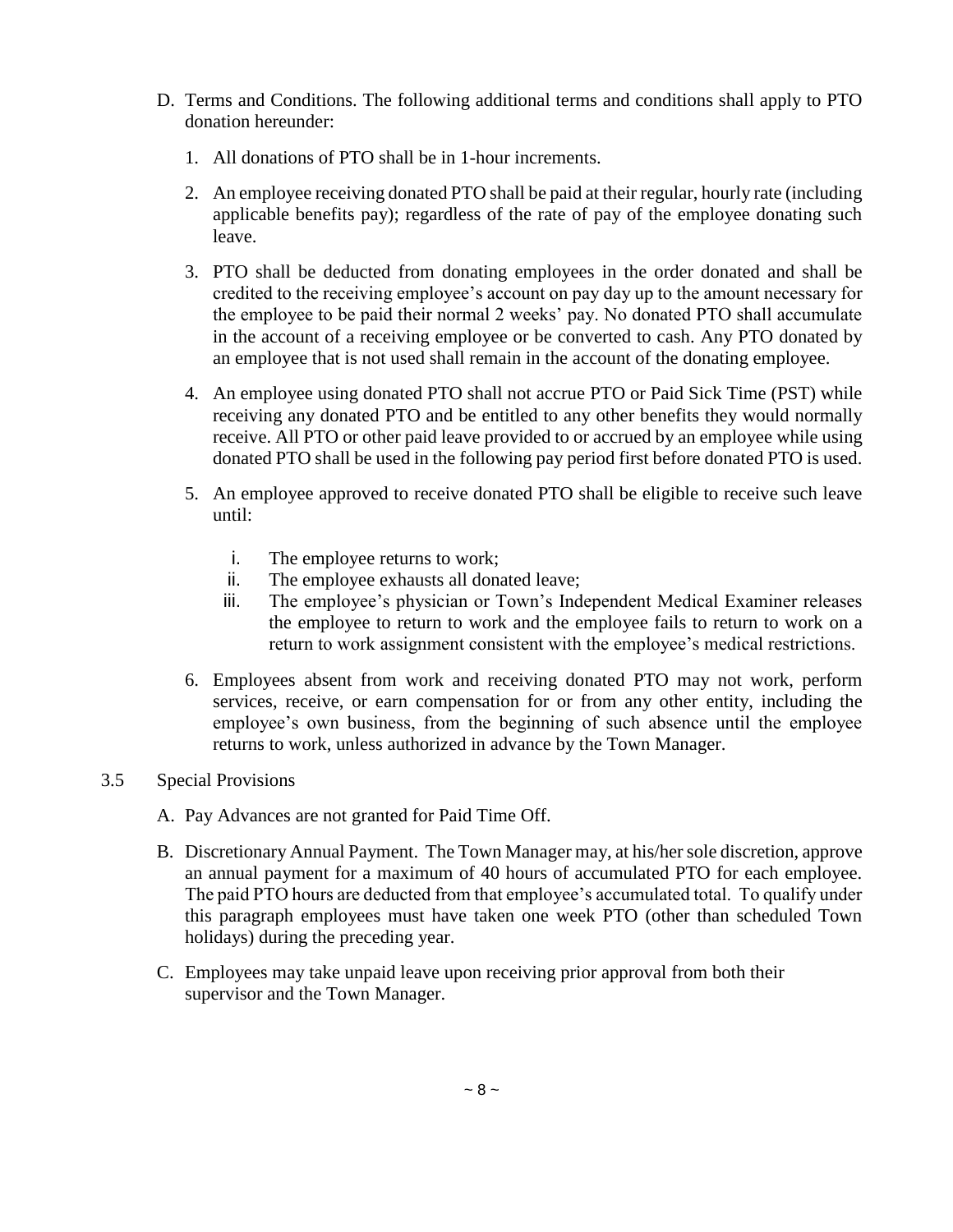|                             | PTO Earned per | Accumulation     | <b>Annual Accrual</b> | Maximum         |
|-----------------------------|----------------|------------------|-----------------------|-----------------|
|                             | hour worked*   | based on 80 hour | based on 80           | Accrual         |
|                             |                | pay period*      | hour pay period       |                 |
| Employees with 0 through 5  | .0884          | 7.07 hours       | 184 hours             | 296 hours       |
| years of service            |                |                  | $(23 \text{ days})$   | $(37-8hr$ days) |
| Employees with over 5       | .1076          | 8.61 hours       | 224 hours             | 296 hours       |
| years through 10 years of   |                |                  | $(28 \text{ days})$   | $(37-8hr$ days) |
| service.                    |                |                  |                       |                 |
| Employees with over 10      | .127           | 10.16 hours      | 264 hours             | 296 hours       |
| years of service.           |                |                  | $(33 \text{ days})$   | $(37-8hr$ days) |
| Department Heads with 0     | .1076          | 8.61 hours       | 224 hours             | 296 hours       |
| through 5 years of service. |                |                  | $(28 \text{ days})$   | $(37-8hr$ days) |
| Department Heads with       | .127           | 10.16 hours      | 264 hours             | 296 hours       |
| over 5 through 10 years of  |                |                  | $(33 \text{ days})$   | $(37-8hr$ days) |
| service.                    |                |                  |                       |                 |
| Department Heads with       | .1346          | 10.77 hours      | 280 hours             | 296 hours       |
| over 10 years of service    |                |                  | $(35 \text{ days})$   | $(37-8hr$ days) |
| FSLA Exempt, non            | .098           | 7.84 hours       | 203 hours             | 296 hours       |
| Department Head             |                |                  | $(25 \text{ days})$   | $(37-8hr$ days) |
| employees with 0 through 5  |                |                  |                       |                 |
| years of service            |                |                  |                       |                 |
| FSLA Exempt, non            | .1173          | 9.384 hours      | 243 hours             | 296 hours       |
| Department Head             |                |                  | $(30 \text{ days})$   | $(37-8hr$ days) |
| employees with 5 through    |                |                  |                       |                 |
| 10 years of service         |                |                  |                       |                 |
| FSLA Exempt, non            | .1308          | 10.464 hours     | 272 hours             | 296 hours       |
| Department Head             |                |                  | $(34 \text{ days})$   | $(37-8hr$ days) |
| employees with over 10      |                |                  |                       |                 |
| years of service            |                |                  |                       |                 |

3.6 PTO Accrual Schedule:

\*Except where indicated otherwise.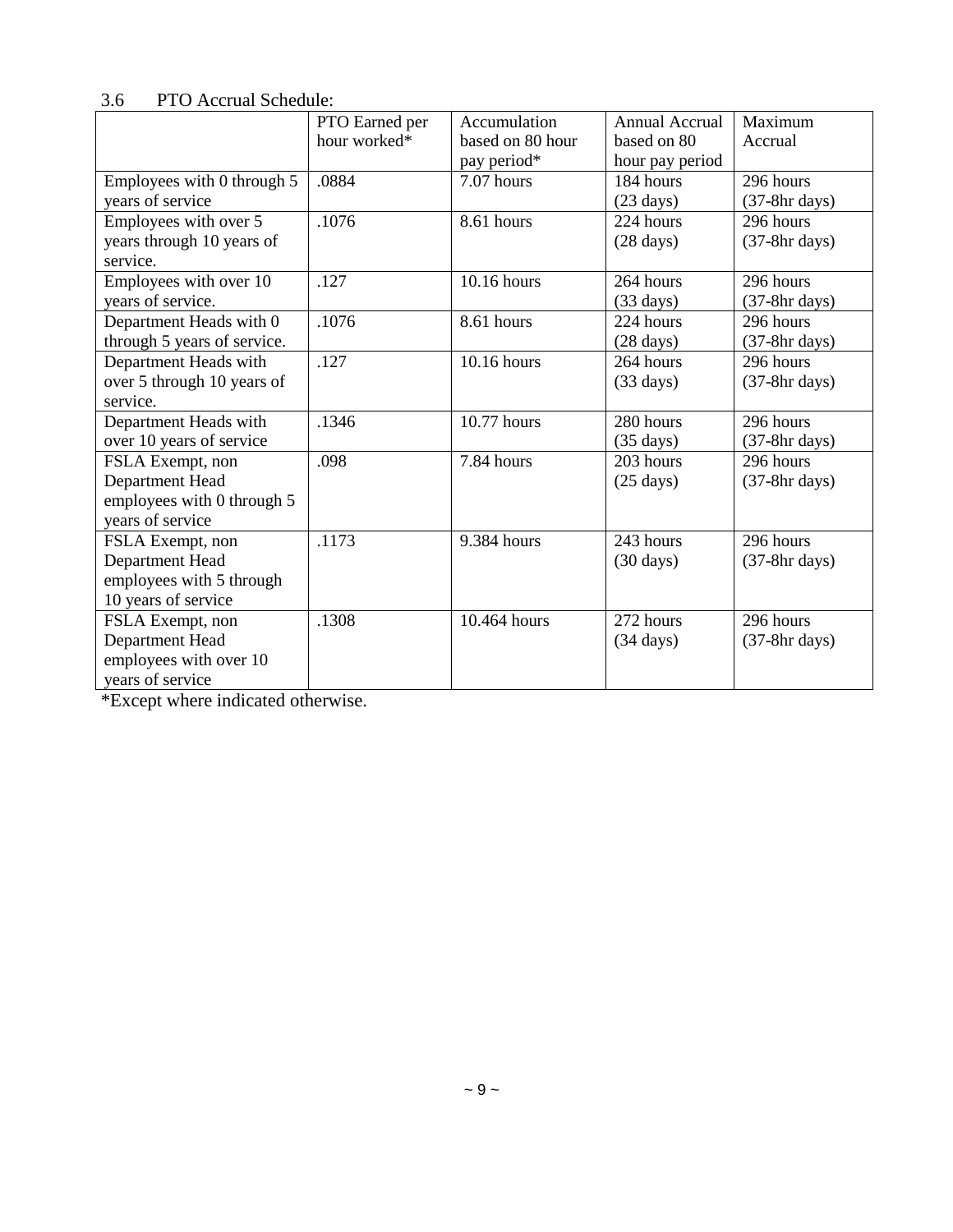### **Section 4 - Paid Sick Time (PST)**

- 4.1 Paid Sick Time (PST) is granted to all probationary and regular full-time, part-time, temporary and seasonal employees as provided herein.
- 4.2 Accrual
	- A. PST is accrued each 80-hour (2 workweek) pay period according to the number of hours paid per pay period (up to a maximum of 80 hours and exclusive of on call hours). Employees will accrue 1 hour of PST for every 30 hours worked, beginning on their first day of employment or July 1, 2017, whichever is later. All exempt employees are assumed to work 40 hours per week.
	- B. The maximum number of PST hours that an employee may accumulate is 1040 hours, however a maximum of 560 may be cashed out upon an employee leaving if the employee voluntarily resigns and has worked for the Town for 5 years or more. Employees who have worked for the Town for 5 through 10 years will be paid \$1.00 for each hour accrued in the PST Accrual Bank upon termination. Employees who have worked for the Town for over 10 years through 15 years will be paid \$2.00 for each hour accrued upon termination. Employees who have worked for the Town for over 15 years will be paid \$3.00 for each hour accrued upon termination.
	- C. Accrued hours of PST used should equal the difference between actual hours worked and regularly scheduled weekly hours, and may not be used at any time to exceed an employee's regularly scheduled work week hours.

Example for an employee who is regularly scheduled to work 40 hours per week: One day (9 or 10 hours) of PST is taken, but you actually work 35 hours that same week; your PST should then be recalculated to 5 hours in order to equal a total of 40 hours for that work week.

Example for an employee who is regularly scheduled to work 25 hours per week: One day (9 or 10 hours) is taken, but you actually work 20 hours that week; your PST should then be recalculated to 5 hours in order equal a total of 25 hours for that work week.

D. Accrued PST is retained but may not be used during the time an employee transfers to an "On Call" status.

#### 4.3 Use

- A. An employees' accumulated PST Accrual Bank may be used to continue that employee's regular salary for absence due to:
	- 1. Their own mental or physical illness, injury, or health condition;
	- 2. The mental or physical illness, injury, or health condition of a family member;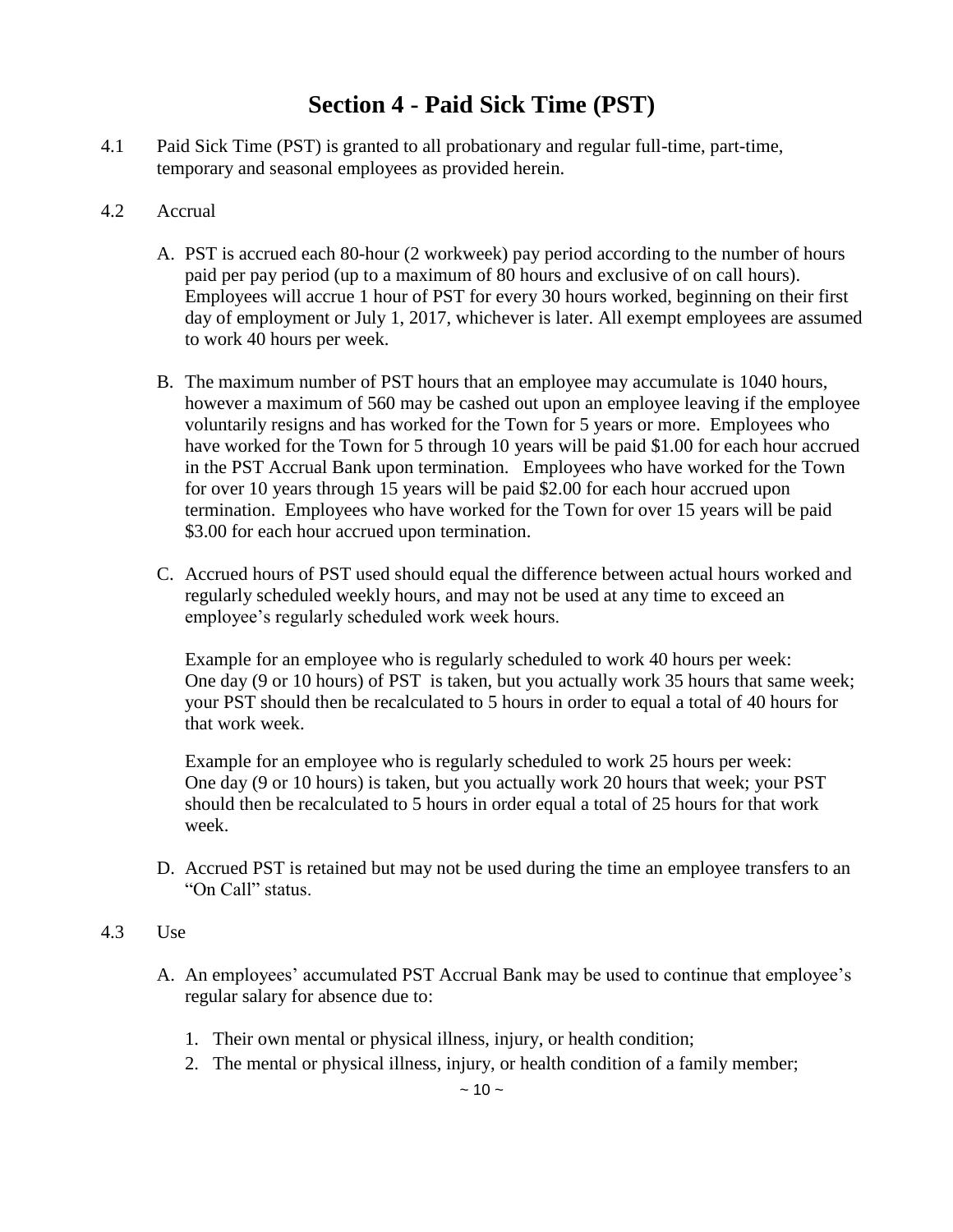- 3. Absences related to abuse, stalking, sexual violence, or domestic violence of either the employee or the employee's family member; and/or
- 4. When a public health emergency causes the employee's workplace to close, or the employee's child's school or daycare to close.
- B. For purposes of PST, "family member" is defined as:
	- 1. Children of any age (including biological, adopted, or foster children, as well as legal wards and children of a domestic partner);
	- 2. Parents (including biological, foster, stepparents, adoptive parents, and legal guardians of the employee or the employee's spouse or domestic partner);
	- 3. Spouses and domestic partners;
	- 4. Grandparents, grandchildren, or siblings of the employee or the employee's spouse or domestic partner; or
	- 5. Other individuals related by either blood or affinity whose close association with the employee is the equivalent of a family relationship.
- 4.4 Procedure
	- A. Requests for use of earned PST should be made to an employee's supervisor or Department Head. Requests may be made orally, in writing, or by electronic means.
	- B. Any use of PST for 3 or more consecutive work days must include a PST Verification Form with the time sheet when turned in.
	- C. When the use of earned PST is foreseeable, the employee shall make a good faith effort to provide notice of the need for such time in advance. When the use of earned PST is not foreseeable, the employee shall notify the appropriate supervisor at least 1 hour before scheduled starting time for the employee. Failure to do so may result in the employee being considered absent without approved leave.
	- D. For PST absences of 3 or more consecutive work days, the employee may be required to provide reasonable documentation that the earned paid sick leave time has been used for an allowable purpose as enumerated in Section 4.3.A above. Such documentation shall be signed by a health care professional indicating PST is necessary, or as otherwise provided in ARS §23-373(G). Such notice is not required to contain disclosure of details relating to the need for the use of PST, but shall, when possible, include the expected duration of the absence and/or certification that the employee is fit to perform the essential functions of his/her position and is approved to return to duty, or shall note any necessary accommodation (such as alternate duty) as the expected duration of such accommodation.
	- E. Employees who have been absent for medical reasons at the direction of their physician, will be required to provide their supervisor with a physician's statement that they are medically able to perform the essential functions of his/her position and is approved to return to duty, or shall not any necessary accommodation (such as alternate duty) and the expected duration of such accommodation.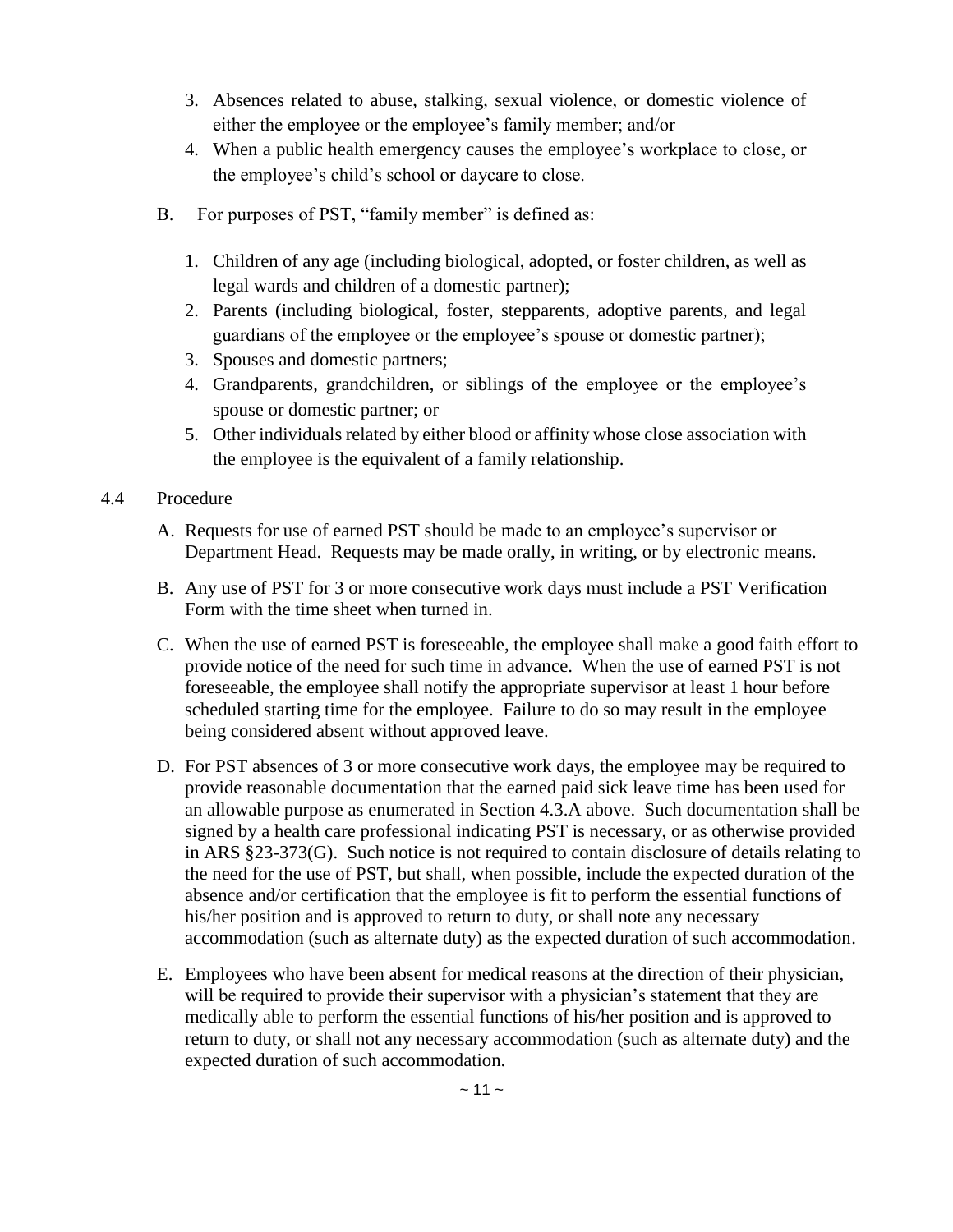#### 4.5 Special Provisions

- A. Employees will be allowed to use a maximum of 40 hours per calendar year from time available in their PST Accrual Bank for time off due to the death of a family member.
- 4.6 Paid Sick Time Accrual Schedule:

| PST accrual per hours worked                 | 0.03333 |
|----------------------------------------------|---------|
| Maximum PST accumulation per pay period 2.67 |         |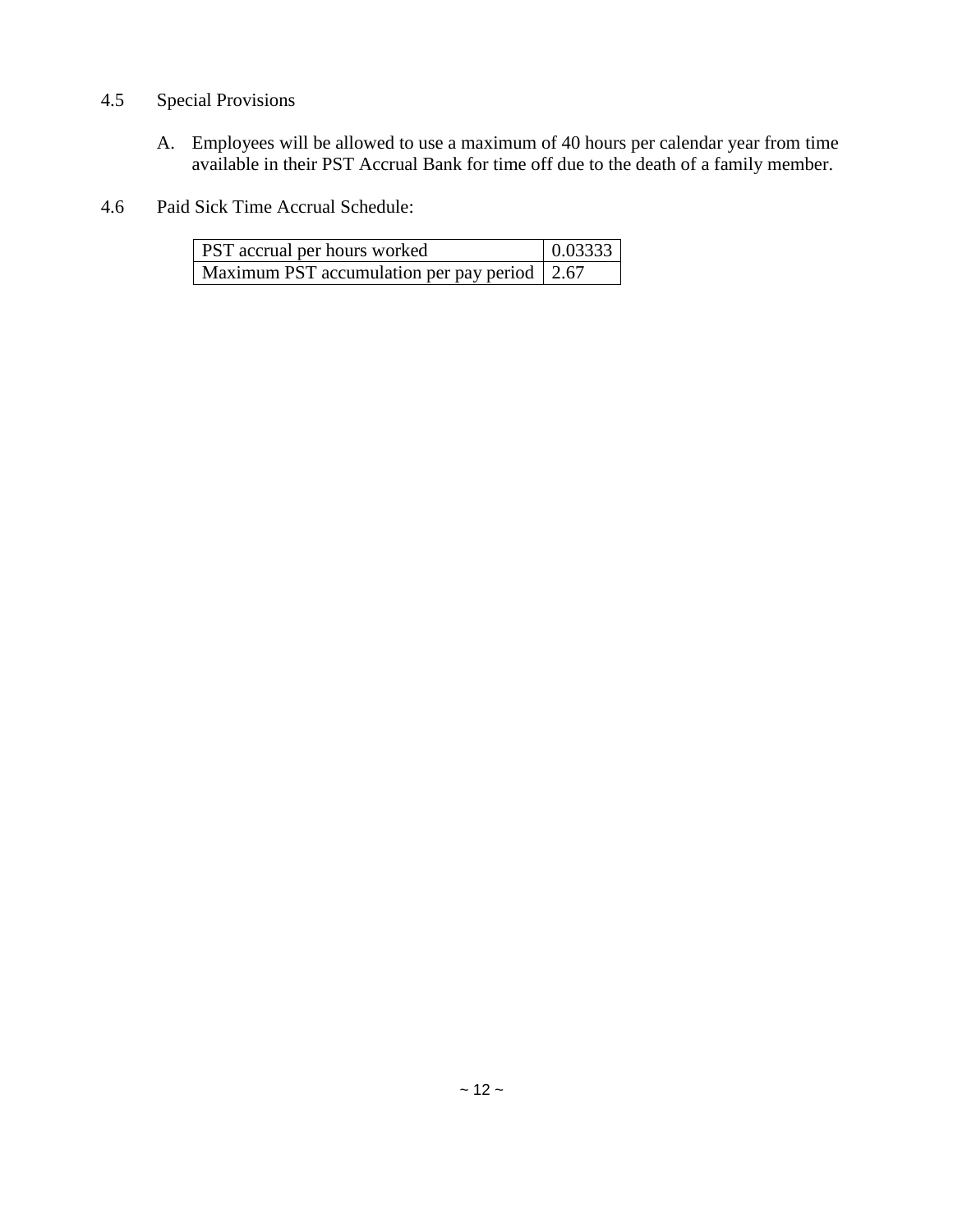# **Section 5 - Family Medical Leave Act (FMLA)**

#### **Definitions**

For purposes related to the Family Medical Leave Act (FMLA), the following definitions apply:

- A. 12-month period: The Town of Clarkdale uses a 12-month calendar (January  $1<sup>st</sup>$  through December 31<sup>st</sup>) to measure the yearly period for FMLA leave entitlement.
- B. Health care provider:
	- 1. Doctors of medicine or osteopathy authorized to practice medicine or surgery by the state in which the doctor practices;
	- 2. Podiatrists, dentists, clinical psychologists, optometrists, and chiropractors (limited to manual manipulation of the spine to correct a subluxation as demonstrated by X-ray to exist) authorized to practice, and performing within the scope of their practice, under state law;
	- 3. Nurse practitioners, nurse-midwives, and clinical social workers authorized to practice under State law and performing within the scope of their practice as defined under State law;
	- 4. Christian Science practitioners listed with the First Church of Christ, Scientist in Boston, Massachusetts;
	- 5. Any heath care provider recognized by the employer or the employer's group health plan's benefits manager; and,
	- 6. A health care provider listed above who practices in a country other than the United States and who is authorized to practice under the laws of that country.
- C. Immediate family: A spouse, parent, daughter or son, which are defined as follows:
	- 1. Spouse: a husband or wife as defined or recognized under State or local law for purposes of marriage including common law marriage in States where it is recognized.
	- 2. Parent: The biological parent of an employee, an individual who stood in place of the parent to that employee, or an employee who has day-to-day responsibilities of caring for a child.
	- 3. Daughter or Son: a biological, adopted, or foster child; a stepchild; a legal ward; or child of a person standing in the place of a parent who is under 18 years of age or 18 years of age or older and incapable of self-care because of mental or physical disability.
- D. Next of kin (re: Military Caregiver Leave): the nearest blood relative other than the covered service member's spouse, parent, son or daughter, in the following order of priority: blood relatives who have been granted legal custody of the covered service member by court of decree or statutory provisions, brothers and sisters, grandparents, aunts and uncles, and first cousins, unless the covered service member has specifically designated in writing another blood relative as his or her nearest blood relative for purposes of military caregiver leave under the FMLA.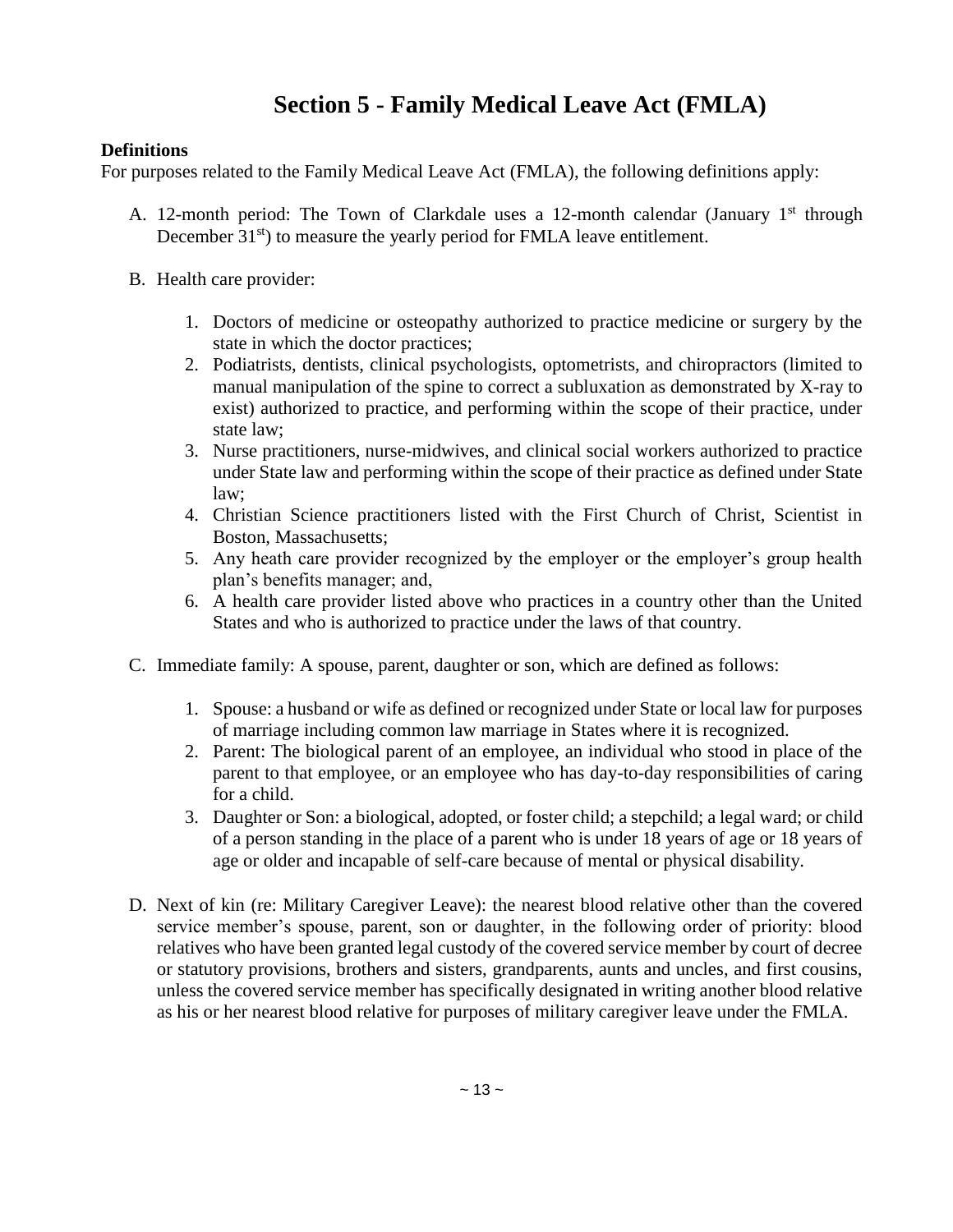- E. Serious health condition: an illness, injury, impairment, or physical or mental condition that involves:
	- 1. Any period of incapacity or treatment connected with inpatient care (i.e.., an overnight stay) in a hospital, hospice, or residential medical care facility; or
	- 2. A period of incapacity requiring absences of 3 or more consecutive work days that also involves continuing treatment by, or under the supervision of, a health care provider; or
	- 3. Continuing treatment by, or under the supervision of, a health care provider for a chronic or long-term health condition that is incurable or so serious that, if not treated, would likely result in a period of incapacity of more than 3 calendar days, and for prenatal care.

Per the FMLA, examples of situations that do not normally meet the definition of a serious health condition are: conditions for which cosmetic treatments are administered; the common cold; the flu; earaches; upset stomach; minor ulcers; headaches other than migraine; routine dental or orthodontia problems; periodontal disease; etc.

F. Total accrued paid time: An employee's total accrued paid time is the combination of any earned Paid Sick Time (PST), Paid Time Off (PTO) and Comp Time.

#### **Family and Medical Leave**

- A. The FMLA entitles eligible employees of covered employers to take unpaid, job-protected leave for specified family and medical reasons with continuation of group health insurance coverage under the same terms and conditions as if the employee had not taken leave. Eligible employees are entitled to:
	- 1. 12 workweeks of leave in a 12-month period for:
		- i. The birth, adoption, or foster care placement of a child if the leave is taken within 12 months of birth, adoption or placement;
		- ii. To care for the employee's spouse, child, or parent who has a serious health condition;
		- iii. The employee's own serious health condition which prevents the performance of the essential functions of his/her job;
		- iv. Any qualifying exigency arising out of the fact that the employee's spouse, son, daughter, or parent is a covered military member on "covered active duty" (Qualified Exigency Leave, 29 CFR 825.126); or
	- 2. 26 workweeks of leave during a 12-month period to care for a covered servicemember with a serious health condition if the eligible employee is the servicemember's spouse, son, daughter, parent, or next of kin (military caregiver leave).
- B. Leave may be taken intermittently if medically necessary.
- C. To maintain health benefits during FMLA leave, the employee must continue to pay any financial contributions that he/she made to the plan prior to taking leave. Failure of the employee to pay his/her portion of their benefit premium may result in a loss of coverage. The Town is entitled to recover premiums paid for maintaining an employee's health coverage if an employee fails to return to work.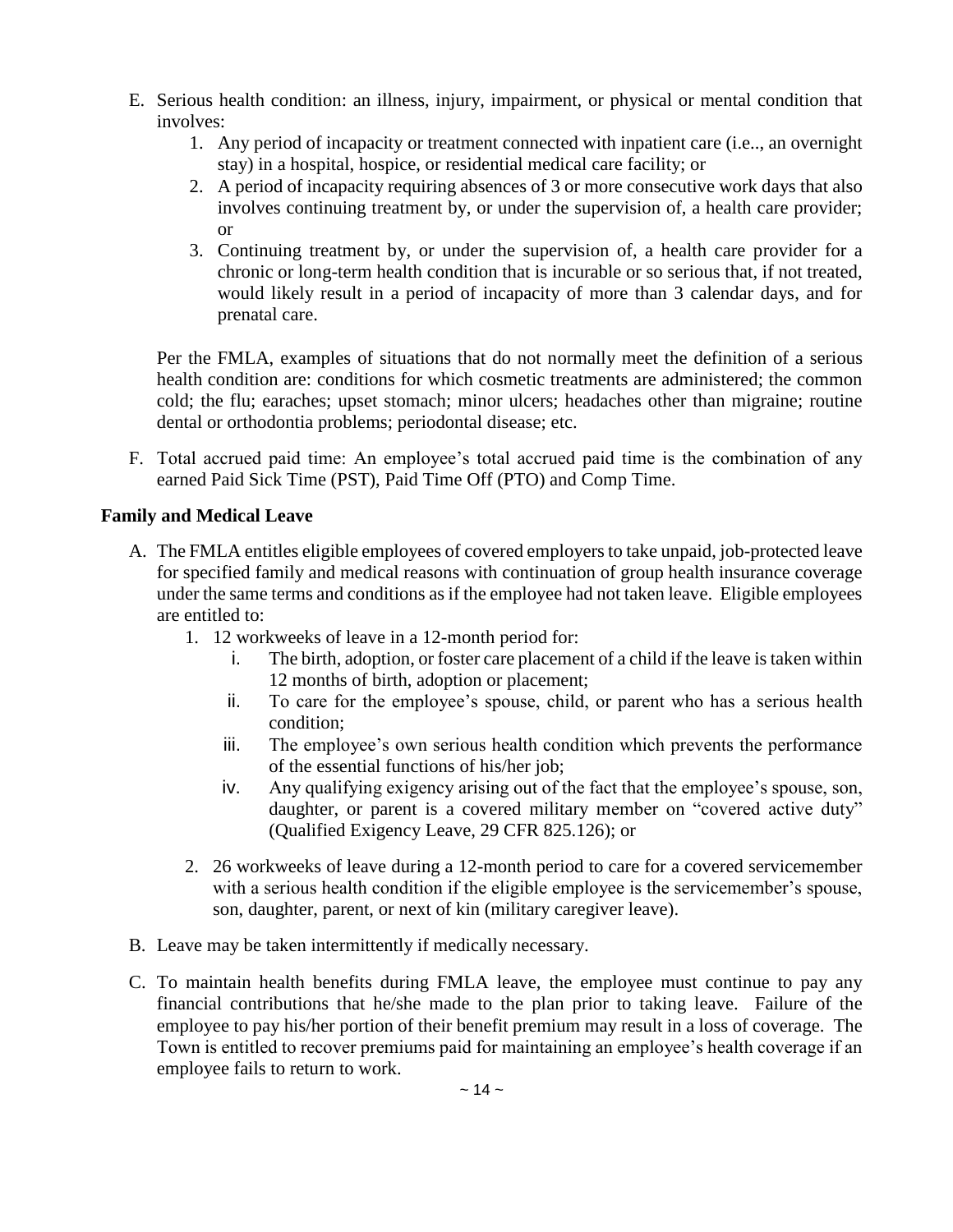- D. It is the responsibility of the Town to designate leave, paid or unpaid, as qualifying under the FMLA. The following terms and considerations apply to FMLA leave designations:
	- 1. Basic Leave: An employee may be eligible to have his/her leave designated as FMLA leave when attending to the birth, adoption, or foster care placement of a child or to attend to their own serious health condition or the serious health condition of the employee's parent, spouse, son, or daughter, or because of any qualifying exigency arising out of the fact that the spouse, son, daughter, or parent of the employee is on active duty or has been notified of an impending call to active duty status in support of a contingency operation.
	- 2. Qualified Exigency Leave: An eligible employee may take up to 12 weeks of FMLA designated leave to address qualified exigencies related to the employee's spouse, son, daughter, or parent being on active duty or being called to active duty status in the National Guard or Military Reserves.
	- 3. Military Caregiver Leave: An eligible employee may take up to a combined total of 26 weeks of leave (by using both Basic and Military Caregiver Leave) to care for a covered service member (next of kin) who is recovering from a serious illness or injury sustained in the line of duty while on active duty.
- E. In the case where both husband and wife are employees of the Town, 12 weeks of leave designated as FMLA may be used by each employee in any 12-month period for any event qualifying under the Basic Leave or Qualified Exigency FMLA, or 26 weeks if Military Caregiver Leave is used.
- F. If an employee who qualifies for FMLA leave has accrued paid leave, the employee must use their total accrued paid time first and take any remainder of the 12 weeks as unpaid leave or donated time.

#### **Eligibility and Designation of FMLA**

- A. Employees are eligible for FMLA if the employee has worked for the Town for 12 months, and the employee has performed at least 1250 hours (156 days) of service for the Town in the preceding 12-month period. Unpaid time is not included in consideration of FMLA eligibility.
- B. Within 5 business days after the employee has submitted the appropriate certification form, the Town will provide the employee with a written response to the FMLA leave request.
- C. Workers' compensation leave will be designated as FMLA leave provided the absence is due to a qualifying serious health condition; FMLA then runs concurrently with workers' compensation leave.

#### **Use of Paid and Unpaid FMLA Leave**

A. In the case of the employee's own serious health condition, the employee shall use all accrued PST time before using accrued PTO time;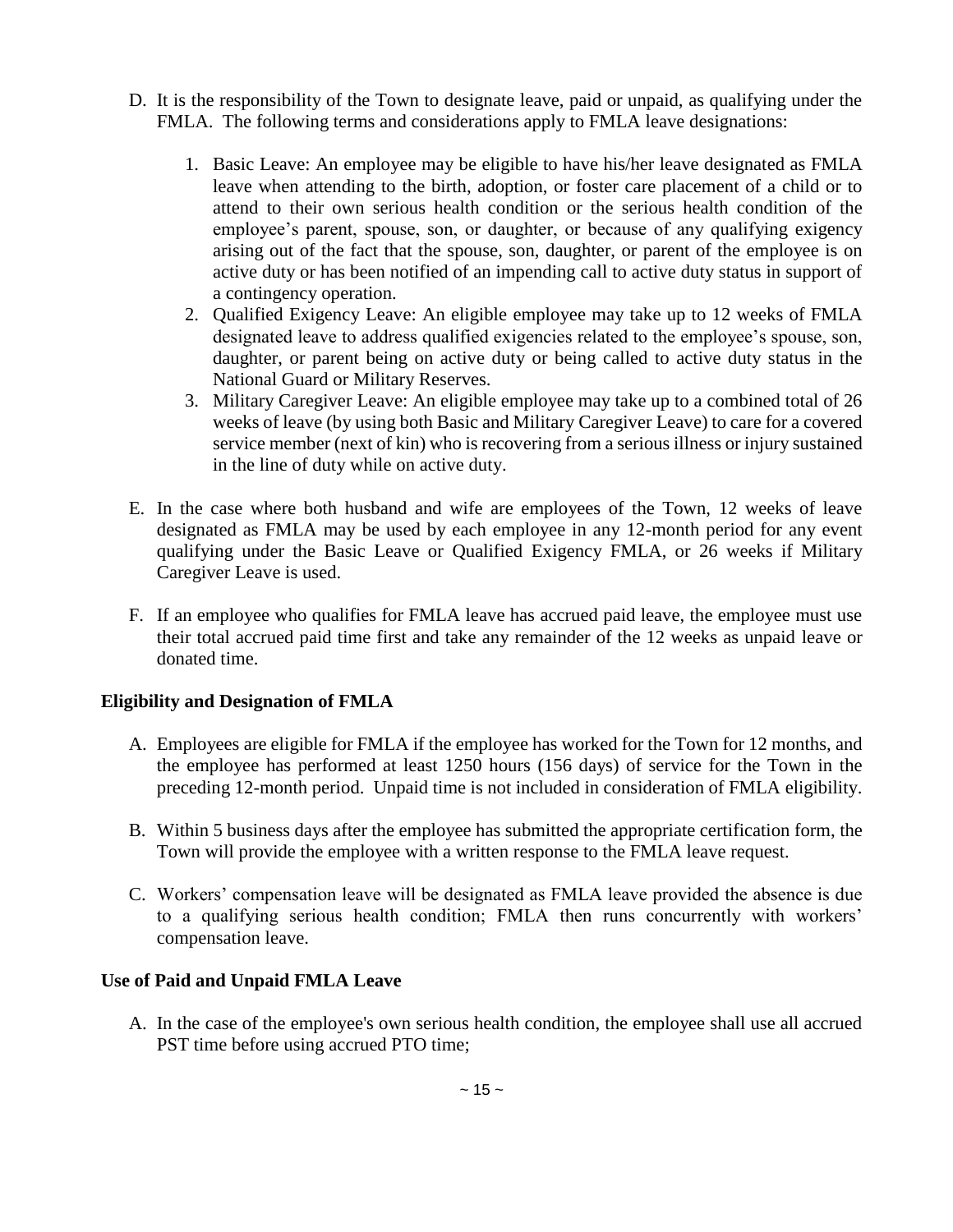- B. All accrued leave and benefits available shall be used before unpaid leave may be used;
- C. The amount of unpaid leave available shall be the time remaining from the 12 or 26 weeks (whichever applies) after having deducted the total accrued paid time used during FMLA leave and shall be counted towards the total 12 weeks of FMLA leave.
- D. The employee will not accrue PST or PTO time while on unpaid leave;

#### **Reduced or Intermittent Leave**

- A. Intermittent or reduced leave shall be granted for the employee's own serious health condition or the serious health condition of the employee's spouse, parent, son, or daughter, or due to qualifying events as described in the military family leave provision.
- B. Intermittent or reduced leave for the birth, adoption, or foster placement of a child will be allowed only with the consent of the department director and the Human Resources and the use of intermittent or reduced leave shall be limited to a period of 12 consecutive weeks.
- C. The department director may temporarily transfer the employee to a position that better accommodates the leave, provided the transfer does not deprive the employee of hours that he/she is otherwise available to work.

#### **Medical Certifications**

- A. The Town may require medical certification from a health care provider to verify a serious health condition. In certain situations, the Town, at its own expense, may also obtain an additional medical opinion. A copy of any requested certification shall be provided to Human Resources within 15 calendar days of the request for certification. The certification must include the following:
	- 1. The date on which the serious health condition commenced;
	- 2. The anticipated duration of the condition;
	- 3. The appropriate medical facts within the knowledge of the health care provider regarding the condition;
	- 4. If emergency FMLA leave is to be granted for an employee's own treatment, a statement that the employee is unable to perform the duties of his/her position;
	- 5. For planned employee intermittent leave or reduced work schedule, the dates and duration of each period, what treatment is expected and a statement of the medical necessity;
	- 6. A statement that the leave is necessary for planned intermittent or reduced work schedule time for the care or assistance in the recovery from illness of a child, parent or spouse.
- B. Failure to provide certification to Human Resources within 15 calendar days may result in denial of leave designated under the FMLA until a certification is provided.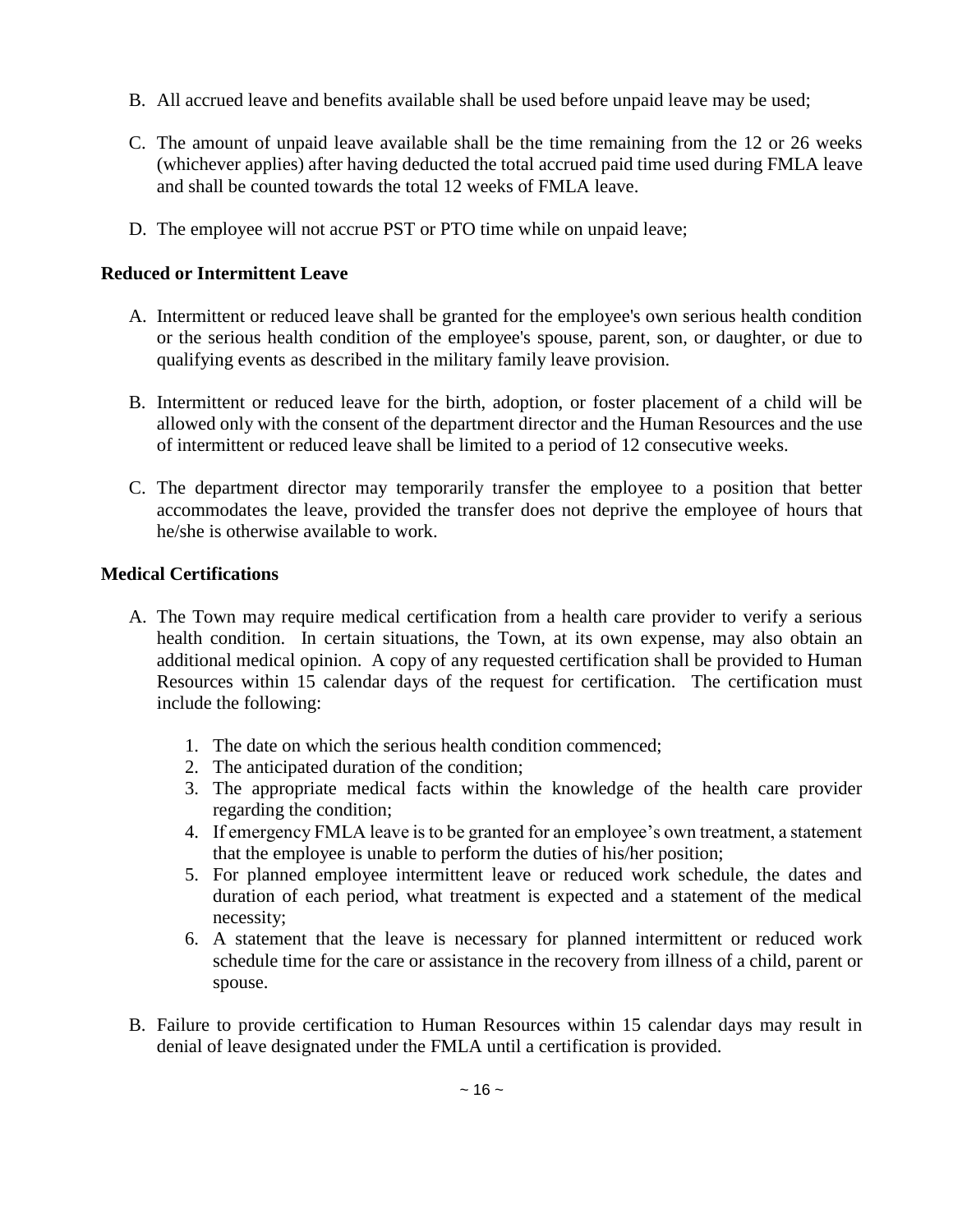- C. The Town may require the employee obtain subsequent recertification which would be at the employee's expense. This includes situations of reduced and intermittent leave.
- D. When FMLA leave is taken for an employee's own serious health condition, upon or before returning to work the employee may be required to provide the department director written certification from a physician or similarly qualified medical practitioner indicating at what capacity the employee is able to resume the essential duties and functions of their position including any relevant limitations the employee may have doing so.

#### **Notice Requirements**

- A. An employee needing FMLA leave must provide the Town with notice of the need for the leave. The employee should provide as much advance notice as possible in order to allow appropriate arrangements for coverage of work to be performed during the absence. Failure to provide timely notice may result in a delay in the leave and/or cause the absence to be considered as unexcused. The minimum required notice under the FMLA is as follows:
	- 1. When the need for leave is foreseeable, the employee must provide 30 days' advance notice;
	- 2. If 30 days' notice is not practicable, notice must be given as soon as practicable, usually within 1 or 2 business days of when the need for leave becomes known to the employee;
	- 3. If the approximate timing for leave is not foreseeable, an employee still should give notice of the need for leave as soon as practicable.
- B. The Town may inquire further if information received is not sufficient towards enabling a designation of FMLA leave.
- C. Employees on FMLA leave must provide weekly reports to Human Resources regarding their status and intent to return to work, unless another reporting schedule is previously arranged with Human Resources.

#### **Returning to Work From FMLA Leave**

- A. An employee should notify the Human Resources Department of his/her intention to return from FMLA leave before he/she can be reinstated to active status.
- B. Upon returning from leave an employee will be restored to his/her original position or to an equivalent one in terms of pay, benefits, and other terms and conditions of employment providing the employee is able to perform the essential functions of the position as determined by medical certification, and unless a job elimination has occurred which would have terminated an employee's job or placed him/her into a different job..
- C. An employee need not be reinstated if the employee would not otherwise have been employed at the time reinstatement is requested.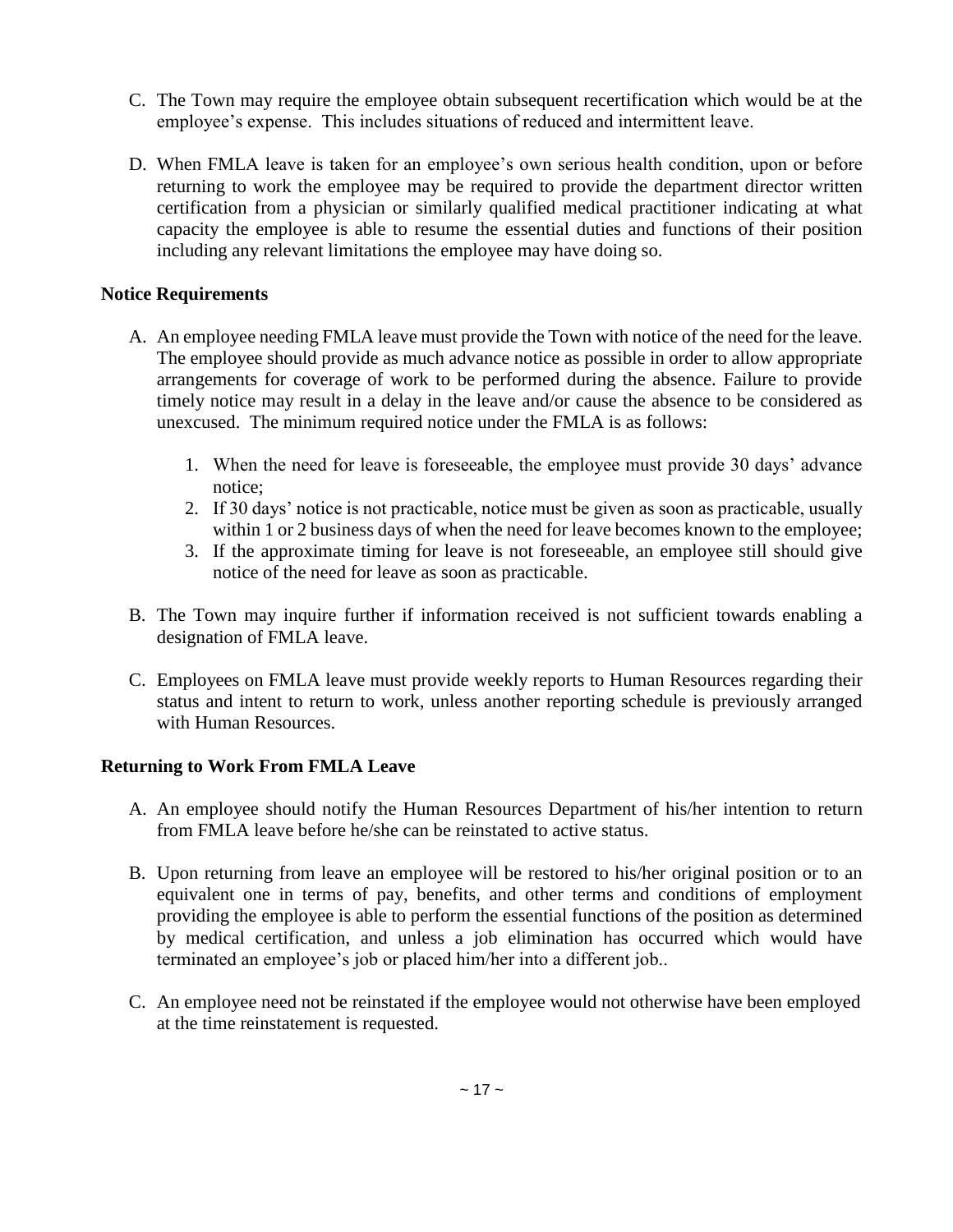#### **Failure to Return From FMLA Leave**

- A. Failure of an employee to return to work upon the expiration of qualifying FMLA leave will subject the employee to immediate termination unless a non-FMLA (paid or unpaid) leave of absence is granted prior to the date established for returning to work. If such leave of absence is necessary, the employee must submit a completed request for Unpaid Time Off to the Human Resources Department. This written request should be made as soon as the employee realizes he/she will not be able to return at the expiration of the FMLA leave period, but no later than the date established for returning to work.
- B. Any subsequent non-FMLA approved unpaid leave shall not be subject to the conditions and protections afforded under the FMLA.

### **Section 6 – Absent without Leave, Jury Duty, Military Leave, Maternity Leave**

#### 6.1 Absent Without Leave

An employee who is absent from duty without approval shall receive no pay for the duration of the absence and shall be subject to dismissal or other appropriate disciplinary actions. It is recognized that there may be extenuating circumstances for unauthorized absence and due consideration shall be given to each case. Failure of an employee to report for work at the expiration of such leave shall be considered as absent without leave.

Failure on the part of an employee, absent without leave, to return to duty within 48 hours after written notice to return has been sent to the employee's last known address, shall be cause for immediate discharge.

#### 6.2 Jury Duty

Every employee of the Town who is required to serve as a juror shall be entitled to absent themselves from their duties with the Town during the period of such service or while necessarily being present in court as a result of such call. Under such circumstances, employees shall receive their regular pay and pay received by the court while serving on jury duty will be remitted to the Town, except for travel pay for such duty. Employees subpoenaed to testify as witnesses in criminal or civil cases shall be entitled to absent themselves in the same manner as for jury leave.

#### 6.3 Military Leave

Military leave shall be granted in accordance with the provisions of State and Federal Law. All employees entitled to military leave shall give their supervisors an opportunity, within the limits of military regulation, to determine whether such leave shall be taken. When taking military leave, the employee shall provide a copy of his or her military orders to their supervisor.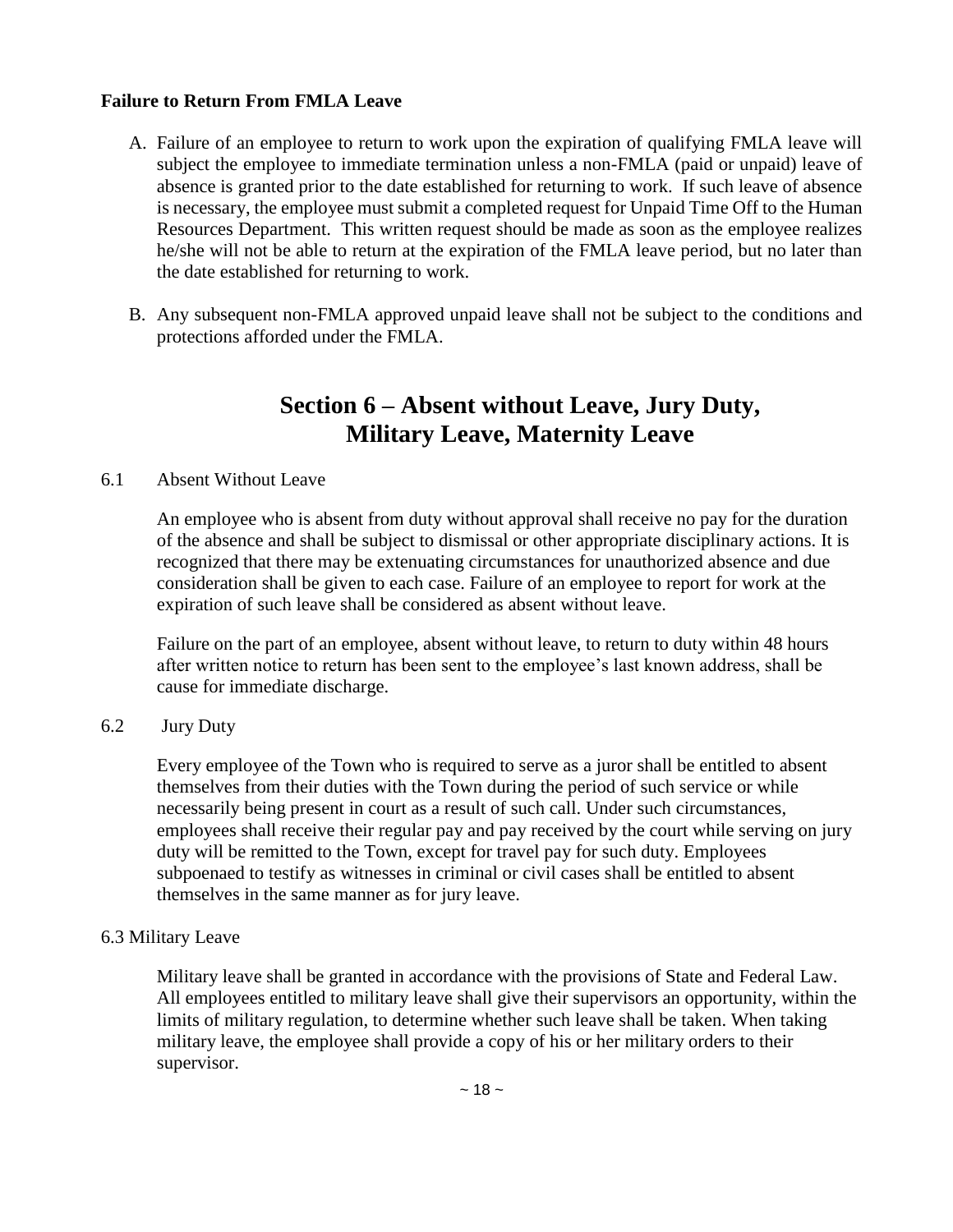#### 6.4 Maternity Leave

All maternity leave will be in accordance with Federal Law as outlined in the Family Medical Leave Act. Pregnancy shall be considered by the Town on the same basis as any other medical condition.

# **Section 7 – Overtime**

#### 7.1 Policy on Overtime

The policy of the Town of Clarkdale is to avoid the necessity of overtime whenever possible, however, when overtime is required it shall be approved by the employee's Supervisor or Department Head. In the event of hours worked beyond the normal work day, all efforts shall be made to allow the employee to take off an equivalent number of hours within the same, designated work week (flexing the schedule).

#### 7.2 Overtime Compensation

A. A full-time classified employee, not exempted from the applicable provisions of the Fair Labor Standards Act, who performs authorized work in excess of his or her regular work week shall be compensated for such overtime at the rate of one-and-one-half (1-1/2) times his or her regular rate of pay. Overtime shall be calculated to the nearest one-half (½) hour of overtime worked.

B. Non-exempt, (hourly) non-safety employees who work in excess of forty (40) hours in the seven (7) day work week have the option to be compensated in the form of "comp time" credited at time and a half up to a maximum accumulation of forty (40) hours.

C. Non-exempt (hourly) safety employees who work in excess of the maximum authorized work period as defined by the Fair Labor Standards Act have the option to be compensated in the form of "comp time" credit at time and a half up to a maximum accumulation of 115 hours.

D. Upon termination of service, employees will be paid for their accrued compensatory time (accrued compensatory time is recorded at 1 ½ hours per each hour worked).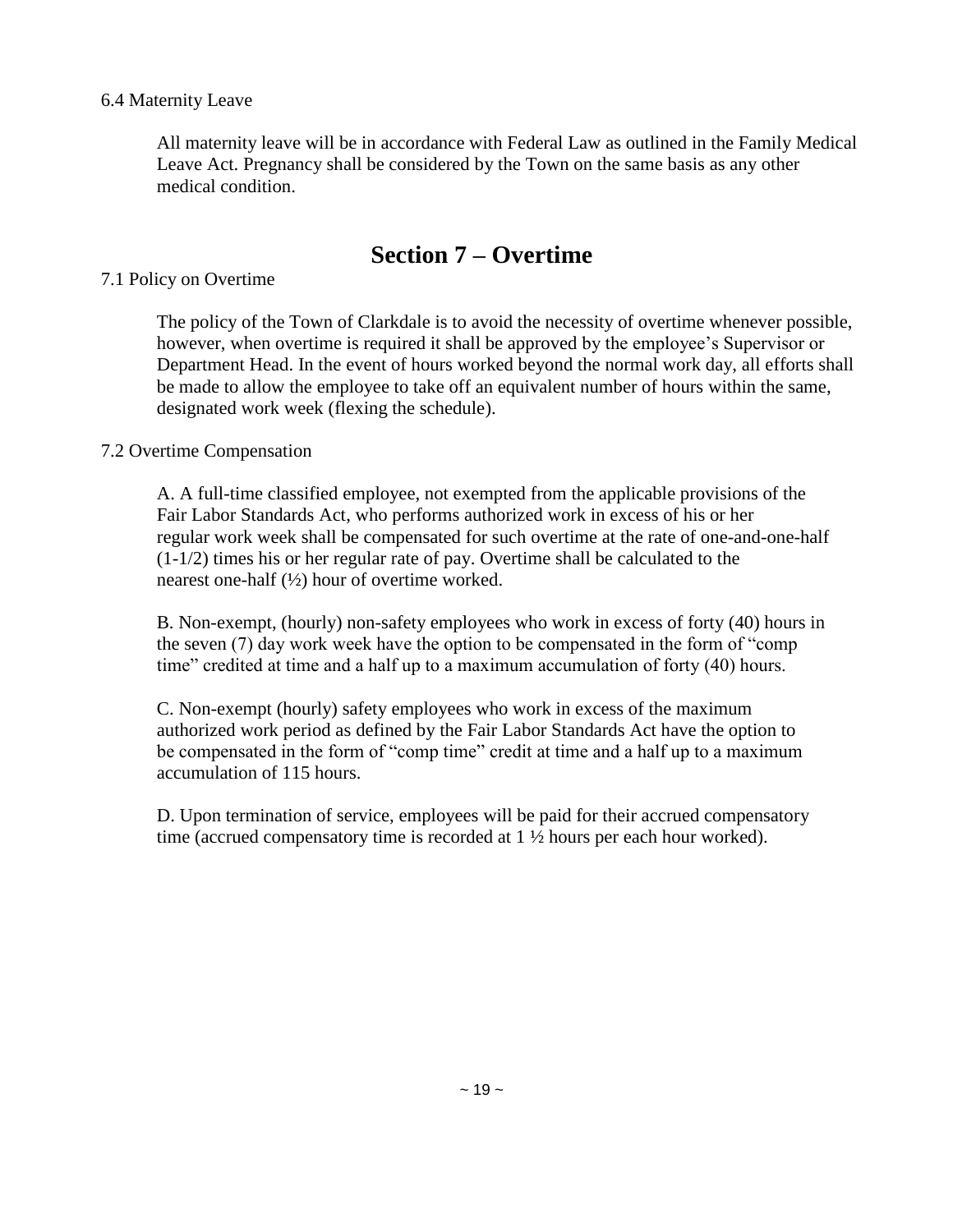# **Section 8 – Employee Benefits**

8.1 Benefits and Insurance

At the discretion of the Town Council, the Town of Clarkdale may offer health insurance, retirement benefits, accident insurance, disability insurance, life insurance, or other types of benefits or insurance to employees. The Town Council may elect to offer dependent benefits and or insurance. Information about the availability of current employee and dependent benefits is available through the Finance Department.

#### 8.2 Workmen's Compensation Insurance

Workmen's Compensation Insurance provides medical and hospitalization expense benefits as well as partial payments in lieu of salary for workers injured on the job. All employees of the Town of Clarkdale are covered by this form of insurance at no cost to the employee. Employees qualifying for and receiving Workmen's Compensation may use PST, or PTO when PST is exhausted, at a rate equal to the difference between Workmen's Compensation payments and their normal rate of pay. An employee on Workmen's Compensation using PST and PTO leave, shall be credited with full PST and PTO accrual as long as the employee has PST or PTO being used in this manner. When all accrued leave is depleted, the employee shall be placed on industrial leave without pay status.

#### 8.3 Social Security

The Town of Clarkdale matches the contributions withheld from each employee's earnings.

#### 8.4 SUPPLEMENTAL BENEFIT PLAN FOR PUBLIC SAFETY EMPLOYEES

A. Purpose

The purpose of this Supplemental Benefit Plan for Public Safety Employees is to meet the requirements of A.R.S. § 38-961, mandating the provision of additional economic benefits to sworn Police and Fire Officers who are injured in a duty status and eligible for a specific category of workers' compensation benefits.

#### B. Eligibility

The Town of Clarkdale (hereinafter "Town") has sole discretion to determine eligibility of an employee to participate or continue in this supplemental benefit plan for full-time public safety employees who are enrolled in the Arizona Public Safety Personnel Retirement System ("PSPRS").

To be eligible for supplemental benefits initially, and to continue in the plan as described in this policy, the employee must meet all of the following criteria: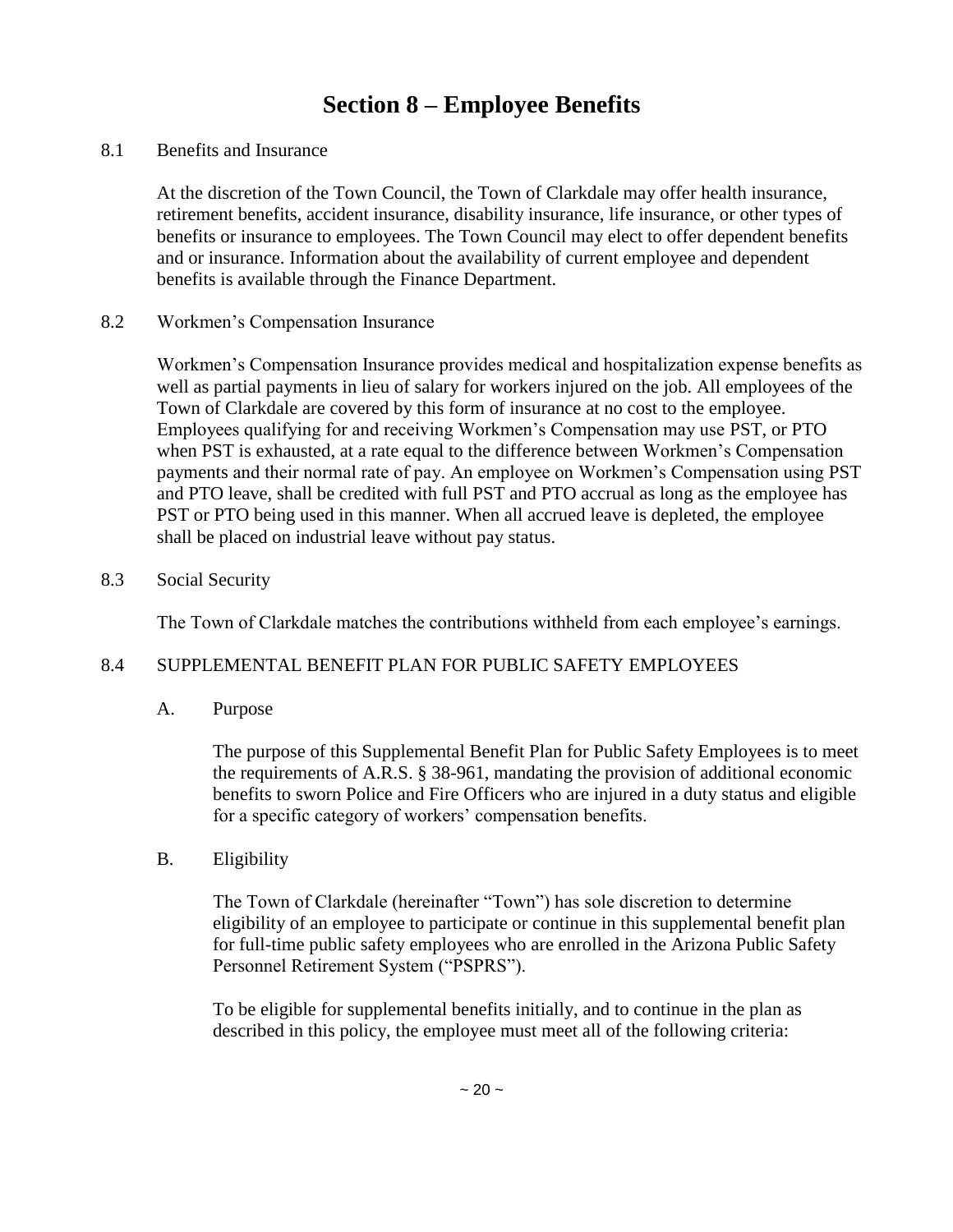- 1. Be a full-time public safety employee enrolled in PSPRS at the time of injury.
- 2. Be injured and eligible for workers' compensation benefits pursuant to A.R.S. § 23-1021.
- 3. Be receiving workers' compensation lost-time wage replacement benefits pursuant to A.R.S. § 23-1021, § 38-961 and related statutes.
- 4. Make a written request for supplemental benefits, addressed to the Town Human Resources Department as described in this policy, within thirty (30) days of receiving first payment of workers' compensation lost-time wage replacement benefits pursuant to A.R.S. § 23-1021, § 38-961 and related statutes.
- 5. Follow all other procedures for requesting benefits as outlined in this policy.
- 6. Participate in all risk management activities related to his or her workers' compensation injury.
- 7. Be unable to return to work for the Town in any capacity Town, including light duty assignments as determined by the Town and as supported by the employee's physician or an independent medical exam (IME) ordered by the Town. The employee's inability to work in a capacity Town assigned by the Town, including inability to work light duty assignments, must be supported by appropriate medical documentation in order for the employee to remain eligible under this supplemental benefits plan.
- 8. Remain a full time Town employee during the time period the employee is receiving the supplemental benefits.

An employee will be ineligible for benefits under this plan, regardless of any other determination under workers' compensation or any other benefit, if the employee's injury results from or is worsened in whole or part by:

- Horseplay
- Unapproved physical activities, as defined by department policy
- Intentional misuse of tools or equipment
- Any form of dishonesty surrounding the cause of injury
- Any form of gross negligence committed by the employee
- C. Benefits

All benefits under this plan will be provided while the employee meets all eligibility criteria, for a period of six months, while the employee receives payments of workers' compensation lost-time wage replacement benefits pursuant to A.R.S. § 23-1021, § 38-961 and related statutes. Approval of an employee for this plan is at the sole discretion of the Town.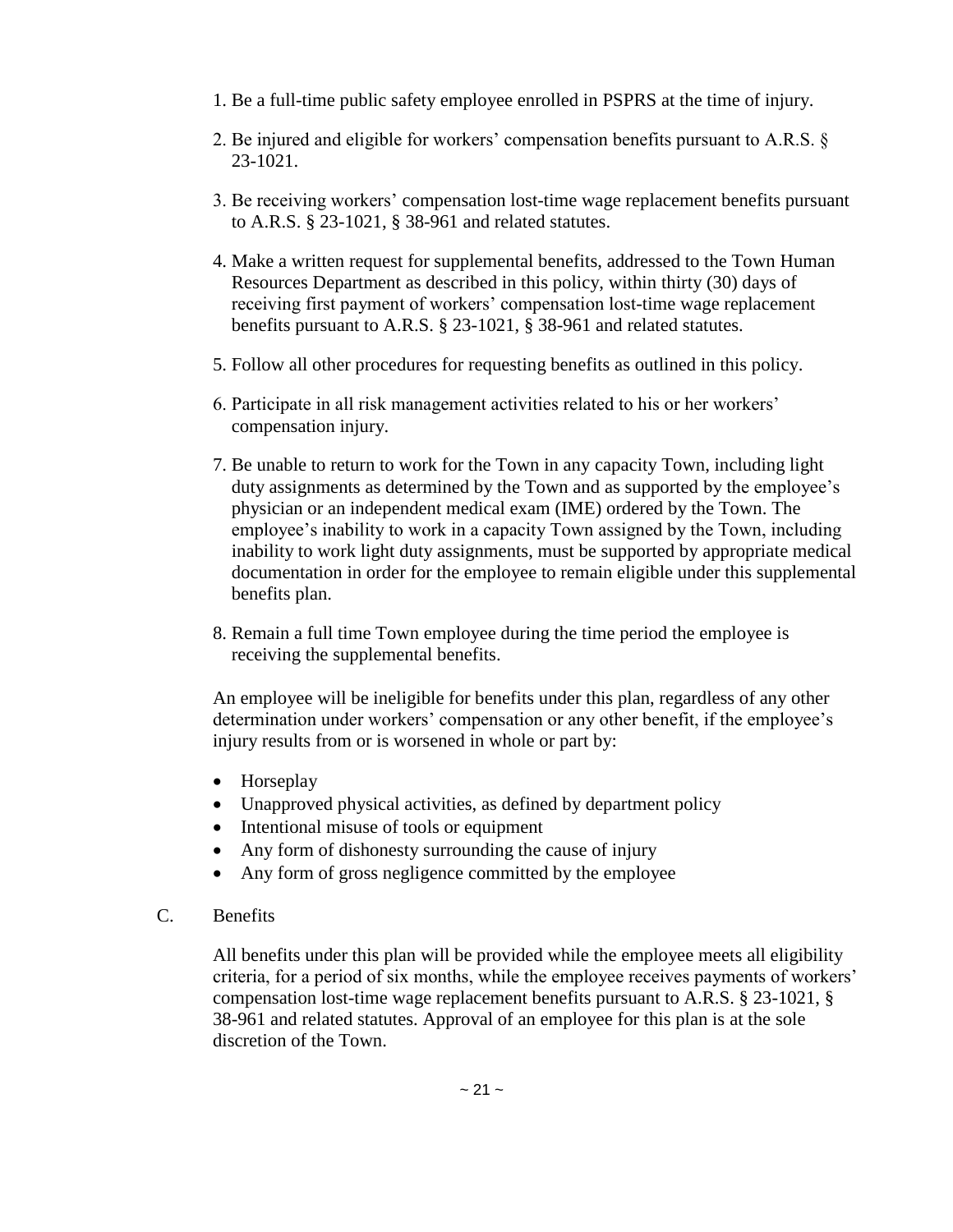The supplemental benefit plan may be extended for an additional six month time period at the sole discretion of the Town. In no case will plan benefits be offered for more than a period of one year. Benefits under this plan include:

- 1. Payment by the Town of the difference in salary (or hourly rate, as applicable) between the employee's base salary pre-injury, less taxes, and the workers' compensation benefit paid to the employee.
- 2. Continued payment by the Town of the employer's portion of premium for health care benefits as is paid for other similarly enrolled employees. The employee remains responsible for paying the same portion of his/her health care benefits as was paid preinjury and/or as is paid by similarly enrolled employees.
- 3. Payment of both the employer and employee contributions to the PSPRS based upon the employee's pre-injury salary.
- 4. Credit for service in the public safety retirement plan at the same accrual rate as pre-injury.
- 5. Maintenance of accrued leave balances at pre-injury level, including sick and vacation leave, and/or Paid Time Off ("PTO").
- 6. No PTO will accrue while a qualified employee is participating in this Supplemental Benefit Plan.

To the extent the employee is otherwise eligible for and receives changes in salary or benefits while receiving the supplemental benefits under this plan, said supplemental benefits will be adjusted accordingly. For example, if all employees are provided automatic salary adjustments as part the annual budget process, the employee will receive benefits under this plan based on his/her new adjusted salary as he/she would if not injured. Such adjustments may result in a lesser benefit to the employee, e.g., if during the benefit period under this plan the Town changes employer health care benefits contributions from 80 percent to 70 percent, the employee may be required to pay additional premiums as would any other similarly situated employee.

- D. Procedure
	- The Human Resources Department will receive all requests for plan benefits, in writing from the employee outlining the request and any relevant information needed for decision making by the Town. Such request must be made within 30 days of the employee's receipt of his or her first lost-time wage replacement benefit paid under workers' compensation. The Human Resources Department will provide the request to the employer-designated SBP administrator. Failure to make a request within the timeframe established herein shall be construed as a waiver of any rights under A.R.S. §38-961.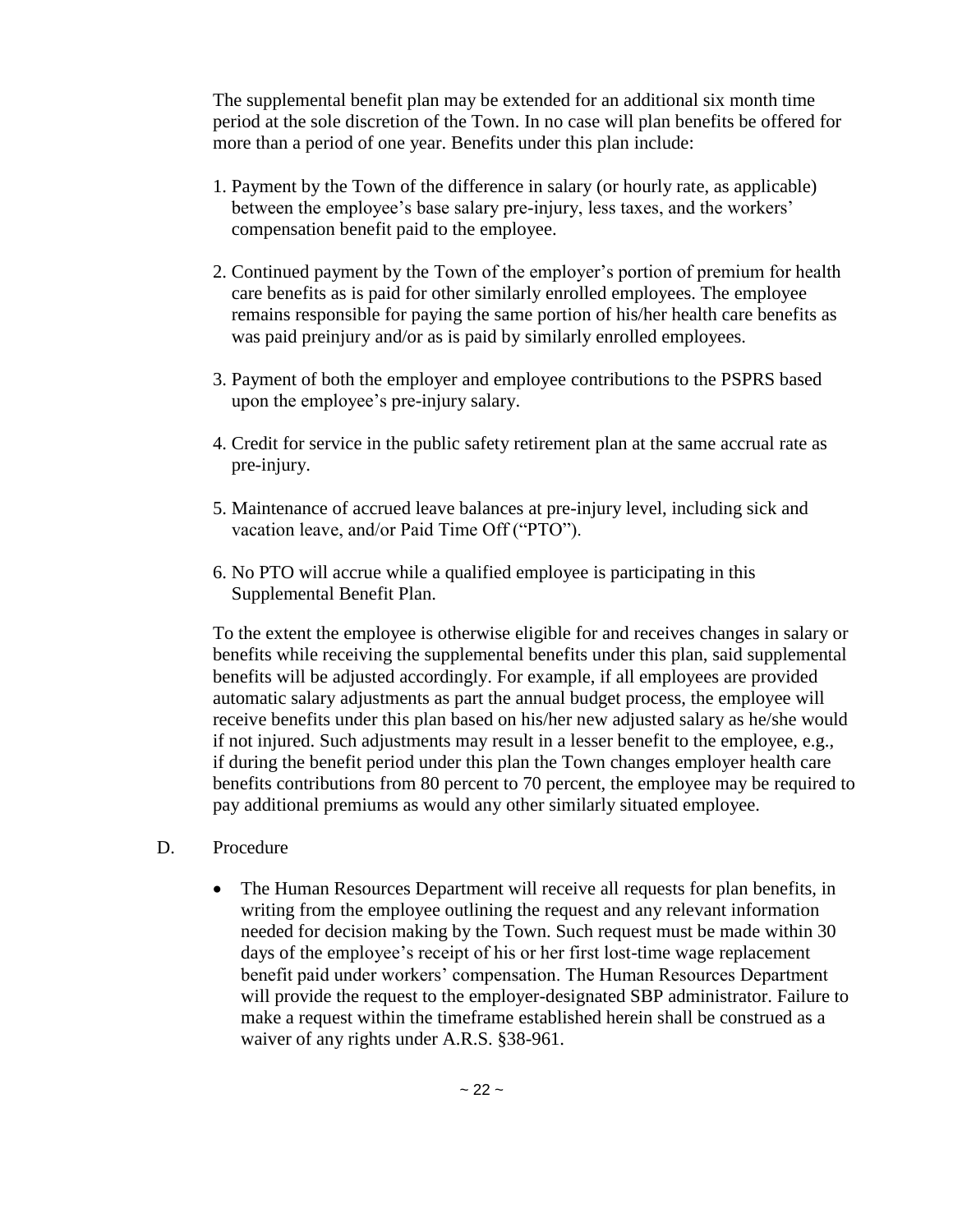- The Town SBP administrator will review the written request, the circumstances Surrounding the injury, employee eligibility for workers' compensation, and any other relevant factors. Within 30 days of receipt of request for benefits under this plan, the SBP administrator shall provide the employee with written determination of benefits eligibility under this plan.
- Supplemental benefits under the plan will be provided from the date of an employee's injury for a period not to exceed six (6) months, as long as the employee continues to meet all eligibility criteria.
- Employees granted benefits under this plan will cooperate fully with the Town SBP administrator, and others working to coordinate benefits.
- The employee's Town leave accounts will be frozen as of date of injury until conclusion of participation in the plan.
- If an employee is denied participation in the plan for any reason, he or she has a right to appeal such denial. The process for doing so is, exclusively, the following:
	- o Within ten (10) working days from receipt of denial letter file a written appeal with the Town Manager stating the reason for the appeal and facts that the employee wishes to have considered.
	- $\circ$  Within five (5) working days the Town Manager will render a written opinion affirming or denying eligibility based upon the information provided. (If the Town Manager is also the SPB administrator, the appeals process shall be to the City/Town Council. Under such provision, the City/Town Council shall have up to thirty (30) days to render a written opinion.)

# **Section 9 - Termination, Reduction in Force, Suspension, Resignation and Working Conditions**

9.1 Termination

Any employee may be terminated at any time by the Town Manager. Any employee who has been discharged shall be furnished with a written statement of the reasons for such actions and shall be entitled to an appeal if the employee so requests, as provided within this document.

#### 9.2 Reduction in Force

The Town Manager may invoke a reduction in the Town work force because of a material change in duties, or organization, or shortage of work or funds.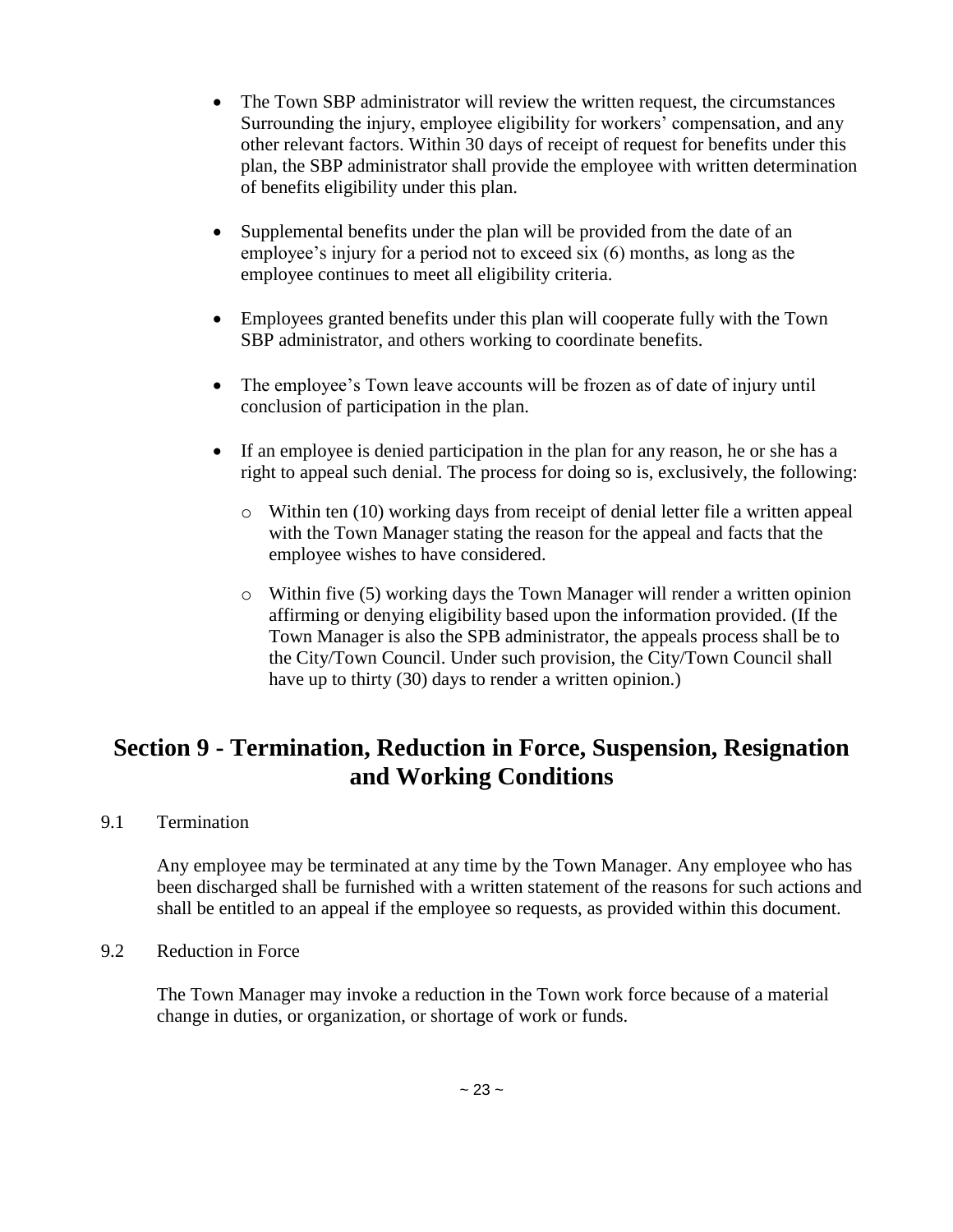#### 9.3 Suspension

The Town Manager may suspend an employee from his/her position at any time for a disciplinary purpose. Suspension without pay shall not exceed 30 calendar days, nor shall any employee be penalized by suspension for more than 30 calendar days in a fiscal year. Department Heads may suspend a subordinate employee for up to three days not more than once in a 30 calendar day period. Suspensions shall be reported immediately to the Town Manager.

#### 9.4 Resignation

An employee wishing to leave the Town's employment in good standing shall file with the Town Manager, through the employee's Department Head, a written resignation stating the effective date and reasons for leaving, at least two weeks before leaving the service, unless such time limit is waived. Failure to give notice as required by this Section may be cause for denying future employment by the Town.

#### 9.5 Constructive Discharge

You are encouraged to communicate to the Town whenever you believe your working conditions have become intolerable and may cause you to resign. Under § 23-1502, Arizona Revised Statutes, an employee may be required to notify an appropriate representative of the Town in writing that a working condition exists that the employee believes to be intolerable, that will compel the employee to resign or that constitutes a constructive discharge, if the employee wants to preserve the right to bring a claim against the Town alleging that the working conditions forced the employee to resign.

Under the law, an employee may be required to wait for fifteen calendar days after providing written notice before the employee may resign if the employee desires to preserve the right to bring a constructive discharge claim against the Town. An employee may be entitled to paid or unpaid leave of absence of up to fifteen calendar days while waiting for the Town to respond to the employee's written communication about the employee's working condition.

Communication made in this regard should be to the Town Manager through the relative Department Head. It is recommended to confirm any such communication to the Town in writing, although a verbal communication is all that is required.

### **Section 10 - Grievance Procedures**

#### 10.1 Purpose

To promote employer-employee relations by establishing grievance procedures on matters for which appeal or hearing is not provided within this document.

#### 10.2 Grievance Procedure

An employee who has a problem or complaint should first try to get it settled through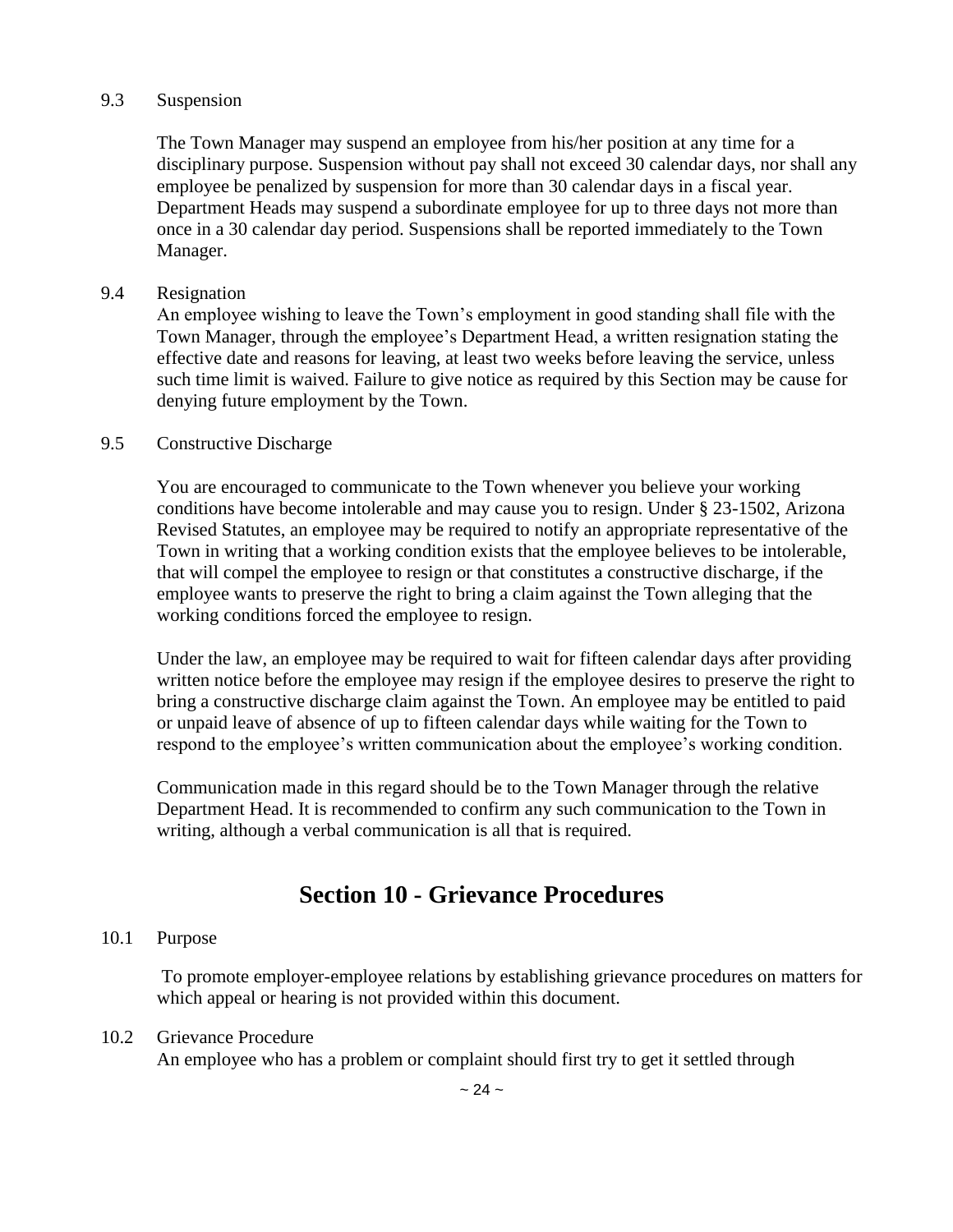discussion with the employee's immediate supervisor. If, after this discussion, the employee does not believe the problem has been satisfactorily resolved, the employee shall have the right to review it with the employee's supervisor's Department Head or the Town Manager, in accordance with the following procedure:

- A. First Level Review: The problem shall be presented in writing to the employee's immediate supervisor, who shall render a decision and comments in writing and return them to the employee within five (5) working days after receiving the problem. If the employee does not agree with the supervisor's decision, or if no answer has been received within the five (5) working days, the employee may then present the problem in writing to the supervisor's immediate supervisor.
- B. Further Level or Levels of Review as Appropriate: The subsequent level supervisors receiving the problem shall review it, render their decisions and comments in writing, and return them to the employee within five (5) working days after receiving notice of the problem. If the employee does not agree with the decision, or if no answer has been received within five (5) working days, the problem may be presented in writing to the Town Manager.
- C. Time Limit: Failure of the employee to take further action within ten (10) working days after receipt of any decision will constitute a waiver of any further action.
- D. Town Manager: Upon receiving the problem, the Town Manager, or designated representative, should discuss the matter with the employee and the Department Head. The Town Manager may designate a fact-finding committee to advise him/her concerning the problem. A decision shall be rendered in writing to the employee within twenty (20) working days after receipt of the problem.
- E. A permanent employee has the right of appeal as set forth in Section 12 herein.
- F. Employees shall be assured freedom from reprisal for using the grievance procedures.

# **Section 11 - Disciplinary Action**

#### 11.1 Disciplinary Action

The good standing of the employment of any employee in the Town service depends upon acceptable conduct and satisfactory performance. The following listed reasons, which are not considered all inclusive, may be sufficient grounds for disciplinary action:

- A. The employee is incompetent or inefficient in the performance of his/her duties.
- B. The employee has been abusive in his/her language; or has engaged in conduct resulting in physical harm or injury to fellow employees or to the public. Workplace violence is conduct declared unlawful under Federal, State or local law.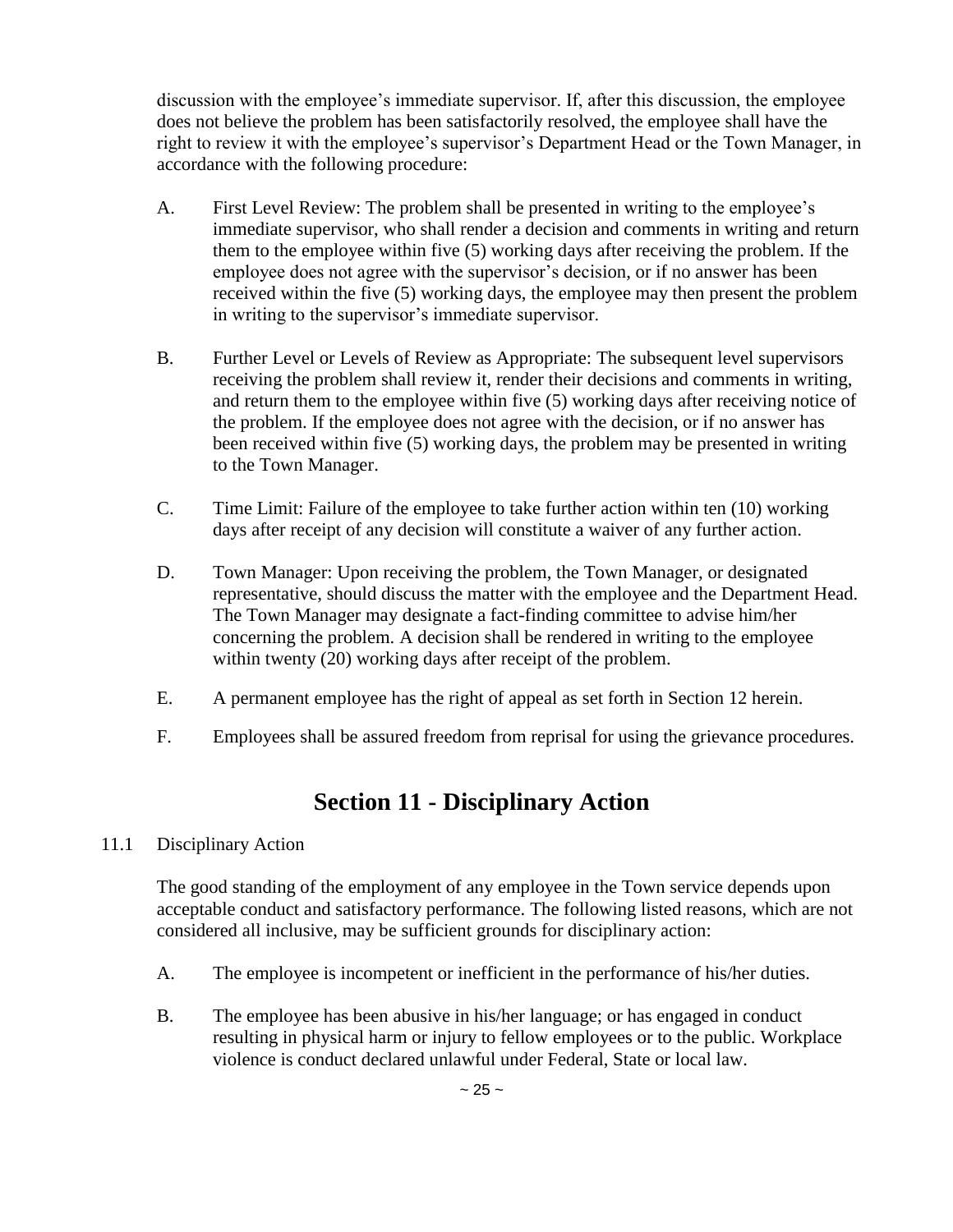- C. The employee has violated any lawful or official regulation or order, any policy enacted by the Town of Clarkdale or failed to obey any lawful or reasonable direction given by the supervisor.
- D. The employee has been found under the influence of alcohol or illegal drugs or inappropriately using prescription drugs. Refer to the Substance Abuse Policy.
- E. The employee has been convicted of a felony or a criminal offense involving moral turpitude.
- F. The employee has falsified any document, report or statement.
- G. The employee, through negligence, gross negligence, or willful conduct, has caused damage to, misappropriated, or misused Town property, or wasted Town supplies or resources.
- I. The employee is unsafe to himself/herself or other employees in the performance of his/her duties and responsibilities.
- J. The employee has been guilty of intentional discrimination against, or harassment of, another employee because of race, color, religion, sex, national origin, sexual orientation or age.
- K. The employee has engaged in conduct either during or outside of regular duty hours which is of such nature that it causes discredit to the Town.
- L. Using authority or influence for the purpose of interfering with, or affecting the result of, an election or a nomination for office.
- M. Directly or indirectly coercing, attempting to coerce, commanding or advising a state or local officer or employee to pay, lend or contribute anything of value to a party, committee, organization, agency or person for political purposes.
- N. Favoritism on the part of a supervisory employee.
- O. Visiting with non-employees about non-work related topics or permitting nonemployees in the work area, other than for work related business, which is excessive in nature, causes a disruption in the workplace, and/or takes up an unreasonable amount of the employee's time.
- P. Violation of any policy or procedure pertaining to attendance and leaves.
- Q. Failure to follow the established chain of command contained in the grievance procedure in attempting to resolve problems.
- R. Using Town communication devices, including, but not limited to computers, e-mail, pagers, internet, cell phones, office phone systems and fax machines for personal business.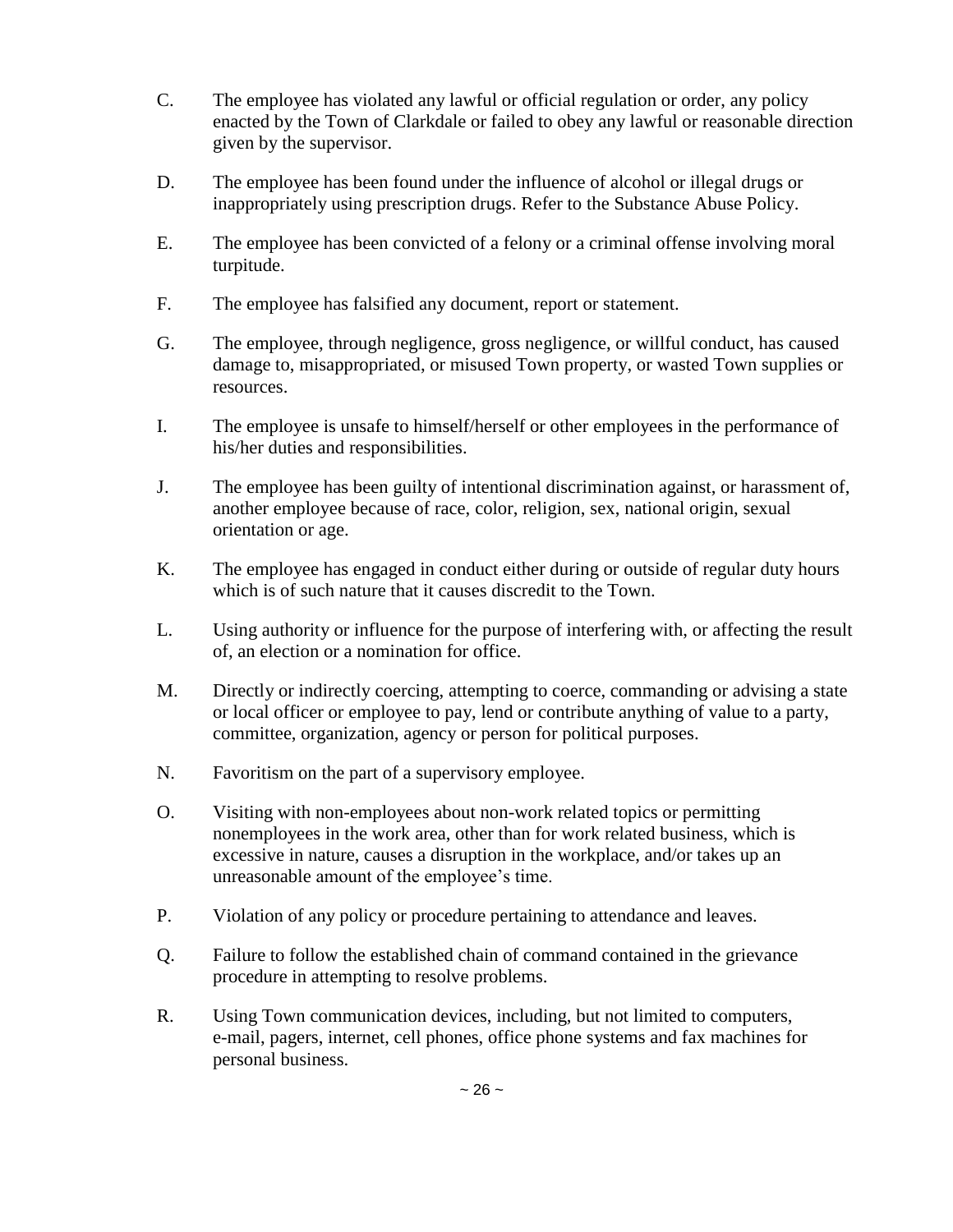- S. The employee, having access to a Town vehicle, or who drives a Town vehicle as part of his or her job, did not notify his or her supervisor that his or her Driver's License was suspended.
- 11.2 Types.

Disciplinary actions may include, but are not necessarily limited to: written reprimands, loss or reduction of pay, return to probation, suspension, demotion, and termination.

### **Section 12 - Substance Abuse Policy**

#### 12.1 Purpose

To establish the Town's policy prohibiting use, possession, manufacture, sale, purchase, transfer, or being under the influence of alcoholic beverages, illegal drugs or other intoxicants at any time while employees are working in their official capacity as an employee for the Town of Clarkdale.

#### 12.2 Scope

This policy applies to employees and applicants for employment.

#### 12.3 Policy

The Town has an obligation to its employees, customers and the public at large to reasonably ensure safety in its workplace. Consequently, the following are strictly prohibited and will result in immediate disciplinary action, including but not limited to discharge: Reporting to work under the influence of intoxicating liquor or illegal drugs; or the use, possession, purchase or transfer by an employee on Town premises or property including storage in a desk, locker, car, etc., or during work time of an intoxicating liquor, controlled or illegal substance, a drug not medically authorized, or any other substances which impair job performance or pose a hazard to the safety and welfare of the employee, the public, or other employees; or the sale of such item.

#### 12.4 Testing

- A. Test Results. The applicant, by submitting to drug examinations, or employees by signing their receipt of the Town's Personnel Policy, give his or her/their permission for drug/alcohol test results to be released to the Town of Clarkdale.
- B. Pre-employment Testing. The Town may conduct pre-employment drug examinations on all applicants to detect individuals who use illegal drugs.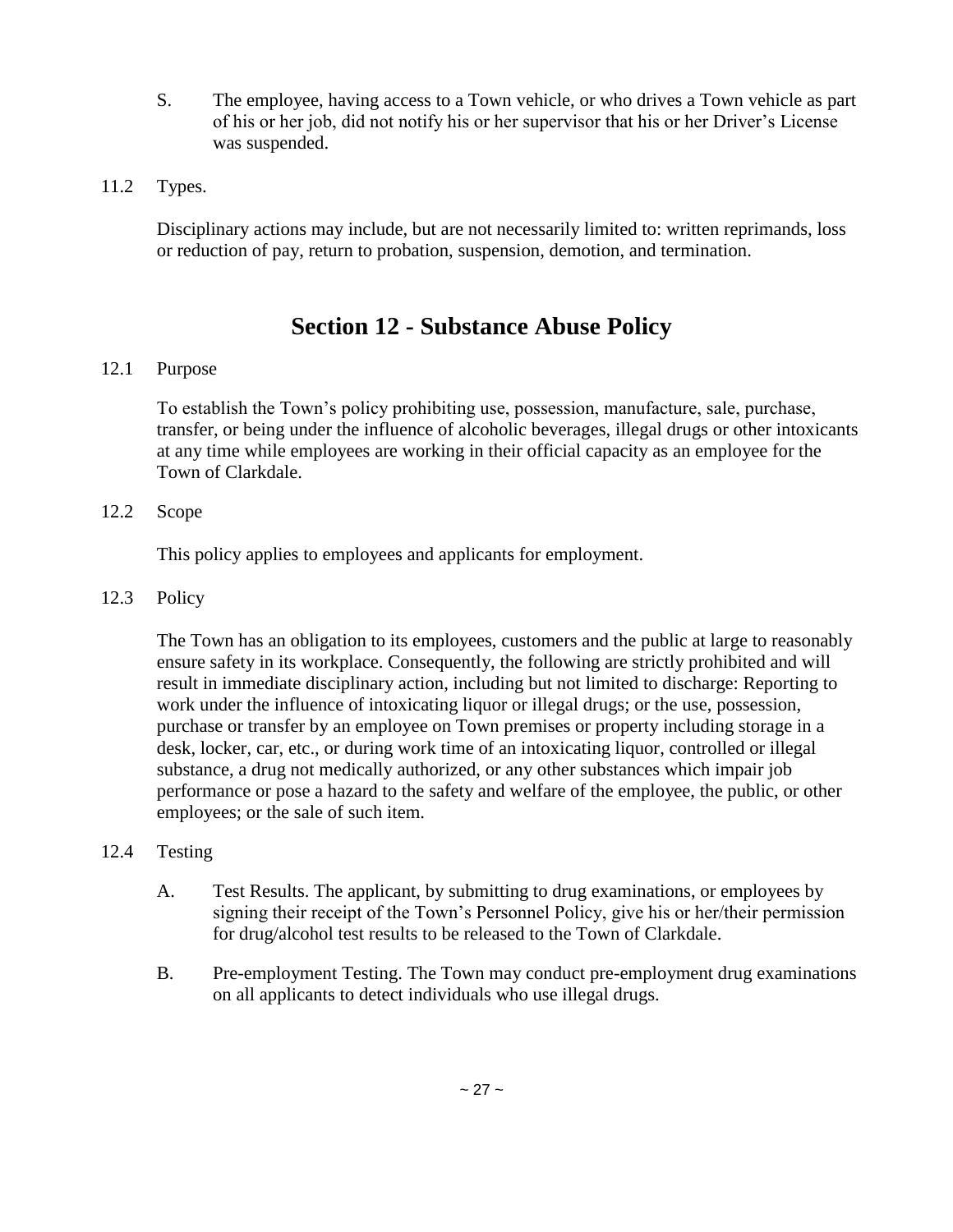- C. Reasonable Suspicion Testing. Employees may be required by their Department Head, with approval of the Town Manager, to submit to a drug/and or alcohol test based on a reasonable suspicion that their ability to perform work safely or effectively may adversely affect the job performance or the work environment. Factors that individually or in combination could result in reasonable suspicion include, but are not limited to the following:
	- Direct observation of an individual engaged in a drug-related activity;
	- A pattern of abnormal conduct;
	- Unusual, irrational, or erratic behavior;
	- Unexplained, increased or excessive absenteeism or tardiness;
	- Sudden changes in work performance;
	- Repeated failure to follow instructions or operating procedures;
	- Violation of Town safety policies or failure to follow safe work practices;
	- Unexplained or excessive negligence or carelessness;
	- Discovery or presence of drugs in an employee's possession or near an employee's workplace;
	- Odor or residual odor peculiar to some drugs;
	- Arrest or conviction for a drug-related crime;
	- Information provided either by reliable and credible sources or independently corroborated;
	- Evidence that an employee has tampered with a prior drug test;

If a supervisor believes reasonable suspicion exists, the supervisor should report his or her findings and observations to the Town Manager.

- D. Random Testing. Random testing will be conducted as required for Town employees with Certified Drivers Licenses as required by Law.
- E. Post-accident Testing. Employees will be required to submit to a drug and/or alcohol test following an accident or other occurrence that involves one or more of the following covered events: a fatality, an injury to an employee or other individual, damage to vehicles resulting in estimated damage equal to, or above \$500, and/or damage to property resulting in estimated damage equal to, or above \$500.

#### 12.5 Inspection of Property.

The Town reserves the right, with reasonable cause, to inspect and/or search all Town property, as well as any employee's personal property on Town premises, for intoxicating liquor, controlled or illegal substances, or any other substances which impair job performance. Refusal to submit to any such inspection or refusal to cooperate in any investigation will subject the employee to disciplinary action including, but not limited to, immediate suspension or discharge.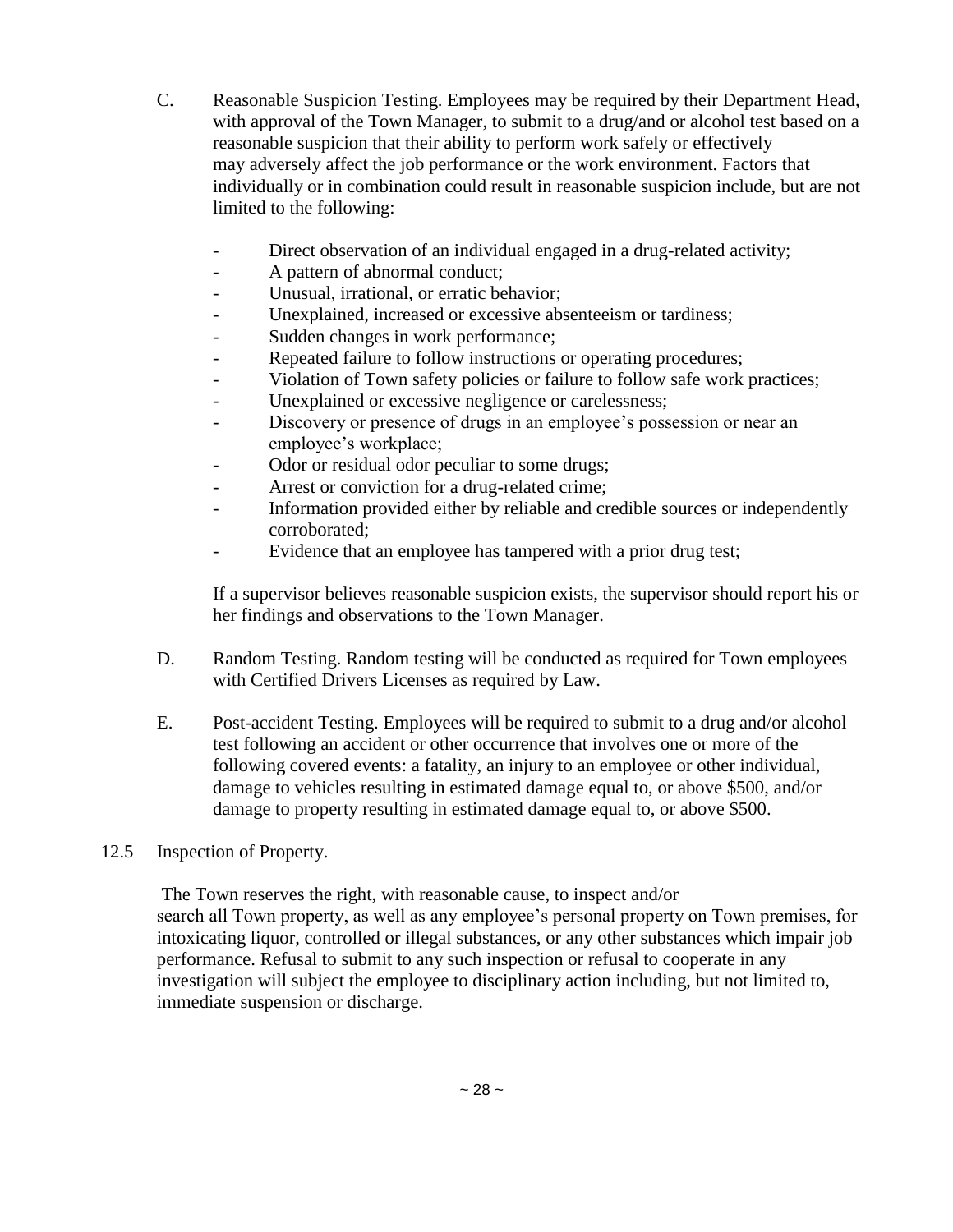#### 12.6 Procedures

Employees are encouraged to seek voluntary treatment for substance abuse. If an employee wishes assistance or referral information, he or she may contact the Town Manager. Voluntary inquiries will be maintained in confidence.

Supervisors must receive approval from the Town Manager prior to requiring that an employee undergo substance abuse testing.

All substance abuse tests will be conducted at a licensed medical or laboratory facility, using recognized procedural safeguards and confidentiality requirements.

12.7 Disciplinary Action

In the case of a first-time violation of the Town's substance abuse policy, including a positive drug or alcohol test result (without evidence of use, sale, possession, distribution, dispensation, or purchase of drugs or alcohol on Town property or while on duty), the employee will be disciplined up to and including termination.

The Town may suspend employees with or without pay under this policy pending the results of a drug/alcohol test or investigation.

#### 12.8 Arrest or Conviction for Drug-Related Crime

If an employee is arrested for or convicted of a drug-related crime, the Town will investigate the circumstances, and the Town may utilize the drug-testing procedure if reasonable suspicion exists as a result of the investigation. In most cases, an arrest for a drug-related crime constitutes suspicion under this policy.

As a condition of employment, an employee shall notify the Town of any criminal drug statute conviction for any plea for guilty, 'no contest' or suspended imposition of a sentence that has been entered on a criminal drug statute charge. The employee must give notice in writing to the Town within three days of such conviction.

### **Section 13- Appeals**

#### 13.1 Right of Appeal

Any permanent employee shall have the right to appeal to the Personnel Board and disciplinary return to probation, suspension, demotion, or termination.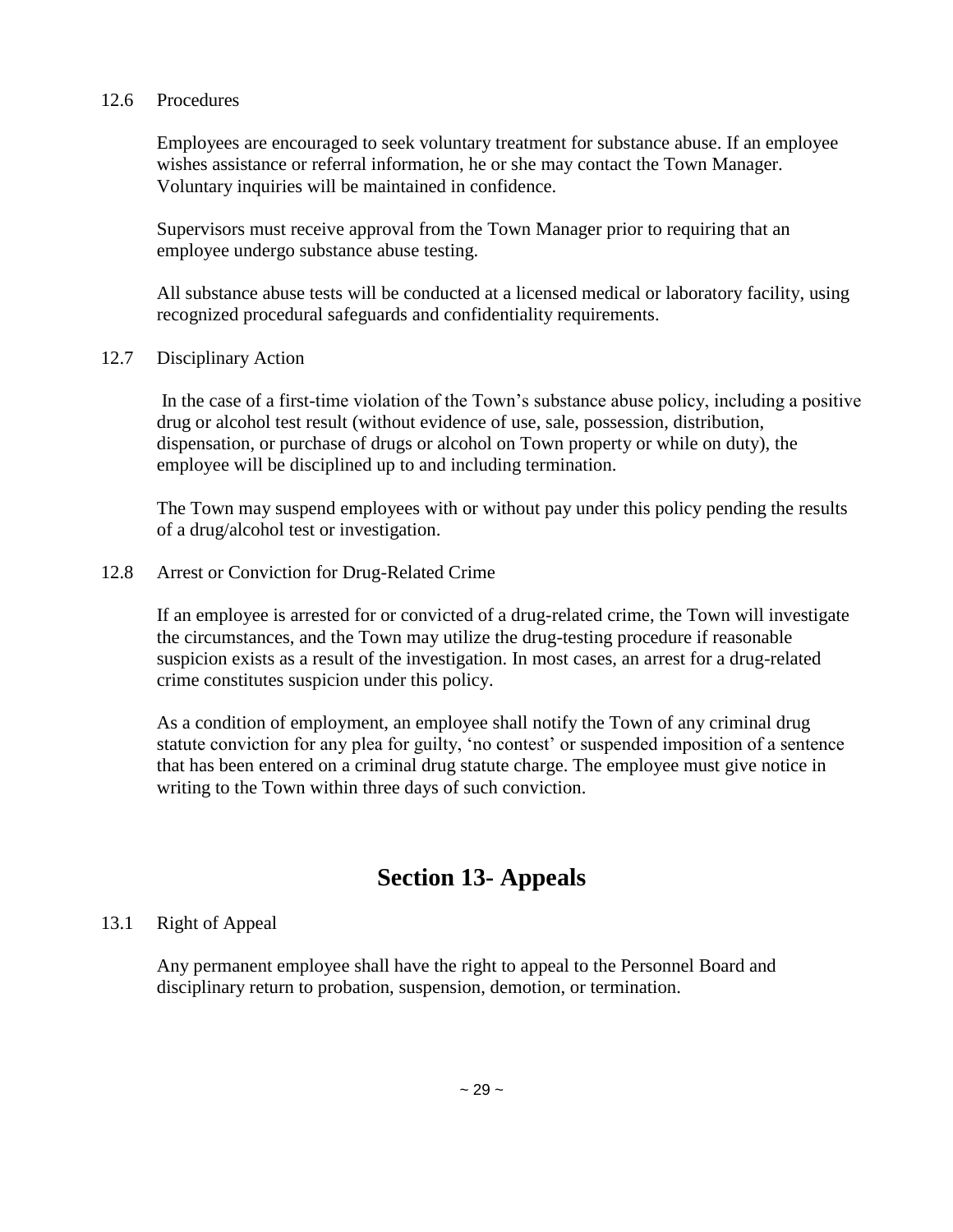#### 13.2 Method of Appeal

Appeals shall be in writing, signed by the appellant, and filed with the Town Manager, within ten (10) working days of the date to the action to be appealed. The Town Manager shall, within ten (10) working days after receipt of the appeal, inform each member of the Personnel Board, the Town Council, and such other persons named or affected by the appeal, of the filing of the appeal. The appeal shall be a written statement, addressed to the Personnel Board, explaining the matter appealed and setting forth therein a statement of the action desired by the appellant, with reasons therefore. The formality of a legal pleading is not required.

#### 13.3 Pre-hearing Conference

At least three (3) working days prior to the hearing date, the appellant and the Town Manager shall meet with the affected Department Head to discuss and exchange any information which is to be presented at the hearing. The Town Manager shall then forward this information to the Personnel Board prior to the hearing.

#### 13.4 Personnel Board Meetings

The Personnel Board meetings shall be closed. The appellant shall appear personally, unless physically unable to do so, before the Personnel Board at the time and place of the meeting. He/She may be represented by any person (other than a Board Member) or attorney as he/she may select. Appellant shall state his/her case first and, at the conclusion, opposition matter may then be presented. Rebuttal matter not repetitive may be allowed at the discretion of the Personnel Board. Cross-examination of witnesses shall be permitted. The conduct and decorum of the meeting shall be under the control of the Personnel Board by its Chairman, with due regard to the rights and privileges of the parties appearing before it. Meetings of the Personnel Board need not be conducted according to technical sections relating to evidence and witnesses. The Personnel Board may exclude from any meeting, during the examination of a witness, any or all other witnesses in the matter being investigated by the Board.

#### 13.5 Findings and Recommendations

Within ten (10) working days after the conclusion of the meeting, the Personnel Board shall certify, in writing, its findings and recommendations to the Town Manager, and to the appellant. These recommendations shall be advisory to the Town Manager. Any member of the Personnel Board may submit a minority or supplemental findings and recommendation. The Town Manager shall review the findings and recommendations of the Personnel Board and may then affirm, revoke, or modify the action recommended as, in his/her judgment deems warranted, and the action taken by the Town Manager shall be final.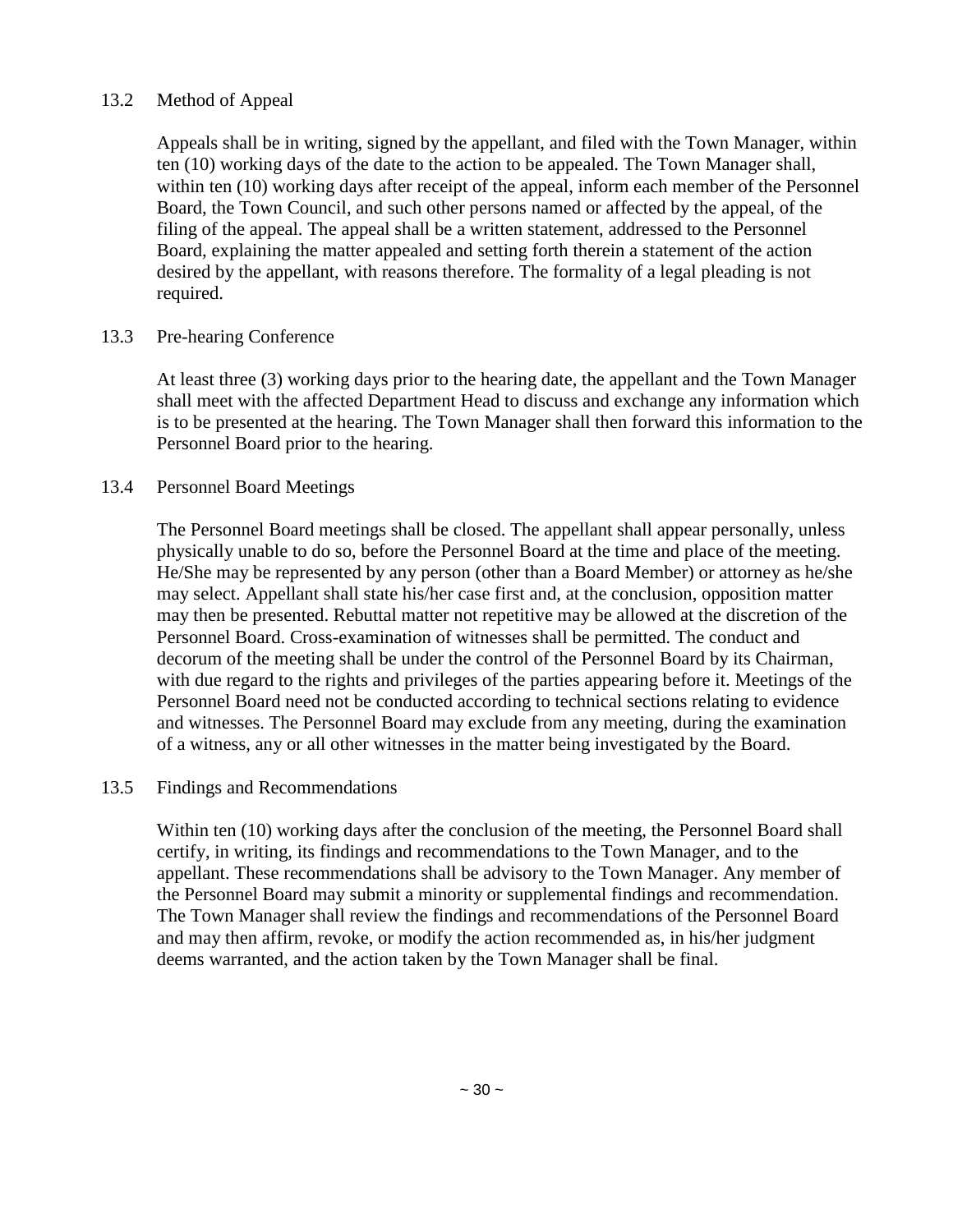### **Section 14 - Personnel Board**

#### 14.1 Personnel Board

A three (3) member Personnel Board shall be appointed by the Town Manager and shall consist of: 1) a personnel director, human resources director or equivalent from a government entity located within Yavapai County; 2) a citizen of the Verde Valley with a professional background or education in legal, governmental, social services, or related fields; and 3) a citizen from the Town of Clarkdale. The members shall select from among themselves the Chairman of the Board.

#### 14.2 Meeting

The Personnel Board may hold meetings at such time and place within the Town as shall be designated by the Chairman of the Board. Any meeting may be adjourned to a certain time and to place designated by the Chairman. The Board may hold meetings upon the call of the Chairman, a majority of the members of the Board shall constitute a quorum for the transaction of business. Meetings shall be conducted informally in accordance with such sections and procedures as may be adopted by the Personnel Board.

#### 14.3 Duties

The duties of the Personnel Board shall consist solely of the conduct of meetings relating to, and the rendering of advisory opinions on matters properly brought before the Board under the appeal procedures established in Section 13 of this document.

### **Section 15 - Exempt Positions**

15.1 Positions that are FLSA Exempt (overtime exempt) are denoted as such in the Town's Salary Schedule passed from time to time by Resolution of the Town Council.

### **Section 16 - Department Heads**

#### 16.1 Department Heads

- A. Evaluations. Department Heads, or his/her designee shall conduct a written performance evaluation on each employee at least once per calendar year. Each employee will review their evaluation with their Department Head. The Department Heads shall be evaluated by the Town Manager. The Town Manager shall be evaluated by the Town Council.
- B. The Department Head may provide a separate procedure manual for an individual department, as long as it in no way conflicts with any of the policies or procedures outlined in this manual. Such manuals are subject to the approval of the Town Manager.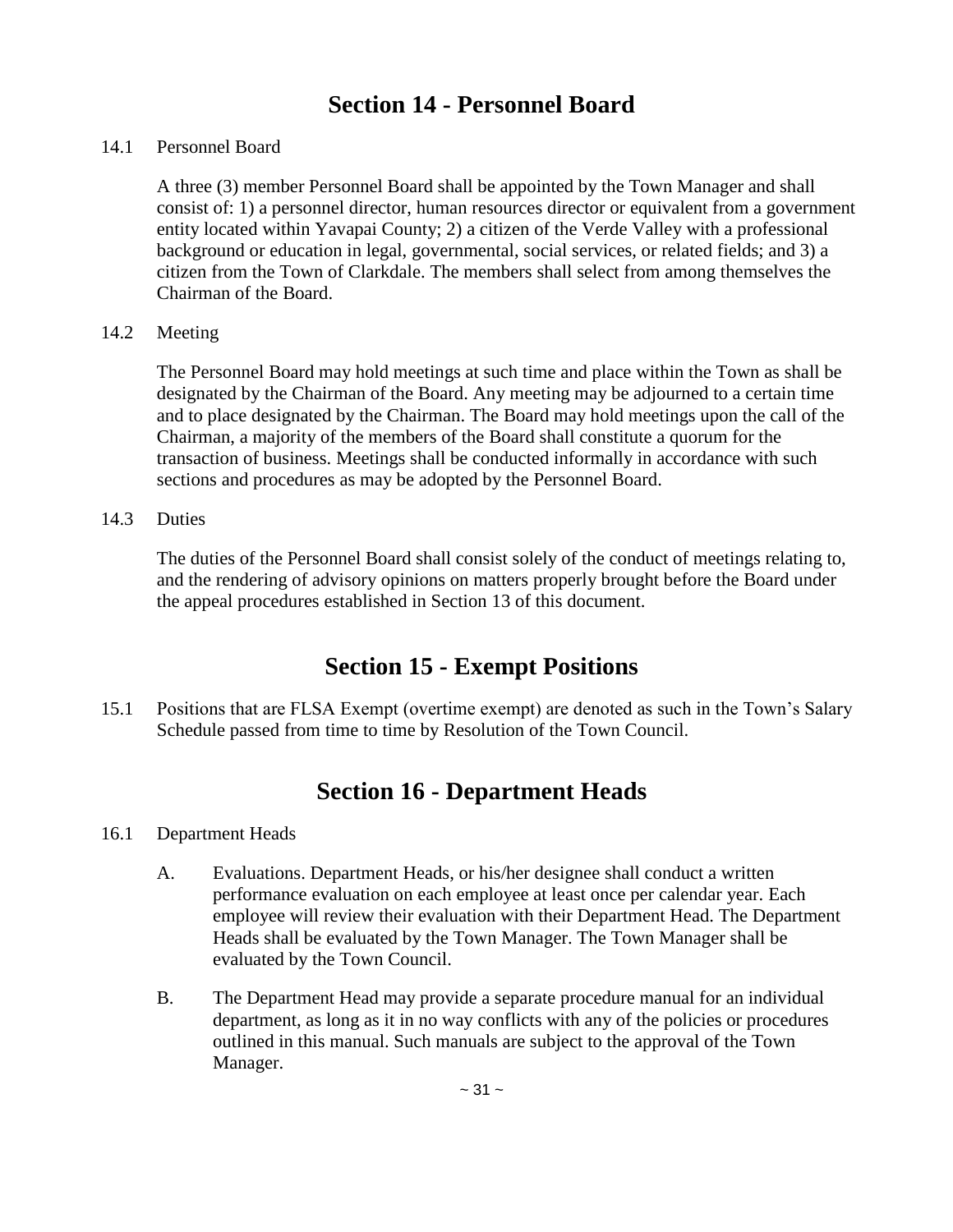# **Section 17 - Policy Against Harassment**

17.1 Policy Against Harassment

The Town of Clarkdale, consistent with its commitment to provide equal employment opportunities, will not tolerate any form of employee harassment, including sexual harassment, harassment based upon race, gender, national origin, religion, age, or disability. Harassment is unlawful activity and is prohibited by Title VII of the Civil Rights Act of 1964.

A. Sexual Harassment. Sexual harassment is defined as any unwelcome sexual advances, requests for sexual favors, or other verbal or physical conduct of a sexual nature when

(1) submission to such conduct is made either explicitly or implicitly a term or condition of an individual's employment,

(2) submission to or rejection of such conduct by an individual is used as the basis for employment decisions affecting such individuals, or

(3) such conduct has the purpose or effect of unreasonably interfering with an individual's work performance or creating an intimidating, hostile, or offensive working environment.

- B. Other Harassment. Any conduct which has the purpose or effect of unreasonably interfering with an individual's work performance or creating any intimidation, hostile, or offensive work environment, based on the individual's race, gender national origin, religion, age, or disability, is also unlawful and will not be tolerated.
- C. Education. The Personnel Director shall be responsible for formally notifying all employees, department directors, elected officials, volunteers, and contractors/vendors of the existence of this policy. The Personnel Director shall periodically conduct training on the topic of offensive behavior/harassment, and attendance will be mandatory for all employees and will be offered to elected or appointed officials and others.
- D. Implementation. The Town Manager and Department Heads are responsible for creating a productive work environment in which offensive conduct or harassment is completely out of place, taking immediate and appropriate corrective action on all confirmed violations of this policy, and assuring that no reprisals are taken against those who complain or against corroborating witnesses.
- E. Enforcement. The municipality is committed to thoroughly investigate each complaint and take immediate and appropriate corrective action on all confirmed violations of this policy. The Personnel Director is responsible for auditing the operation of this policy, providing counsel, and resolving any unsettled questions which may arise from this policy. The Town Manager is responsible for ensuring the thorough investigation and resolution of complaints.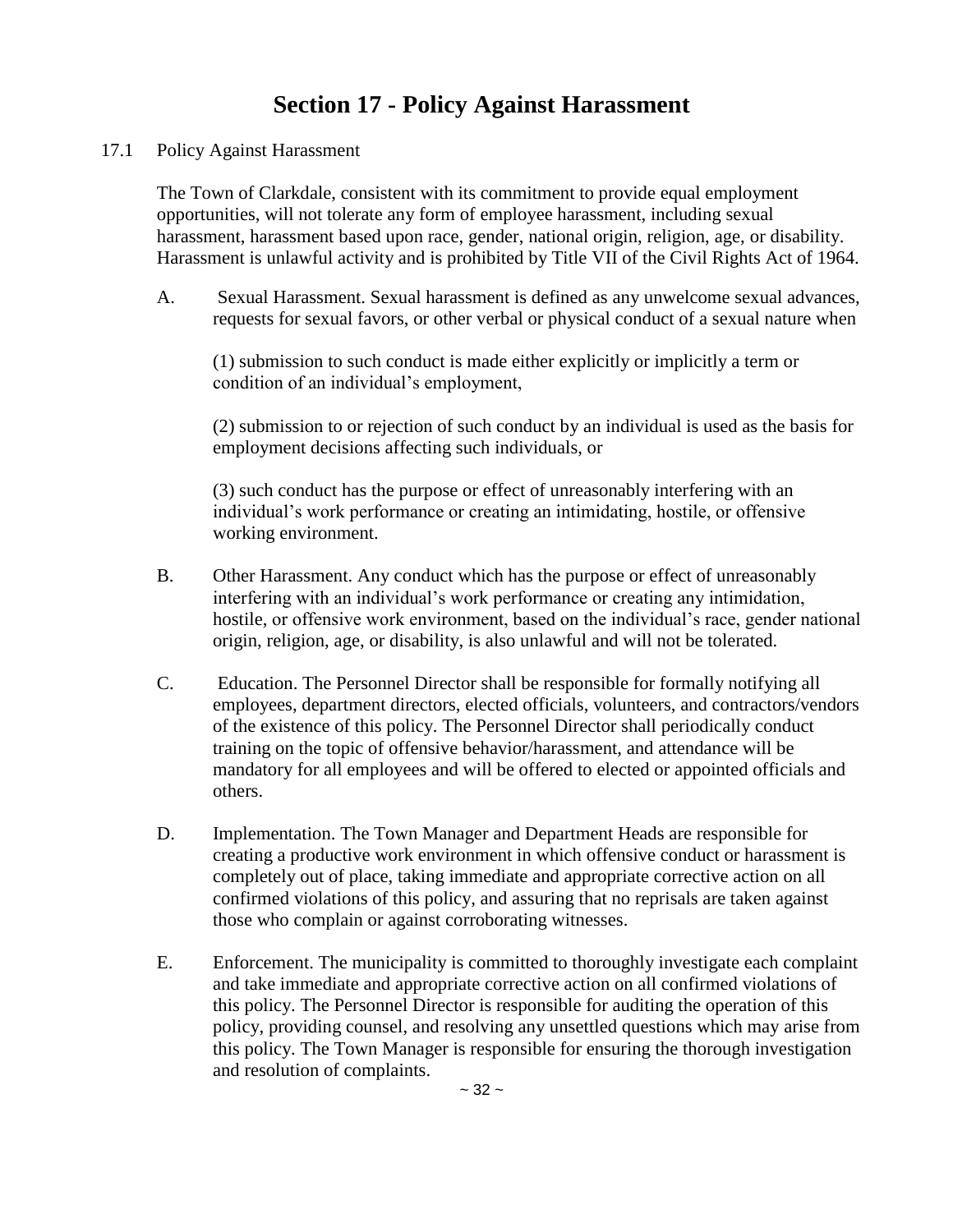#### 17.2 Reporting Possible Harassment

Any employee who feels that he or she has been harassed should immediately contact either their supervisor or Department Head, or the Town Manager to report the situation. All other employees, including supervisors or Department Heads who become aware of possible harassment of an employee, either as a result of having received a complaint directly from the employee or from any other reliable source of information, or from his or her personal observations, should report the situation to the Town Manager.

#### 17.3 Investigation

The Town Manager, or his/her designee, shall be responsible for overseeing the investigation of any complaint of harassment. The goal will be to investigate any such complaint promptly and thoroughly. Furthermore, to the extent possible, a harassment complaint, as well as the investigation of any such complaint, shall be kept confidential. Following the investigation, the Town Manager shall take (or recommend, if appropriate) appropriate corrective action on all violations of this policy against harassment.

#### 17.4 No Reprisals

No reprisals of any kind by any employee shall be taken against an employee because that employee has asserted a complaint or against any witness because that individual has reported or has assisted in any way in the investigation of a harassment complaint.

#### 17.5 Penalties

Any violation of this policy will result in appropriate discipline being taken. The appropriate action to be taken necessarily will depend on consideration of all the circumstances in a particular situation.

# **Section 18 ADA Employment Policy**

#### 18.1 ADA Employment Policy

It is the policy and practice of the Town of Clarkdale to comply fully with the Americans with Disabilities Act of 1990 and ensure equal opportunity in employment for all qualified individuals with disabilities. The Town of Clarkdale is committed to ensuring nondiscrimination in all terms, conditions and privileges of employment. All employment practices and activities, whether provided or conducted by the Town of Clarkdale or another entity on our behalf, will be conducted on a nondiscriminatory basis.

Recruiting, advertising and job application procedures have been reviewed and provide individuals with disabilities meaningful employment opportunities. Upon request, applications are available in alternative, accessible formats, as is assistance in completing the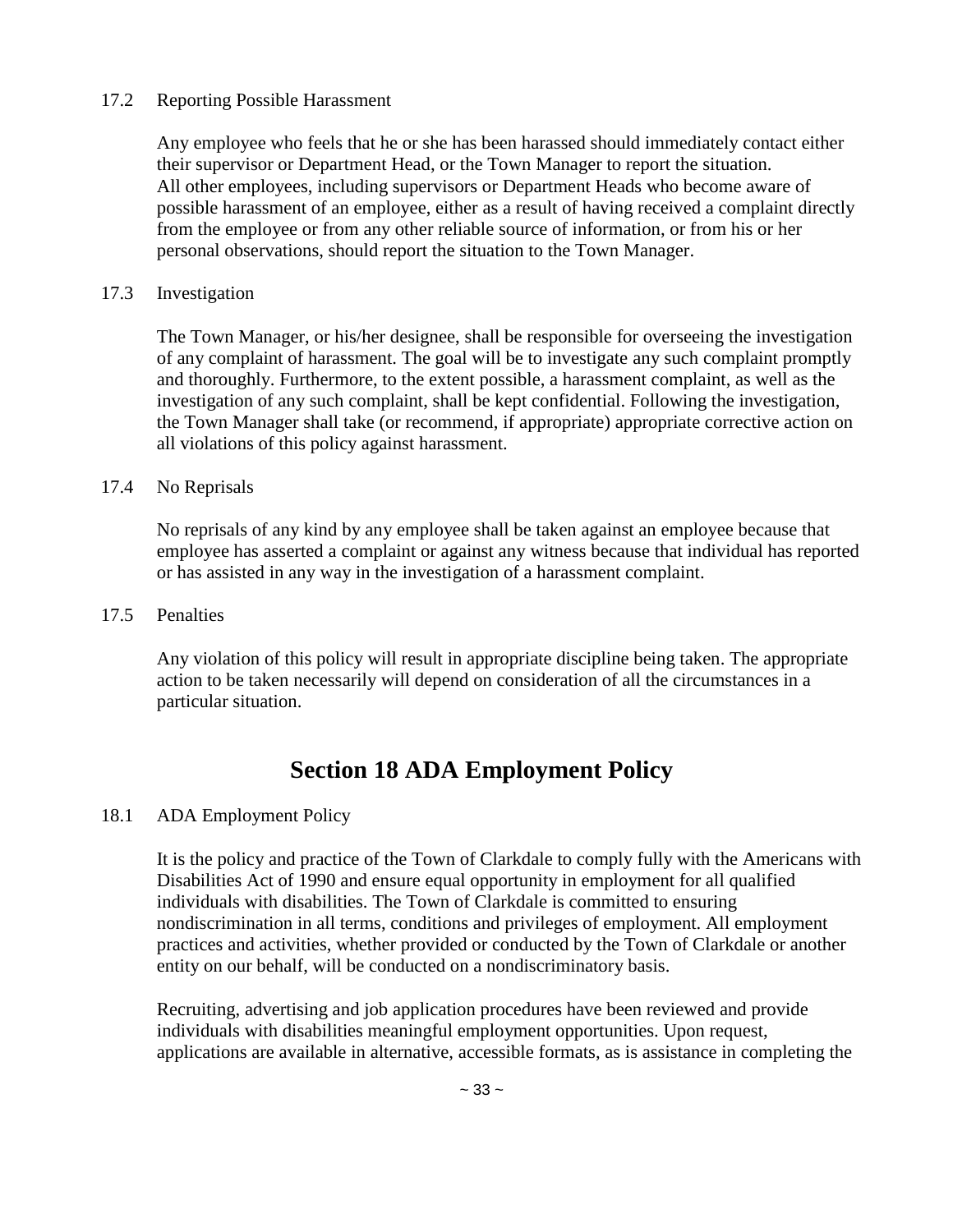application. Pre-employment inquiries are made only regarding an applicant's ability to perform the essential functions of the position, not any disabling condition. All employment decisions are based on the merits of the situation in accordance with defined criteria, not the disability of the individual.

Pre-employment physical examinations are required only for those positions in which there is a bona fide job-related physical requirement, and are given to all persons entering the position only after conditional job offers. Medical records will be kept separate and confidential.

Reasonable accommodation is available to all employees and applicants. Work stations will be accessible as appropriate to each individual.

Qualified individuals with disabilities are entitled to equal pay and other forms of compensation (or changes in compensation) as well as in job assignments, classification, organizational structures, position descriptions, lines of progression and seniority lists. Leaves of all types will be available to all employees on an equal basis.

All fringe benefits, whether provided or administered directly by the Town of Clarkdale or another entity on our behalf, must be accessible to individuals with disabilities. Training, apprenticeship programs, conferences, professional meetings, as well as financial support and leave for them will be available to all employees. Recreational and social activities sponsored by the Town of Clarkdale will be accessible to all employees.

The Town of Clarkdale is also committed to not discriminating against any qualified employee or applicant because he or she is related to or associated with an individual with a disability. The Town of Clarkdale will follow any state or local law that provides individuals with disabilities greater protection than the Americans with Disabilities Act.

The Town of Clarkdale is committed to taking all other actions necessary to ensure equal employment opportunity for individuals with disabilities in accordance with the Americans with Disabilities Act and all other applicable federal, state and local laws.

#### 18.2 ADA Internal Grievance Procedures

The Town of Clarkdale has adopted an internal grievance procedure providing for prompt and equitable resolution of complaints alleging any action prohibited by the U.S. Department of Justice regulations implementing Title II of Americans with Disabilities Act. Title II states, in part, that "no otherwise qualified disabled individual shall, solely by reason of such disability, be excluded from the participation in, be denied the benefits of, or be subjected to discrimination" in programs or activities sponsored by a public entity.

Complaints should be addressed to: Town Clerk, P.O. Box 308, Clarkdale, AZ 86324, phone: (928) 634-9591, the ADA Coordinator, who has been designated to coordinate ADA compliance efforts.

1. A complaint should be filed in writing or orally, contain the name and address of the person filing it, and briefly describe the alleged violation of the regulations.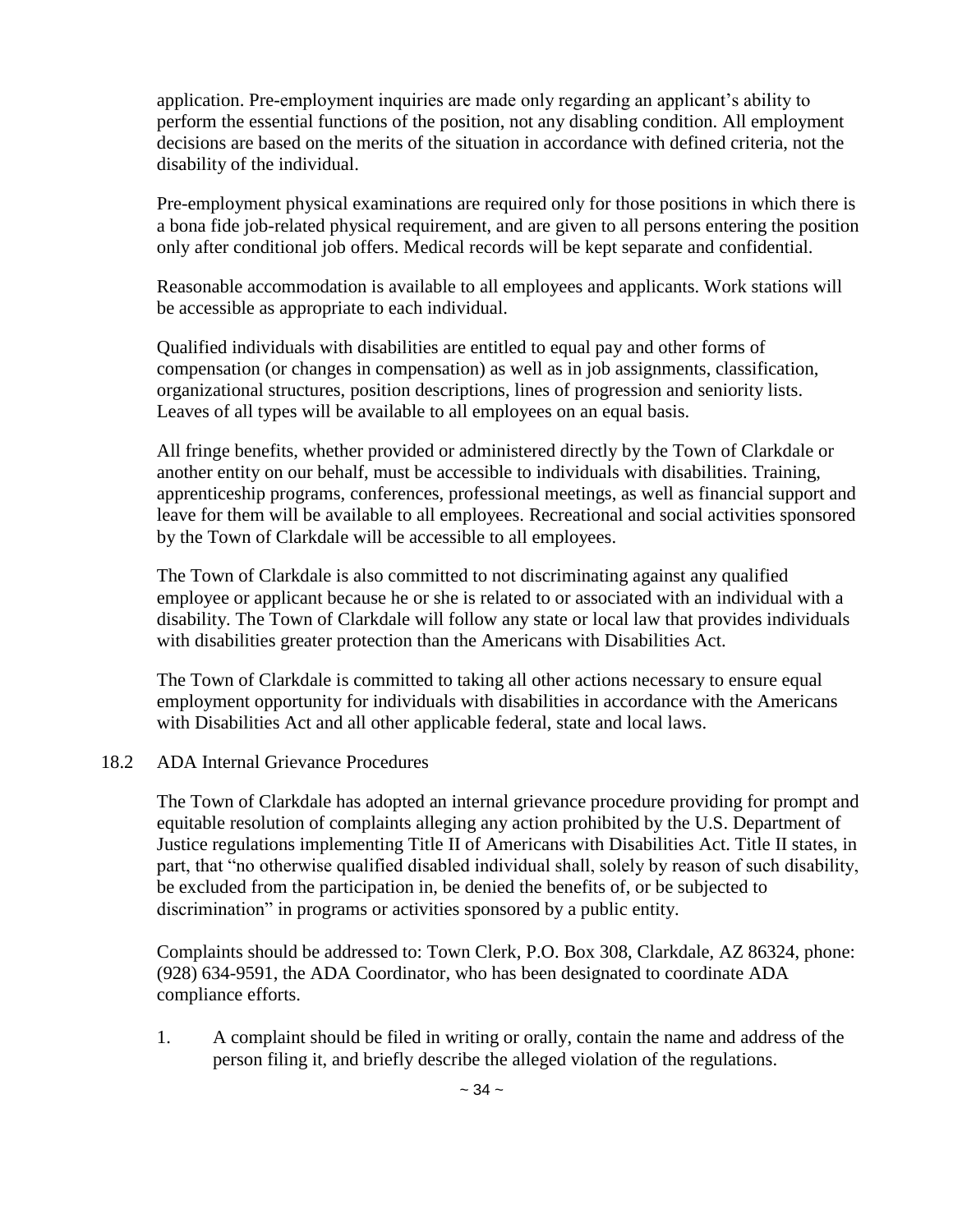- 2. A complaint should be filed in writing within 30 days after the complainant becomes aware of the alleged violation.
- 3. An investigation, as may be appropriate, shall follow a filing of complaint. The investigation shall be conducted by the ADA Coordinator. These Sections contemplate informal but thorough investigations, affording all interested persons and their representatives, if any, an opportunity to submit evidence relevant to a complaint.
- 4. A written determination as to the validity of the complaint and a description of the resolution, if any, shall be issued by the ADA Coordinator and a copy forwarded to the complainant no later than 10 working days after its filing.
- 5. The ADA Coordinator shall maintain the files and records of the Town of Clarkdale relating to the complaints filed for a minimum of three years.
- 6. The complainant can request a reconsideration of the case in instances where he or she is dissatisfied with the resolution. The request for reconsideration should be made within 10 working days to the Town Manager.
- 7. The right of a person to a prompt and equitable resolution of the complaint filed hereunder shall not be impaired by the person's pursuit of other remedies such as the filing of an ADA complaint with the responsible Federal Department or Agency. Use of this grievance procedure is not a prerequisite to the pursuit of other remedies.
- 8. These Sections shall be construed to protect the substantive rights of interested persons to meet appropriate due process standards and to assure that the Town of Clarkdale complies with ADA and implementing regulations.

# **Section 19 - Tobacco Use**

19.1 In keeping with the Town's intent to provide a safe and healthful work environment, smoking and use of all tobacco products is prohibited throughout the indoor workplace and in all Town Vehicles. Smoking and use of tobacco products is also prohibited within 20 feet of any town building entrance or exit or air handling devices (swamp coolers, etc.)

### **Section 20 - Performance Evaluations**

20.1 Frequency of Performance Evaluations

A formal written performance evaluation will be conducted at the end of an employee's probation period, and then annually thereafter.

Department Heads and supervisors shall evaluate the performance of their subordinates in writing and forward the evaluation report to the Town Manager for finalization.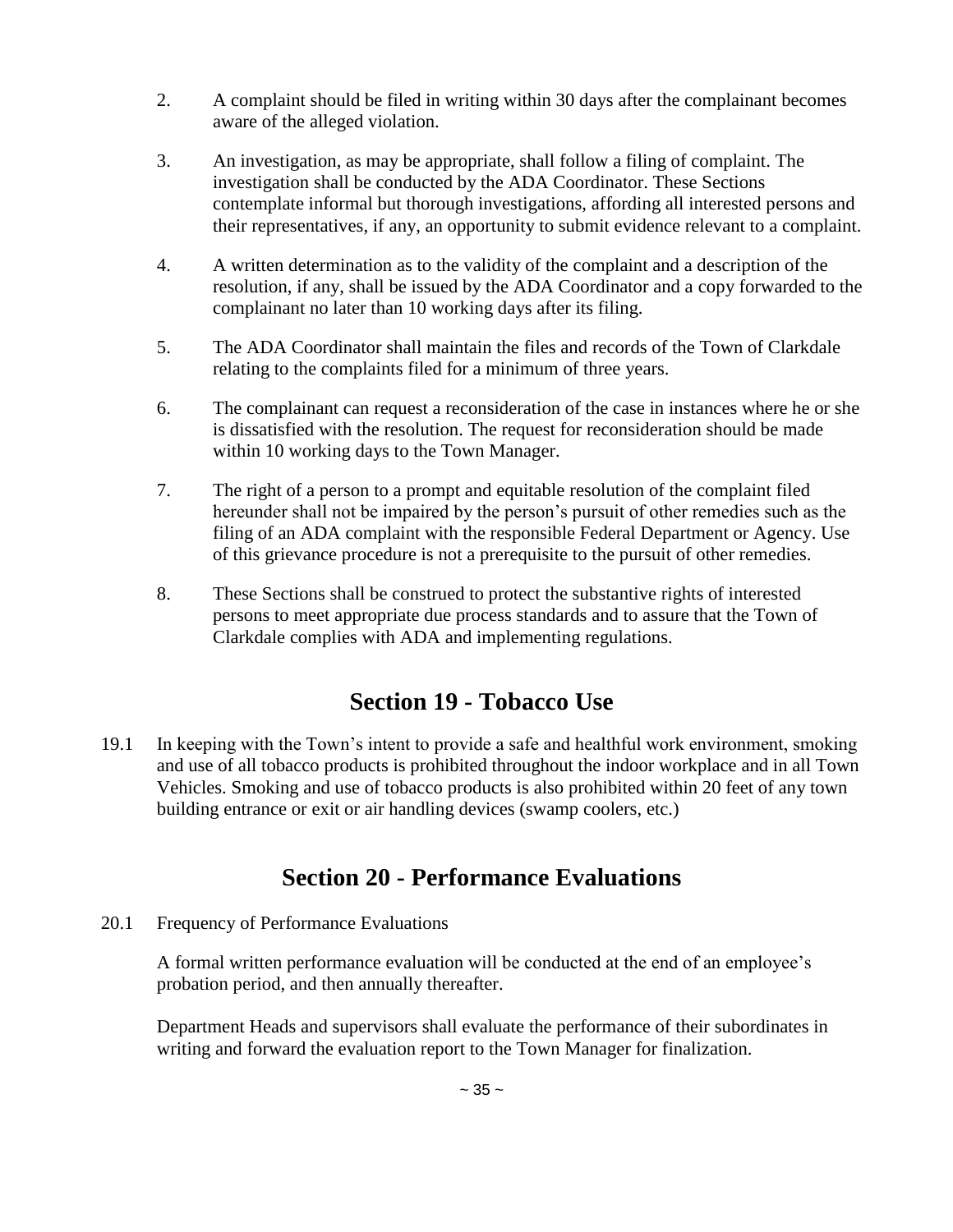# **Section 21 - Nepotism and Favoritism**

#### 21.1 Nepotism

Relatives shall be defined to include: Mother, Mother-in-law, Father, Father-in law, Sister, Sister-in-law, Brother, Brother-in-law, Daughter, Daughter-in-law, Son, Son-in law, Husband, Wife, Step Children, Step Parents, Grandchildren, Grandparents.

- A. Appointment of relatives of Town employees to employment positions shall be permitted, provided that the relative shall not be employed in positions where: One would be supervising the other, or A conflict might arise concerning a question of internal control.
- B. A Town employee may not be promoted or transferred into a position involving supervision by or of a relative.
- C. In the event that marriage occurs between two employees which results in a situation as defined above, the employees' Department Head shall be notified immediately. A change in supervisory status for one of the two employees will be required to address the objectives of this Section.
- 21.2 Avoidance of Favoritism Resulting from Close or Intimate Relationship

In the event that a close or intimate relationship develops between two employees, and either one employee would be supervising the other or a conflict would arise concerning a question of internal control, a change in supervisory status for one of the two employees will be required to address the potential conflicts.

# **Section 22 - Education**

#### 22.1 Education

- A. Approval for reimbursement of specific courses or curriculum must be granted in advance by the employee's supervisor. Requests for reimbursements not received prior to the registering for a class will not be considered. Supervisors will consider the applicability of the course and the education budget allotted to them in considering the request. All continuing education expenses paid for by the Town must be job related or must enhance the employee's skills and aptitude.
- B. In cases where a letter grade is given, such as a college course, a "C" or better is required for the Town to reimburse the employee for the costs as outlined below. Where no letter grade is given, "passing" is required.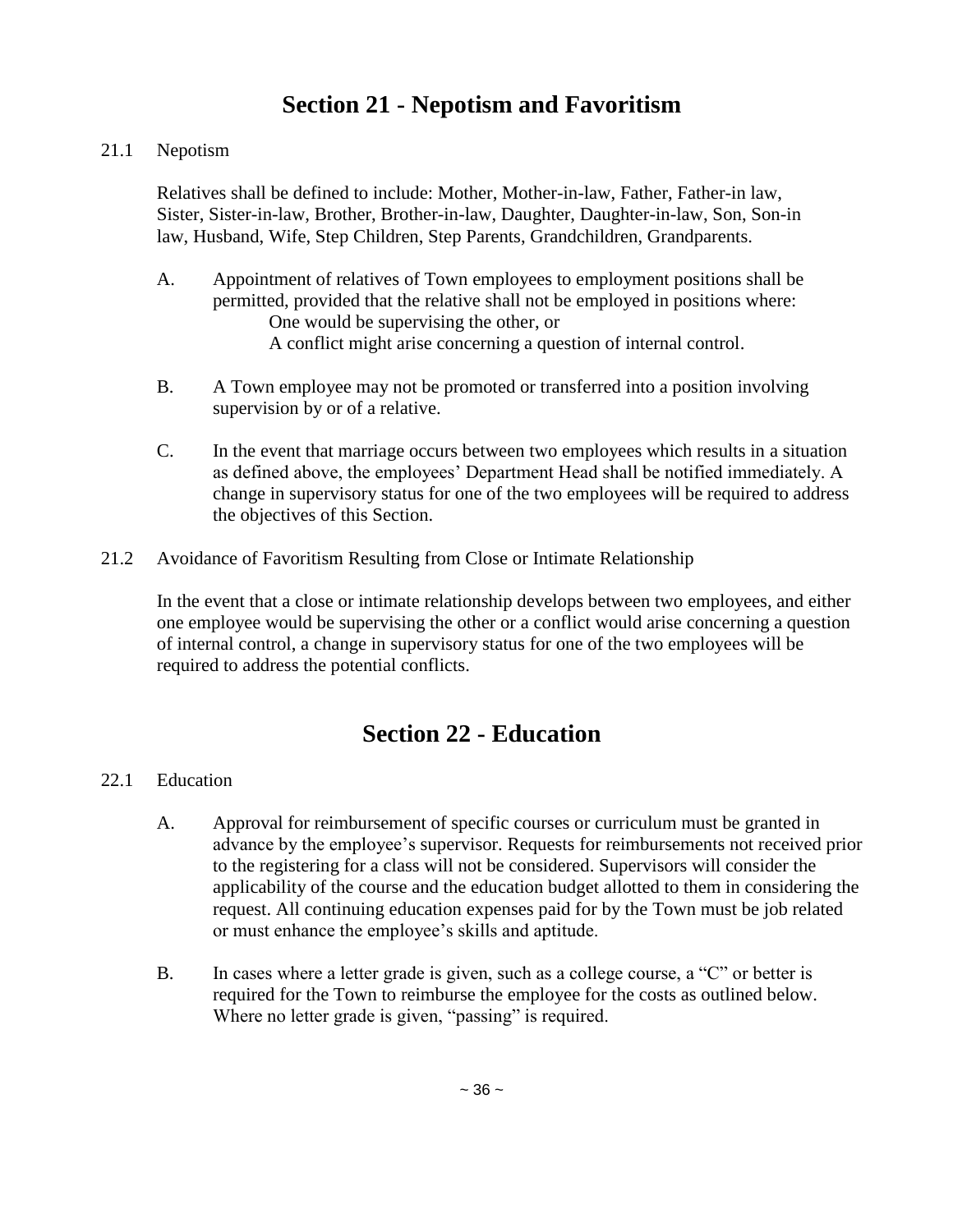- C. When Employees receive extensive training at the expense of the Town (i.e. Police Academy) and leave the employment of the Town within 2 years after the completion of such training, the employee may be required to reimburse the Town for the costs, or a portion of the costs, of the training.
- D. College Courses and Degree Programs. The Town will reimburse employees for the cost of tuition and books for approved work related courses. The Town will not pay for time in class, meals or other related expenses.
- E. Workshops, Seminars and Conferences. The Town will pay for employees to attend approved workshops, seminars and conferences, including tuition, books, time in class, travel time, meals and other related expenses.
- F. The Town Manager has the authority to waive any of these conditions if he/she has determined that it is in the best interest of the Town to do so.
- 22.2 Reimbursement for Education

When an employee is eligible for education reimbursement through other funding sources, the employee will seek reimbursement through other funding sources, rather than through the Town.

### **Section 23 – Computer, Email, Internet and Social Media Policy**

23.1 Purpose and Applicability

This policy applies to the use of all of the Town of Clarkdale's ("Town") electronic devices including computer, email, internet and social media applications ("Electronic Devices") by any person and is intended to make all users aware of what is deemed to be acceptable and unacceptable use. As a condition of using any of the electronic equipment owned, leased or operated by the Town, Electronic Device users expressly waive any right of privacy in anything they create, store, send or receive through the Town's Electronic Devices, including both business and personal information. As a result, no users of the Town Electronic Devices should have any expectation of privacy regarding any information viewed, created, stored, sent or received through the Town's Electronic Devices. The Town reserves the right to monitor, inspect and/or copy any information relating to any person's use of its Electronic Devices at any time, with or without notice. If there is evidence of violation of any part of this policy or any other Town policy or law, the Town reserves the right to take appropriate action, including disciplinary action, up to and including termination and/or revoking a person's ability to continue using the Town's electronic devices for employees of the Town.

Further, this policy sets forth the parameters for the proper preservation, disclosure and disposition of email and social media. The policy also provides the necessary framework for use of social media, Web 2.0 and social networking technologies on behalf of the Town.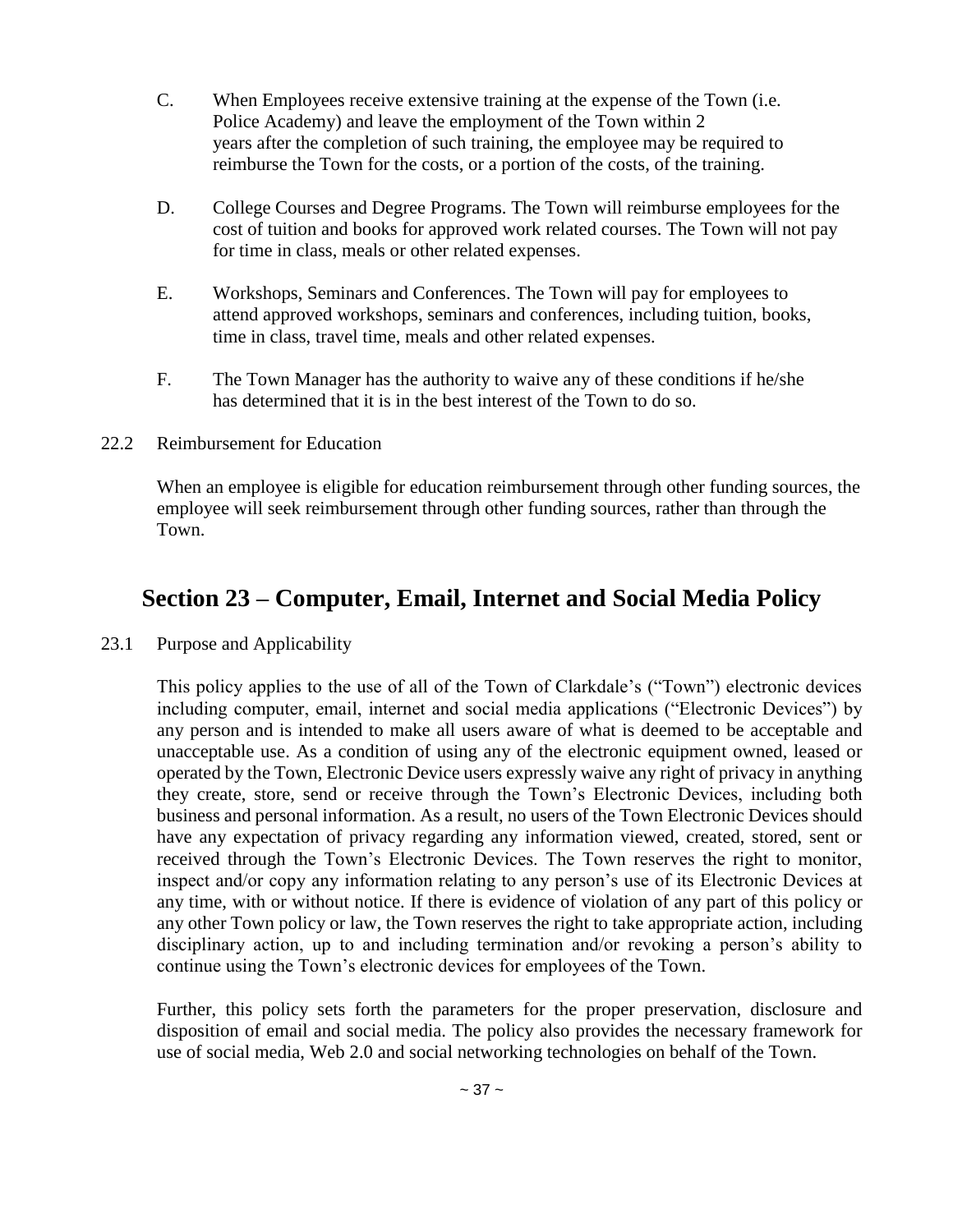#### 23.2 Scope

This policy applies to (1) all users of the Town's Electronic Devices and (2) elected officials, appointed board and commission members, Town employees and contractors who access any of the Town's social media or websites for business purposes.

#### 23.3 Philosophy

Computers, email, the internet and the use of social media are business communication tools and users are obliged to use these tools in a professional, responsible, effective and lawful manner. Access to email and the internet is provided to Town employees for the purpose of conducting official Town business. Personal use of email, the internet, phones or other technology for limited family or personal communications is acceptable as long as those communications meet tests of reasonableness, such as:

- There is no cost to the Town associated with the use.
- Use is moderate in time.
- Use does not interfere with an employee's or co-worker's productivity at work or normal business activities.
- Use is primarily during non-working hours such as lunch periods and breaks.
- Use does not violate any Town policy or any applicable federal, state or local law.

#### 23.4 General Policies

Town representatives and employees shall not use the Town's internet, email, online service or social media applications:

- o for operating a business for personal gain;
- o for sending chain letters, junk mail, jokes;
- o for soliciting money for religious and/or political causes;
- o for any gambling, betting or gaming activity;
- o to view, transmit or download material that is offensive, obscene, or pornographic;
- $\circ$  to create or send a communication that might constitute discriminatory, harassing, intimidating, hostile or offensive communications on the basis of gender, race, color, national origin, sexual orientation, disability, or other grounds;
- o for unethical, illegal, unprofessional or disruptive activities;
- o for any activity that would jeopardize the legitimate interests of the Town or the citizens of the Town;
- o to disseminate or print copyrighted materials (including articles and software) in violation of copyright laws;
- o to provide access to confidential information or to provide access to public information without following the existing rules and procedures of the Town for dissemination.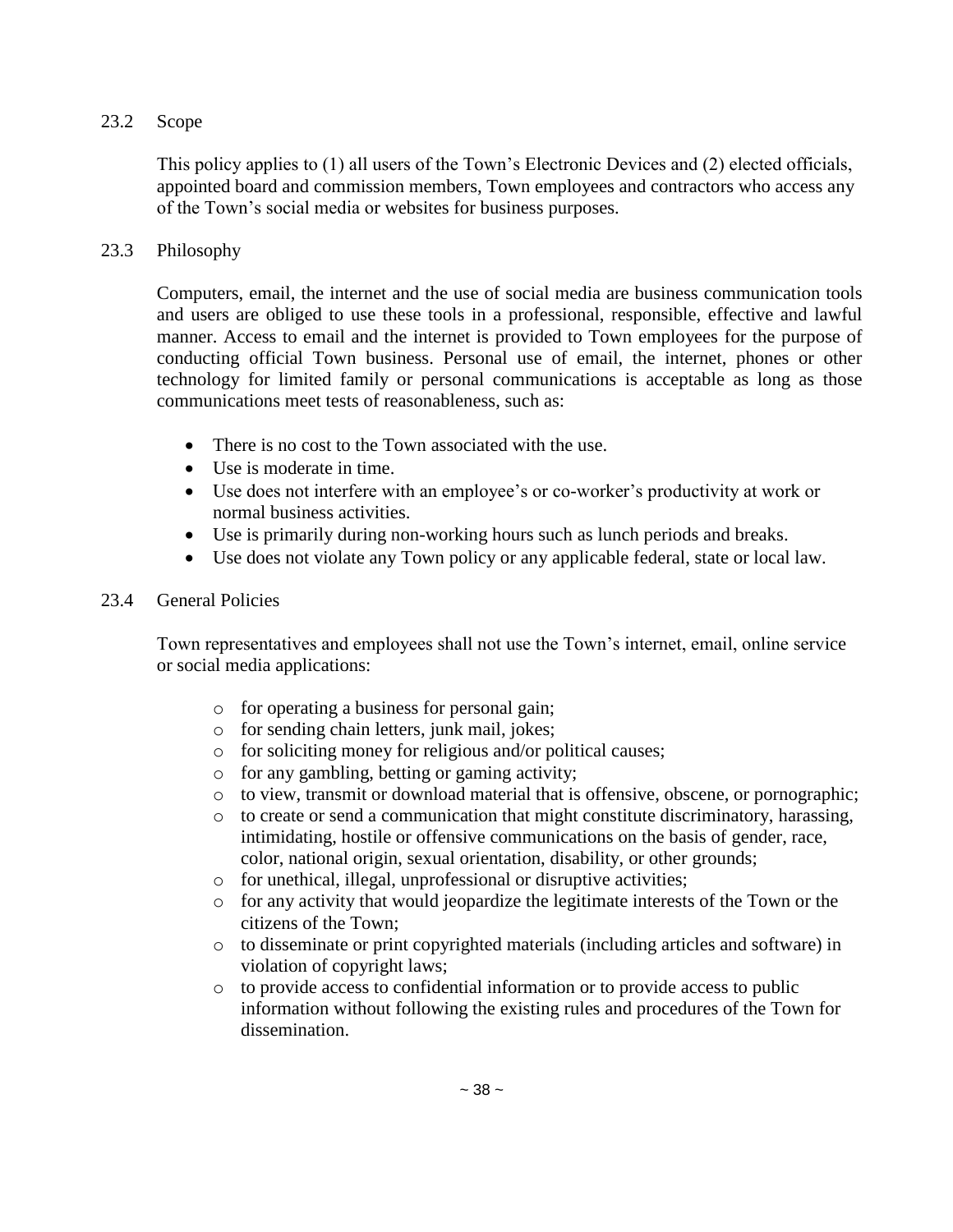- Town representatives and employees shall not use an Internet, email or online service account or signature line other than their own.
- Town representatives and employees shall take all reasonable precautions to prevent the inadvertent dissemination of anyone else's information via the Internet, email, online services or social media applications.
- Internet, email or online services usage are subject to limitations as imposed by supervisors to prevent excessive or improper use. All messages distributed via the Town email system are the Town's property.

Access to and use of the Internet, including communication by email, is not confidential and no person using the Town's Electronic Devices should have any expectation of privacy with respect to such use. Internet access on the Town's system can and will be monitored for use consistent with this policy.

#### 23.5 Email

The purpose of email is to provide expeditious communication similar to oral conversation and voice mail. This section addresses the use of electronic mail with a special emphasis on recordsrelated issues and covers the use of computers owned or controlled by the Town. It also applies to any official Town email correspondence by an employee, elected official or appointed Board or Commission member when conducted from computers not owned or controlled by the Town. Upon appointment, new employees, elected officials and appointed officials (including Board and Commission members) are required to read this policy and sign and return the Policy Consent Form to the Town.

- 23.5.1 Email Security, Privacy and Ownership
	- A. Email is not secure. Email users expressly waive any right of privacy in anything they create, store, send or receive on behalf of the Town or anything they create, store, send or receive on Town owned equipment.
	- B. Email is generally considered to be a public record subject to disclosure under the Arizona Public Records Law (ARS 39-121). Confidential messages should never be sent electronically.
	- C. Employees shall not read the email of another employee without a legitimate business purpose consistent with the Town's policies and business communications practice.
	- D. No employee or Town representative shall send an email under another person's name without that person's authorization, and the sender shall indicate their identity in the message.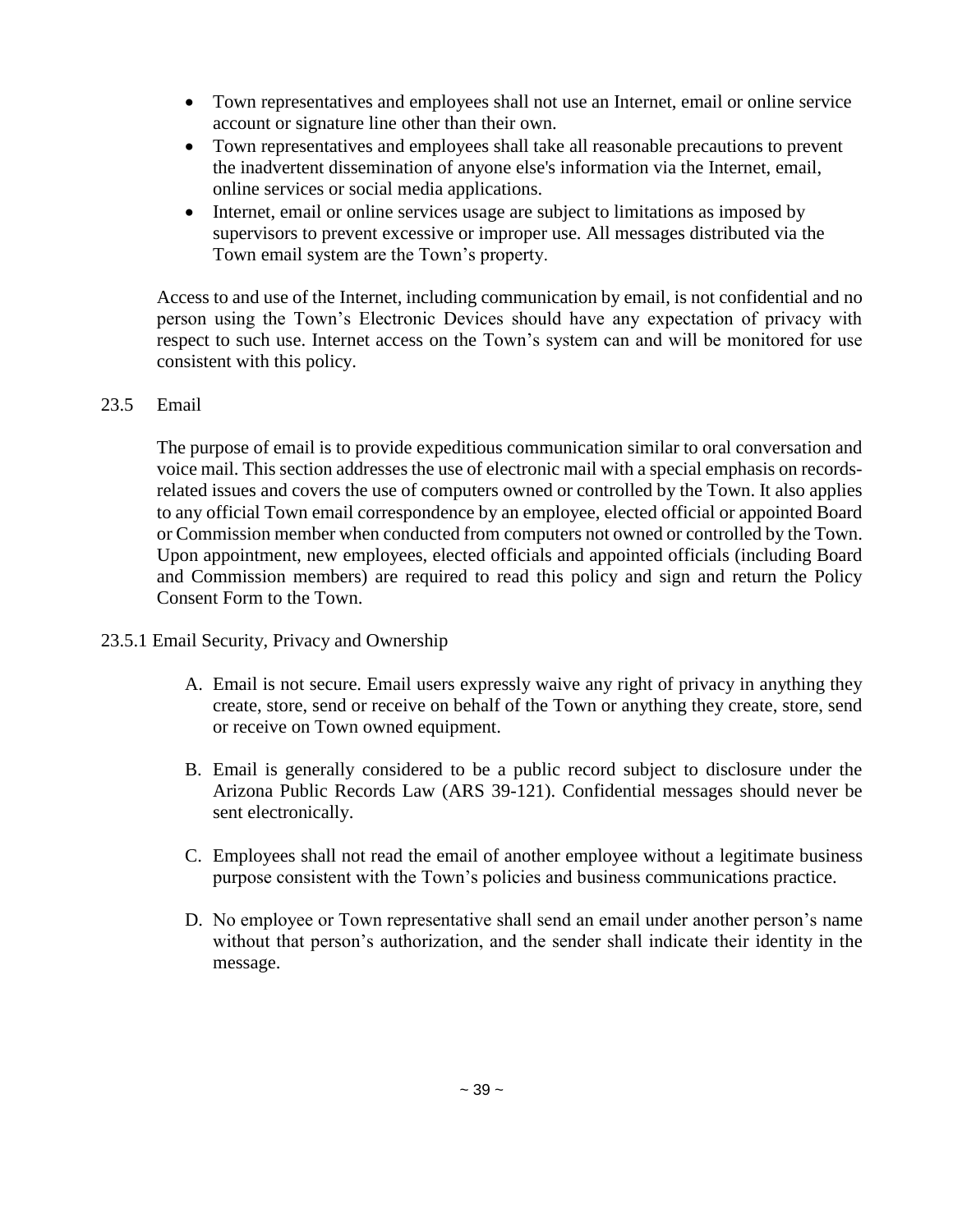- 23.5.2 Email Records Retention and Disposition
	- A. Email communications may be records. Any email communication that meets the following definition of a record pursuant to ARS 41-1350, shall be preserved in accordance with this policy.

"A record means all books, paper, maps, photographs or other documentary materials, regardless of physical form or characteristics, including prints or copies of such items produces or reproduced on film or electronic media pursuant to 41-1348, made or received by any governmental agency in pursuance of law or in connection with the transaction of public business and preserved or appropriate for preservation by the agency or its legitimate successor as evidence of the organization, functions, policies, decisions, procedures, operations or other activities of the government, or because of the informational and historical value of data contained therein."

- B. Employees who transmit email shall determine whether to preserve or delete the email communication. As a guideline, consider what you would do if the message was standard/paper correspondence. The content of the message, not the medium, determines whether and how long you save it. Refer to the Town's Records Retention Plan, which is on file in the Town Clerk's office for further guidance.
- C. Routine Email communications of a transitory value, may be deleted after being read and after the required action is taken. Examples of routine email include:
	- Messages or notes made about phone calls
	- "Post-its" from colleagues
	- Bulletins about Town social or recreational events
	- Routine information requests
	- invitation to a business meeting
	- Messages between the email user and a supervisor concerning a memo drafted for his/her signature and various drafts of the memo itself. (However the final signed
	- memo should be saved.)
- D. Email that is Considered a Record Communications that meets the definition of a record under ARS 41-1350, transmitted inside the Town offices or received from outside the Town, through the email system, shall be forwarded or copied to the Town's records email account: records@clarkdale.az.gov The sender shall, if the email system allows, ensure that the message contains:
	- The time and date the message was sent and received
	- The complete sender and receiver identification, and;
	- The message is complete.
- 23.6 Internet Use Policy

The Town's connection to the Internet primarily exists to facilitate the official work of the Town and the efficient exchange of information.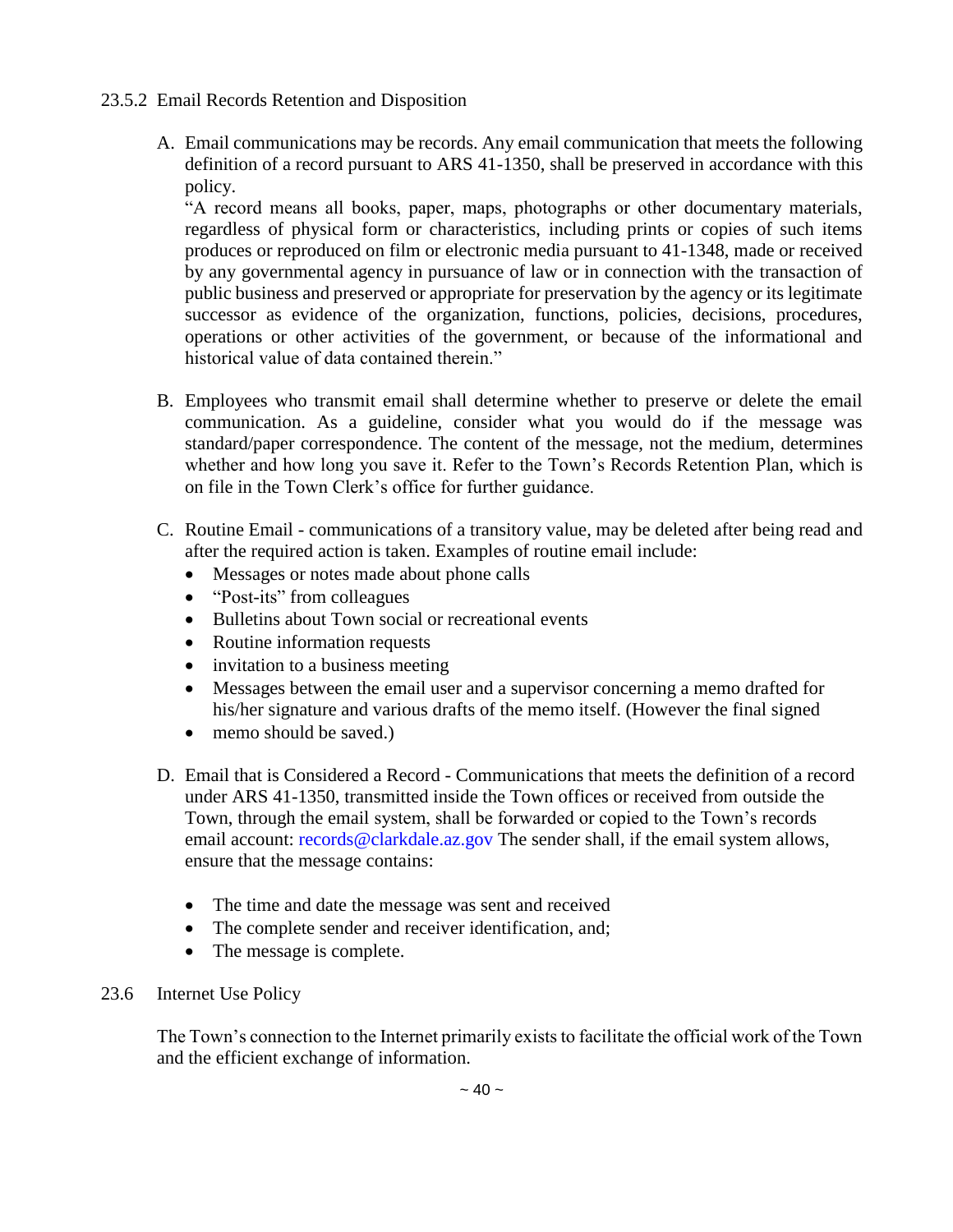Use of the Town's internet connections is a privilege and not a right. Users should be aware that monitoring of internet usage, including sites visited, occurs without user consent or prior notice on a regular basis. If inappropriate use is determined, the Town may deny, revoke, or suspend internet access to any user at any time, and, for employee's, may take any other disciplinary actions as outlined in the Town's Personnel Policies and Procedures Manual.

#### A. Downloading Software

Employees who wish to download software or browser plug-ins must obtain authorization from their Department Head.

B. Personal Responsibility

Some internet sites routinely keep logs of who visits their website. Individual users must be aware of and at all times attempt to, prevent potential Town liability in their use of the internet.

Employees should be aware that there is a wide variety of information on the internet. Some individuals may find some information on the internet offensive or otherwise objectionable. Individual users should be aware that the Town has no control over, and can therefore not be responsible for, the content of information available on the internet.

C. Records Retention

The same policy for retention of records, set forth in the email use policy, shall apply to all records obtained or received via the internet.

#### D. Copyrighted Material

All communications and information accessible via the internet should be assumed to be private property. Internet users shall honor copyright laws including those protecting software and intellectual property.

- Duplicating, transmitting, or using software not in compliance with software license agreements is considered copyright infringement.
- Users shall not make copies of software or literature without authorization and full legal right to do so.
- Internet users shall not transmit copyrighted materials belonging to others over the internet without permission.
- Users may download copyrighted material from the internet, but its use must conform with restrictions posted by the author or current copyright law.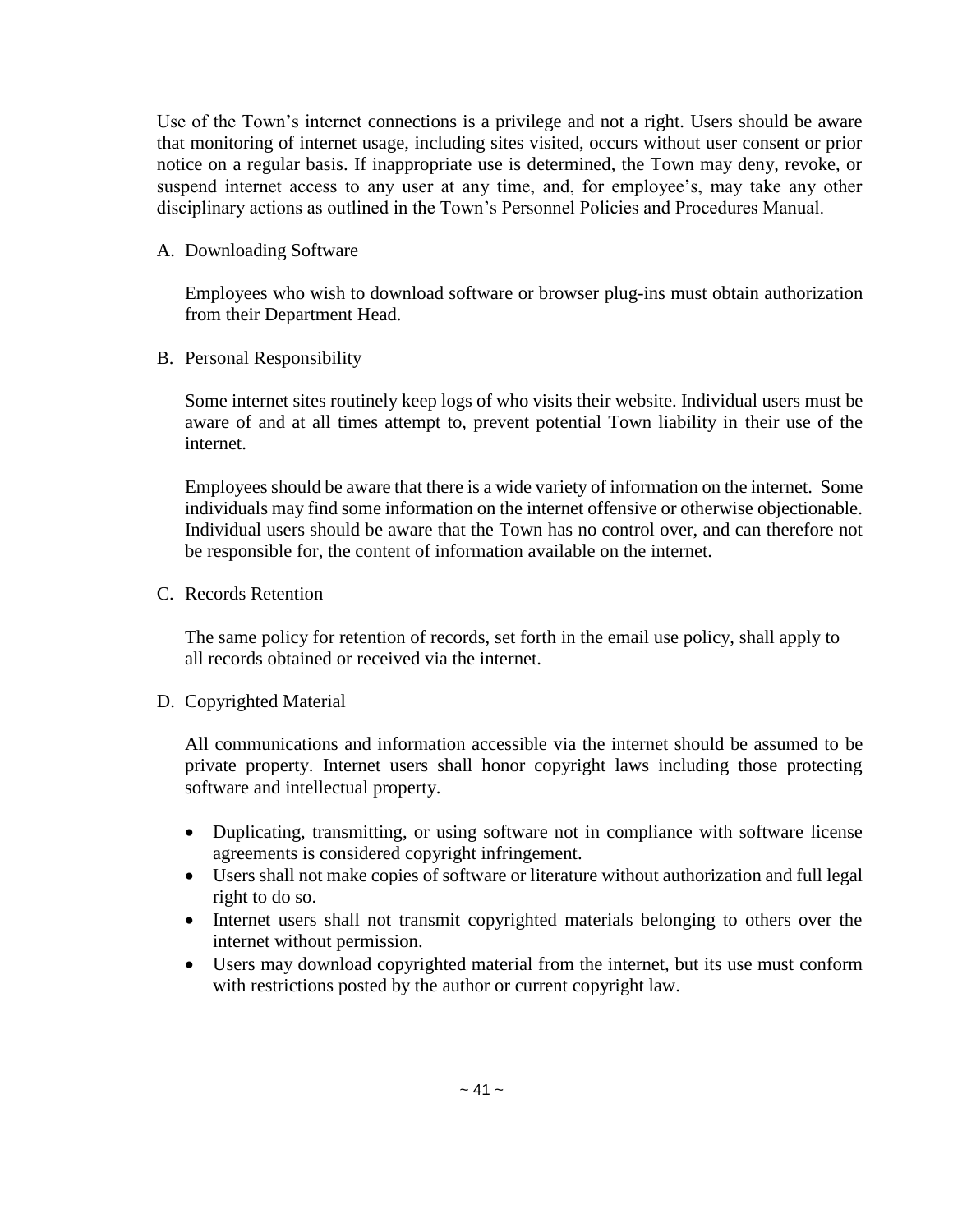#### 23.7 Social Networking and Social Media

Social media is content created by people using highly accessible Internet based publishing technologies. Social media software tools allow groups to generate content and engage in peerto-peer conversations and exchange of content (examples are Blogger, Twitter, Wikispaces, YouTube, Flickr, Facebook, etc.). The Town's goal is to encourage the business use of social media technologies to enhance communication, collaboration, and information exchange in support of the Town's Vision and Mission. By openly sharing knowledge, best practices, and lessons learned within the Town, with and from the public and with and from other federal, state, and local partners, we can provide more effective solutions and efficiencies to enhance excellence in the business of government. However, any user must be careful not to use, post or transmit any confidential Town information and/or any private information about any individual.

#### 23.7.1 Permission to Publish Official Social Media Content on Behalf of the Town

- A. Only individuals with written authorization from the Town Manager may publish official social media content on behalf of the Town.
- B. Individuals who are granted authorization to publish official social media content on behalf of the Town are ultimately responsible for what they post.
- C. Individuals who are granted authorization to publish official social media content on behalf of the Town must also follow the Town's "Social Networking and Social Media Guidelines".
- 23.7.2 Social Media Security, Privacy and Ownership
	- A. Social Media is not secure. Social Media users expressly waive any right of privacy in anything they create, store, send or receive on behalf of the Town or anything they create, store, send or receive on or through Town owned equipment.
	- B. Social Media content may be considered to be a public record subject to disclosure under the Arizona Public Records Law (ARS 39-121). Confidential messages or information should never be conveyed through Social Media and users should follow the Town's privacy, confidentiality and any applicable legal guidelines for external communications.
	- C. No employee or Town representative shall post in a Social Media application under another person's name without that person's authorization. Always get permission to publish or report on conversations that are meant to be private or internal to the Town.
- 23.7.3 Social Media Records Retention and Disposition
	- A. Social Media content may be records. Any social media content that meets the following definition of a record pursuant to ARS 41-1350, shall be preserved in accordance with this policy.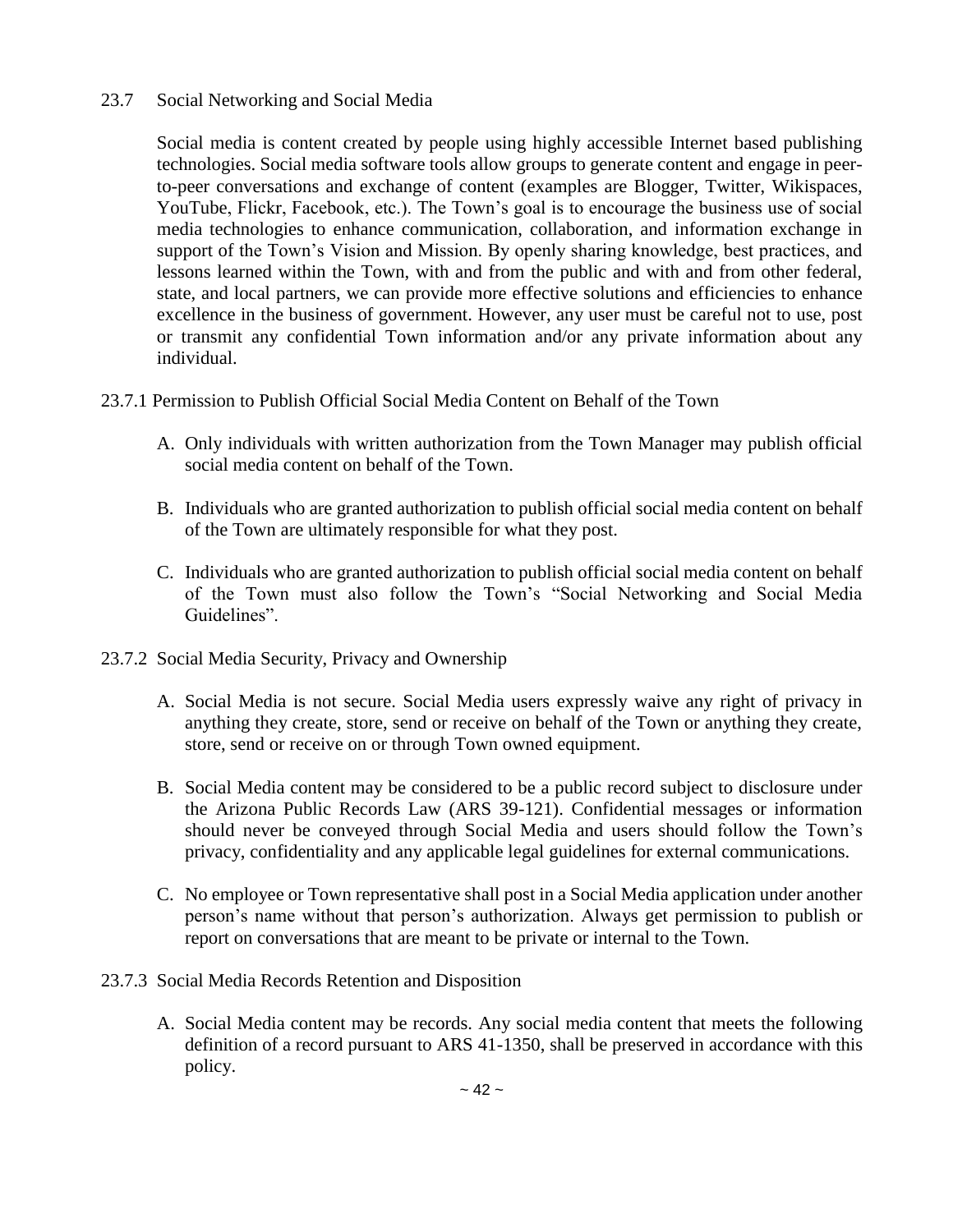"A record means all books, paper, maps, photographs or other documentary materials, regardless of physical form or characteristics, including prints or copies of such items produced or reproduced on film or electronic media pursuant to 41-1348, made or received by any governmental agency in pursuance of law or in connection with the transaction of public business and preserved or appropriate for preservation by the agency or its legitimate successor as evidence of the organization, functions, policies, decisions, procedures, operations or other activities of the government, or because of the informational and historical value of data contained therein."

- B. Duplicate/Copies of Records Duplicate/copies of records posted in social media content may be deleted after their reference value has been served. Examples of duplicate/copies include a non-record office copy that is substantially a duplicate in nature (i.e. a notice about an event where the actual record is an event flier or meeting notice).
- C. Transitory Materials Transitory materials posted in Social Media content may be deleted after the administrative or reference value has been served. Examples of transitory materials include:
	- General postings and comments
	- General correspondence
	- Walls, feedback and related records
	- Non-Historic Public Information records (including press releases, photographs, public service announcements, notices of upcoming events and other related records).
- D. Employees who transmit social media on behalf of the Town shall determine whether to preserve or delete the Social Media communication. Refer to the Town Records Retention Plan, which is on file in the Town Clerk's office, for further guidance.
- 23.7.4 Personal Use of Social Media
	- A. The Town acknowledges that many elected officials, board and commission members and employees have personal social networking, Web 2.0 and Social Media sites. Because there are public records disclosure issues and possible other implications in the workplace when Town business is referenced on personal sites, it is in the best interests of the individual and of the Town that these sites should be used to share personal opinions or non-Town related information only. Following this principle helps ensure a distinction between sharing personal and agency views.
	- B. Executives, managers, Elected Officials and Town Board and Commission Members should take additional caution when posting to personal Social Media, Web 2.0 or social networking sites. By virtue of their position, they should consider whether published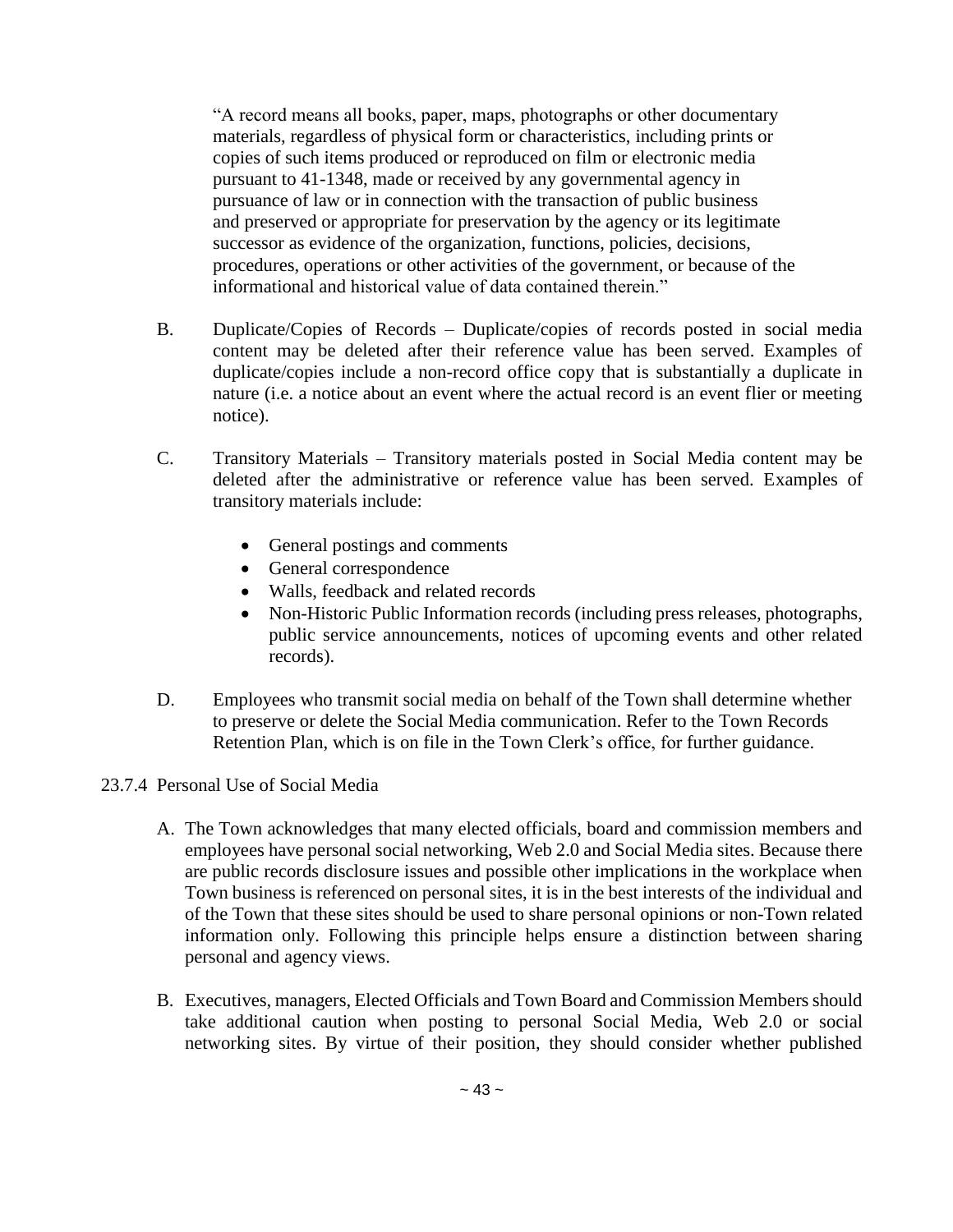personal content may be misunderstood as expressing an official Town position, even when the subject is not directly related to the Town.

- C. The following guidance is for town employees, elected and appointed officials who decide to comment on posts on the Town's official Social Media, Web 2.0 or social networking sites, from their personal Social Media, Web 2.0 or social networking site:
	- State your name and, if relevant, role, when discussing Town business;
	- Use a disclaimer such as: "The postings on this site are my own and don't reflect or represent the opinions of the Town (or the Clarkdale Town Council) or the department (or Board or Commission) for which I work.
	- "Elected officials and appointed officials such as board and commission members should take great care to consider the comments they post on the Town's official Social Media, Web 2.0 or social networking sites. Consideration should be given to ensure compliance with the Arizona Open Meeting Law. Policy issues should not be debated by decision makers in the Social Media arena.
	- Only those authorized by the Town or a department may use brand marks or logos in communications. Do not include the Town, individual department logos or program logos in personal blogs or postings.
- 23.8 Regulation and Enforcement

22.8.1 Any person who uses the Town's Electronic Devices shall comply with all provisions of this Computer, Email, Internet and Social Media Policy. The Town Manager and Department Heads (or their designee) shall be responsible for managing situations arising from the lack of compliance with the provisions of this policy and for investigating suspected noncompliance. Violation of this policy by Town employees may result in any of the disciplinary actions outlined under the Town's Personnel Policies and Procedures Manual, including and up to termination of employment.

22.8.2 Regulation and enforcement of violations by elected and appointed officials will be dictated by Arizona law, local ordinances and Town procedures. In addition, any person who violates this policy may be denied further use of the Town's Electronic Devices.

# **Section 24 - Working Outside Job Classification**

24.1 The Town Manager or, upon the Town Manager's written approval, a Department Head may temporarily appoint an employee to assume the duties of another vacant position. Such assignments shall be limited to six months. In the case where the vacancy is a position one or more pay levels above the employees current position, the employee will have an increase in pay for the additional duties and responsibilities. This increase will be a minimum of 5%. When the employee resumes his/her regular duties, the employee's salary will revert back to his/her normal rate of pay. In the case where the vacancy is one or more levels below the employee's current position, the employee's rate of pay will not be reduced while performing the duties required by the vacancy.